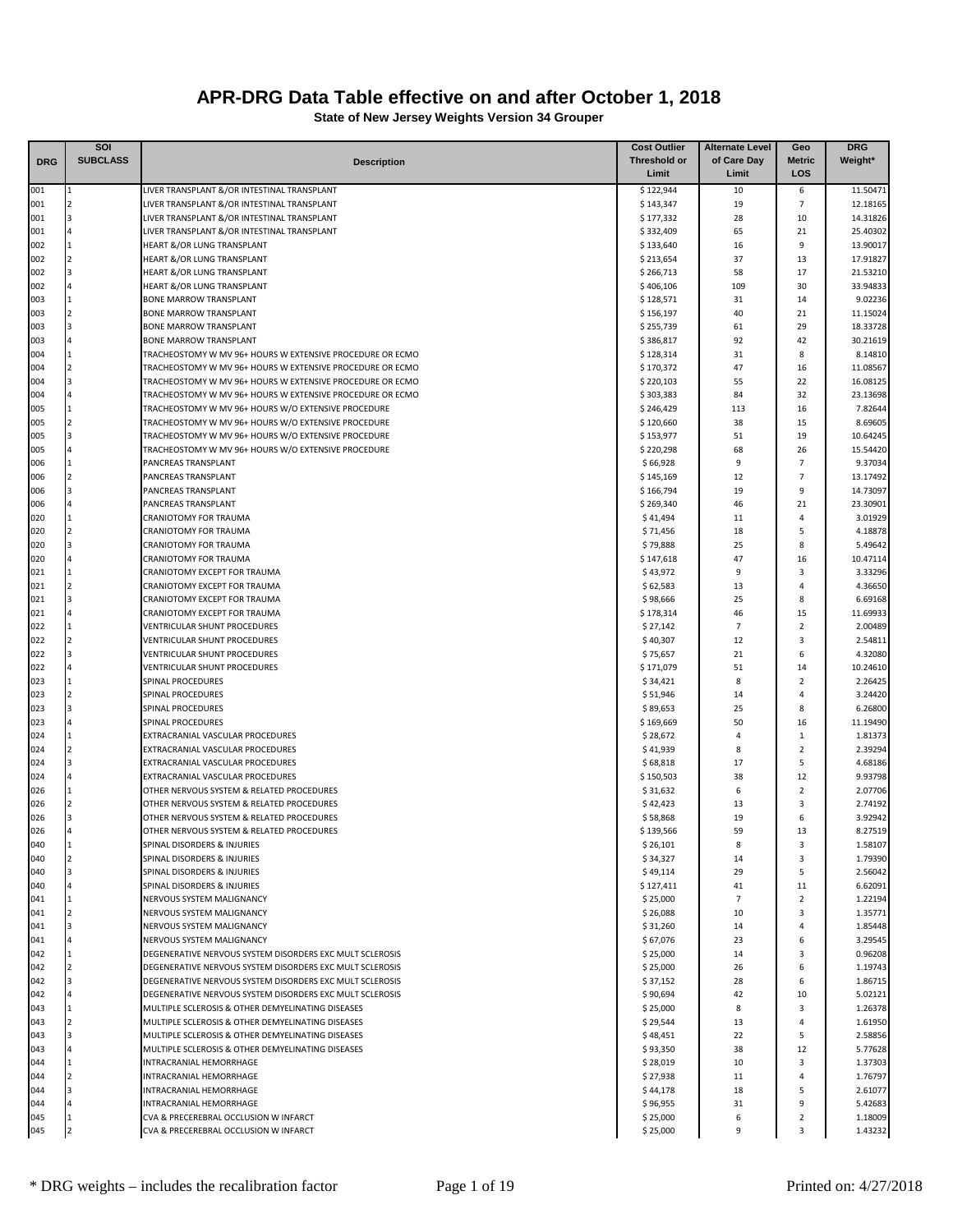|            | SOI                              |                                                                                                                                                        | <b>Cost Outlier</b>   | <b>Alternate Level</b> | Geo                              | <b>DRG</b>         |
|------------|----------------------------------|--------------------------------------------------------------------------------------------------------------------------------------------------------|-----------------------|------------------------|----------------------------------|--------------------|
| <b>DRG</b> | <b>SUBCLASS</b>                  | <b>Description</b>                                                                                                                                     | <b>Threshold or</b>   | of Care Day            | <b>Metric</b>                    | Weight*            |
|            |                                  |                                                                                                                                                        | Limit                 | Limit                  | LOS                              |                    |
| 045        |                                  | CVA & PRECEREBRAL OCCLUSION W INFARCT                                                                                                                  | \$33,202              | 17                     | 5                                | 2.06525            |
| 045        |                                  | CVA & PRECEREBRAL OCCLUSION W INFARCT                                                                                                                  | \$72,632              | 30                     | 9                                | 4.29905            |
| 046<br>046 | $\overline{1}$<br>$\overline{2}$ | NONSPECIFIC CVA & PRECEREBRAL OCCLUSION W/O INFARCT<br>NONSPECIFIC CVA & PRECEREBRAL OCCLUSION W/O INFARCT                                             | \$25,000<br>\$25,000  | 6<br>$\overline{7}$    | $\overline{2}$<br>$\overline{2}$ | 1.15599<br>1.31905 |
| 046        | $\overline{3}$                   | NONSPECIFIC CVA & PRECEREBRAL OCCLUSION W/O INFARCT                                                                                                    | \$31,517              | 10                     | 4                                | 1.83670            |
| 046        |                                  | NONSPECIFIC CVA & PRECEREBRAL OCCLUSION W/O INFARCT                                                                                                    | \$78,912              | 27                     | 9                                | 4.56141            |
| 047        | $\overline{1}$                   | <b>TRANSIENT ISCHEMIA</b>                                                                                                                              | \$25,000              | $\overline{4}$         | $\overline{2}$                   | 0.96547            |
| 047        | 12                               | <b>TRANSIENT ISCHEMIA</b>                                                                                                                              | \$25,000              | 6                      | $\overline{2}$                   | 1.04807            |
| 047        | $\overline{3}$                   | <b>TRANSIENT ISCHEMIA</b>                                                                                                                              | \$25,000              | 8                      | 3                                | 1.30901            |
| 047        |                                  | <b>TRANSIENT ISCHEMIA</b>                                                                                                                              | \$39,725              | 17                     | 6                                | 2.60203            |
| 048        | $\overline{1}$                   | PERIPHERAL, CRANIAL & AUTONOMIC NERVE DISORDERS                                                                                                        | \$25,000              | 6                      | $\overline{2}$                   | 0.97452            |
| 048        | $\overline{2}$                   | PERIPHERAL, CRANIAL & AUTONOMIC NERVE DISORDERS                                                                                                        | \$25,000              | 9                      | 3                                | 1.09406            |
| 048        | $\overline{3}$                   | PERIPHERAL, CRANIAL & AUTONOMIC NERVE DISORDERS                                                                                                        | \$30,753              | 14                     | 4                                | 1.52632            |
| 048        |                                  | PERIPHERAL, CRANIAL & AUTONOMIC NERVE DISORDERS                                                                                                        | \$73,115              | 33                     | 9                                | 3.78305            |
| 049        | $\overline{1}$<br>$\overline{2}$ | BACTERIAL & TUBERCULOUS INFECTIONS OF NERVOUS SYSTEM                                                                                                   | \$25,000              | 14                     | 4                                | 1.47349            |
| 049<br>049 |                                  | BACTERIAL & TUBERCULOUS INFECTIONS OF NERVOUS SYSTEM<br>BACTERIAL & TUBERCULOUS INFECTIONS OF NERVOUS SYSTEM                                           | \$47,538<br>\$64,888  | 15<br>28               | 5<br>8                           | 3.22119<br>3.99467 |
| 049        |                                  | BACTERIAL & TUBERCULOUS INFECTIONS OF NERVOUS SYSTEM                                                                                                   | \$123,382             | 40                     | 14                               | 7.34906            |
| 050        |                                  | NON-BACTERIAL INFECTIONS OF NERVOUS SYSTEM EXC VIRAL MENINGITIS                                                                                        | \$25,000              | 8                      | 3                                | 1.03768            |
| 050        | $\overline{2}$                   | NON-BACTERIAL INFECTIONS OF NERVOUS SYSTEM EXC VIRAL MENINGITIS                                                                                        | \$33,532              | 15                     | 4                                | 1.93631            |
| 050        |                                  | NON-BACTERIAL INFECTIONS OF NERVOUS SYSTEM EXC VIRAL MENINGITIS                                                                                        | \$62,203              | 24                     | $\overline{7}$                   | 3.19614            |
| 050        |                                  | NON-BACTERIAL INFECTIONS OF NERVOUS SYSTEM EXC VIRAL MENINGITIS                                                                                        | \$113,105             | 37                     | 13                               | 6.60744            |
| 051        | $\overline{1}$                   | <b>VIRAL MENINGITIS</b>                                                                                                                                | \$25,000              | 6                      | $\overline{2}$                   | 0.89241            |
| 051        | $\overline{2}$                   | <b>VIRAL MENINGITIS</b>                                                                                                                                | \$25,000              | 8                      | 3                                | 1.23147            |
| 051        | $\overline{3}$                   | <b>VIRAL MENINGITIS</b>                                                                                                                                | \$37,369              | 14                     | 5                                | 2.15841            |
| 051        |                                  | <b>VIRAL MENINGITIS</b>                                                                                                                                | \$74,047              | 26                     | 9                                | 4.40146            |
| 052        | 1                                | NONTRAUMATIC STUPOR & COMA                                                                                                                             | \$25,000              | 5                      | $\overline{2}$                   | 0.89668            |
| 052        | $\overline{2}$                   | NONTRAUMATIC STUPOR & COMA                                                                                                                             | \$25,000              | 9                      | $\overline{2}$                   | 1.04953            |
| 052        |                                  | NONTRAUMATIC STUPOR & COMA<br>NONTRAUMATIC STUPOR & COMA                                                                                               | \$25,000              | 13<br>33               | 4<br>8                           | 1.41436            |
| 052<br>053 |                                  | <b>SEIZURE</b>                                                                                                                                         | \$68,024<br>\$25,000  | 6                      | $\overline{2}$                   | 3.62190<br>0.83924 |
| 053        |                                  | SEIZURE                                                                                                                                                | \$25,000              | $\overline{7}$         | $\overline{2}$                   | 0.99626            |
| 053        | $\overline{a}$                   | <b>SEIZURE</b>                                                                                                                                         | \$27,316              | 12                     | 3                                | 1.48985            |
| 053        |                                  | <b>SEIZURE</b>                                                                                                                                         | \$73,847              | 28                     | $\overline{7}$                   | 3.74979            |
| 054        | $\overline{1}$                   | MIGRAINE & OTHER HEADACHES                                                                                                                             | \$25,000              | 6                      | $\overline{2}$                   | 0.90033            |
| 054        | $\overline{2}$                   | MIGRAINE & OTHER HEADACHES                                                                                                                             | \$25,000              | $\overline{7}$         | $\overline{2}$                   | 1.03779            |
| 054        | $\overline{3}$                   | MIGRAINE & OTHER HEADACHES                                                                                                                             | \$25,000              | 11                     | 3                                | 1.26934            |
| 054        | $\overline{4}$                   | MIGRAINE & OTHER HEADACHES                                                                                                                             | \$43,496              | 17                     | 5                                | 2.39854            |
| 055        | 1                                | HEAD TRAUMA W COMA >1 HR OR HEMORRHAGE                                                                                                                 | \$25,000              | 8                      | $\overline{2}$                   | 1.06836            |
| 055        | $\overline{2}$                   | HEAD TRAUMA W COMA >1 HR OR HEMORRHAGE                                                                                                                 | \$25,000              | 10                     | 3                                | 1.42470            |
| 055        | $\overline{3}$                   | HEAD TRAUMA W COMA >1 HR OR HEMORRHAGE                                                                                                                 | \$38,587              | 17                     | 4                                | 2.27798            |
| 055        |                                  | HEAD TRAUMA W COMA >1 HR OR HEMORRHAGE                                                                                                                 | \$81,782              | 33                     | 9                                | 5.12760            |
| 056        |                                  | BRAIN CONTUSION/LACERATION & COMPLICATED SKULL FX, COMA < 1 HR OR NO COMA                                                                              | \$25,000              | 12<br>9                | $\overline{2}$<br>3              | 1.07380            |
| 056<br>056 |                                  | BRAIN CONTUSION/LACERATION & COMPLICATED SKULL FX, COMA < 1 HR OR NO COMA<br>BRAIN CONTUSION/LACERATION & COMPLICATED SKULL FX, COMA < 1 HR OR NO COMA | \$25,000<br>\$53,378  | 23                     | 5                                | 1.45798<br>2.41241 |
| 056        |                                  | BRAIN CONTUSION/LACERATION & COMPLICATED SKULL FX, COMA < 1 HR OR NO COMA                                                                              | \$97,567              | 49                     | 10                               | 5.88128            |
| 057        |                                  | CONCUSSION, CLOSED SKULL FX NOS, UNCOMPLICATED INTRACRANIAL INJURY, COMA < 1 HR OR N                                                                   | \$25,000              | 3                      | $\mathbf{1}$                     | 1.05825            |
| 057        |                                  | CONCUSSION, CLOSED SKULL FX NOS, UNCOMPLICATED INTRACRANIAL INJURY, COMA < 1 HR OR N                                                                   | \$25,000              | 6                      | $\overline{2}$                   | 1.32903            |
| 057        | 3                                | CONCUSSION, CLOSED SKULL FX NOS, UNCOMPLICATED INTRACRANIAL INJURY, COMA < 1 HR OR N                                                                   | \$28,856              | 15                     | 3                                | 1.87576            |
| 057        | $\overline{a}$                   | CONCUSSION, CLOSED SKULL FX NOS, UNCOMPLICATED INTRACRANIAL INJURY, COMA < 1 HR OR N                                                                   | \$81,534              | 26                     | $\overline{7}$                   | 4.29725            |
| 058        | 1                                | OTHER DISORDERS OF NERVOUS SYSTEM                                                                                                                      | \$25,000              | 8                      | $\overline{2}$                   | 1.00361            |
| 058        | $\overline{2}$                   | OTHER DISORDERS OF NERVOUS SYSTEM                                                                                                                      | \$25,000              | 14                     | 3                                | 1.24508            |
| 058        | $\overline{3}$                   | OTHER DISORDERS OF NERVOUS SYSTEM                                                                                                                      | \$31,154              | 20                     | 4                                | 1.71375            |
| 058        |                                  | OTHER DISORDERS OF NERVOUS SYSTEM                                                                                                                      | \$78,571              | 37                     | 8                                | 3.95469            |
| 070        |                                  | <b>ORBITAL PROCEDURES</b>                                                                                                                              | \$25,000              | 5                      | $\overline{2}$                   | 1.55020            |
| 070        |                                  | <b>ORBITAL PROCEDURES</b>                                                                                                                              | \$29,890              | 9                      | 3                                | 2.14237            |
| 070        |                                  | <b>ORBITAL PROCEDURES</b>                                                                                                                              | \$50,592              | 15                     | 5                                | 3.51379            |
| 070<br>073 | $\mathbf{1}$                     | <b>ORBITAL PROCEDURES</b><br>EYE PROCEDURES EXCEPT ORBIT                                                                                               | \$123,152<br>\$25,000 | 41<br>6                | 13<br>$\overline{2}$             | 8.71264<br>1.34073 |
| 073        | $\overline{2}$                   | EYE PROCEDURES EXCEPT ORBIT                                                                                                                            | \$26,363              | 14                     | $\overline{2}$                   | 1.58479            |
| 073        | 3                                | EYE PROCEDURES EXCEPT ORBIT                                                                                                                            | \$45,700              | 18                     | 4                                | 2.64869            |
| 073        |                                  | EYE PROCEDURES EXCEPT ORBIT                                                                                                                            | \$168,335             | 42                     | 10                               | 5.72736            |
| 080        | 1                                | ACUTE MAJOR EYE INFECTIONS                                                                                                                             | \$25,000              | 6                      | 3                                | 0.69676            |
| 080        | $\overline{2}$                   | ACUTE MAJOR EYE INFECTIONS                                                                                                                             | \$25,000              | 8                      | 3                                | 0.95577            |
| 080        | 3                                | ACUTE MAJOR EYE INFECTIONS                                                                                                                             | \$25,000              | 13                     | 5                                | 1.55959            |
| 080        |                                  | ACUTE MAJOR EYE INFECTIONS                                                                                                                             | \$33,909              | 16                     | 8                                | 2.67343            |
| 082        |                                  | EYE DISORDERS EXCEPT MAJOR INFECTIONS                                                                                                                  | \$25,000              | 5                      | $\overline{2}$                   | 0.81236            |
| 082        |                                  | EYE DISORDERS EXCEPT MAJOR INFECTIONS                                                                                                                  | \$25,000              | 9                      | $\overline{2}$                   | 1.01668            |
| 082        |                                  | EYE DISORDERS EXCEPT MAJOR INFECTIONS                                                                                                                  | \$25,854              | 10                     | 3                                | 1.46257            |
| 082        |                                  | EYE DISORDERS EXCEPT MAJOR INFECTIONS                                                                                                                  | \$35,648              | 17                     | 6                                | 2.64055            |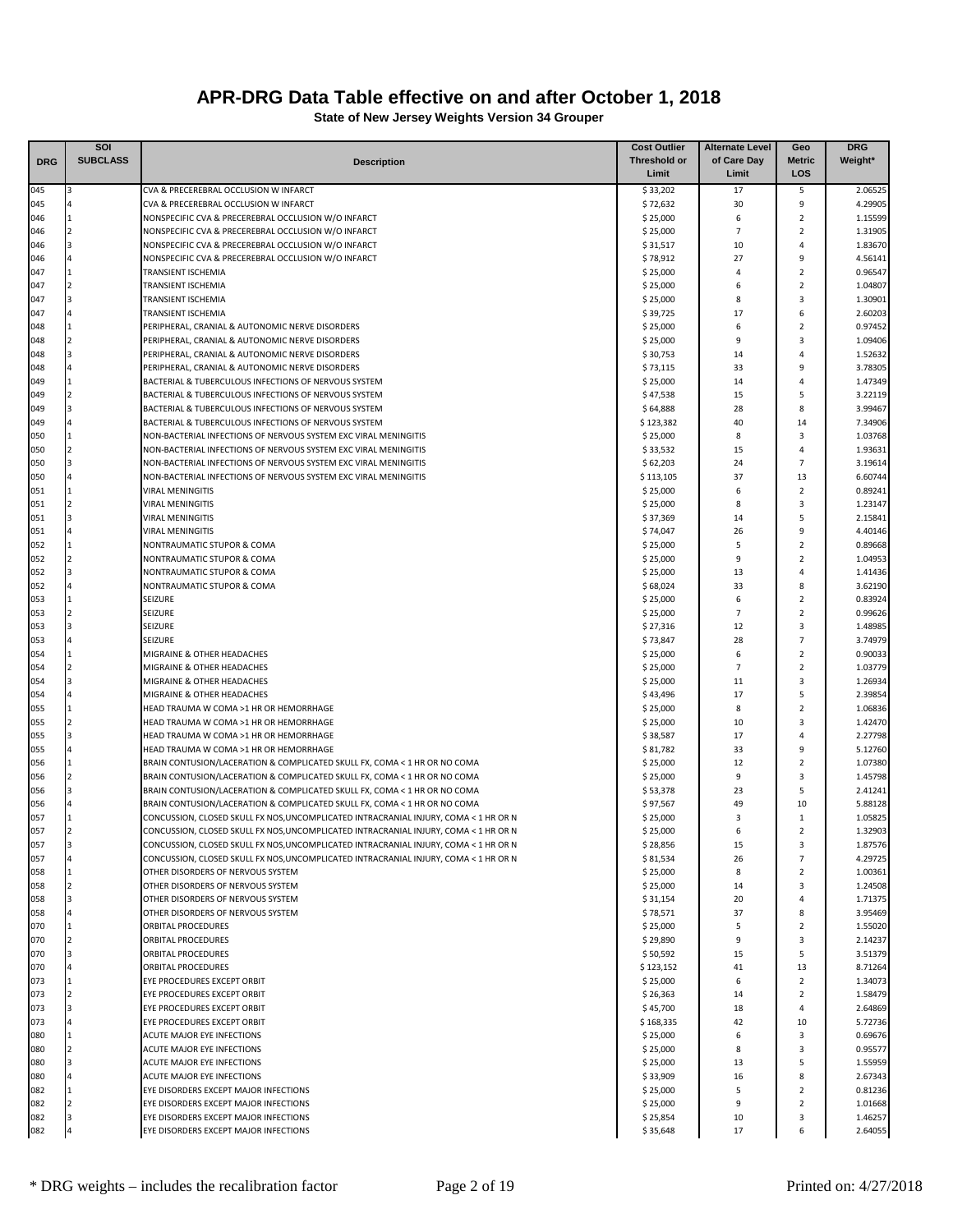|            | SOI             |                                                                                                                            | <b>Cost Outlier</b>   | <b>Alternate Level</b> | Geo                              | <b>DRG</b>          |
|------------|-----------------|----------------------------------------------------------------------------------------------------------------------------|-----------------------|------------------------|----------------------------------|---------------------|
| <b>DRG</b> | <b>SUBCLASS</b> | <b>Description</b>                                                                                                         | <b>Threshold or</b>   | of Care Day            | <b>Metric</b>                    | Weight*             |
|            |                 |                                                                                                                            | Limit                 | Limit                  | LOS                              |                     |
| 089        | l 1             | MAJOR CRANIAL/FACIAL BONE PROCEDURES                                                                                       | \$35,471              | 5                      | 2                                | 2.64031             |
| 089        | $\overline{2}$  | MAJOR CRANIAL/FACIAL BONE PROCEDURES                                                                                       | \$50,930              | 9                      | 3                                | 3.43372             |
| 089<br>089 | 3               | MAJOR CRANIAL/FACIAL BONE PROCEDURES<br>MAJOR CRANIAL/FACIAL BONE PROCEDURES                                               | \$83,020<br>\$151,048 | 19<br>43               | 6<br>12                          | 5.73880<br>10.24262 |
| 090        |                 | MAJOR LARYNX & TRACHEA PROCEDURES                                                                                          | \$25,000              | 8                      | $\overline{2}$                   | 1.52988             |
| 090        |                 | MAJOR LARYNX & TRACHEA PROCEDURES                                                                                          | \$56,667              | 17                     | 6                                | 3.98839             |
| 090        | 3               | MAJOR LARYNX & TRACHEA PROCEDURES                                                                                          | \$96,350              | 28                     | 10                               | 6.10846             |
| 090        |                 | MAJOR LARYNX & TRACHEA PROCEDURES                                                                                          | \$189,179             | 50                     | 18                               | 11.83129            |
| 091        | <b>11</b>       | OTHER MAJOR HEAD & NECK PROCEDURES                                                                                         | \$32,501              | 8                      | $\overline{2}$                   | 2.23685             |
| 091        |                 | OTHER MAJOR HEAD & NECK PROCEDURES                                                                                         | \$50,416              | 11                     | 3                                | 3.38926             |
| 091        |                 | OTHER MAJOR HEAD & NECK PROCEDURES                                                                                         | \$84,450              | 19                     | $\overline{7}$                   | 5.81245             |
| 091        |                 | OTHER MAJOR HEAD & NECK PROCEDURES                                                                                         | \$114,193             | 25                     | 13                               | 9.17550             |
| 092        | l 1             | FACIAL BONE PROCEDURES EXCEPT MAJOR CRANIAL/FACIAL BONE PROCEDURES                                                         | \$25,000              | 5                      | $\overline{2}$                   | 1.84723             |
| 092        | $\overline{2}$  | FACIAL BONE PROCEDURES EXCEPT MAJOR CRANIAL/FACIAL BONE PROCEDURES                                                         | \$34,064              | $\overline{7}$         | $\overline{2}$                   | 2.57502             |
| 092        |                 | FACIAL BONE PROCEDURES EXCEPT MAJOR CRANIAL/FACIAL BONE PROCEDURES                                                         | \$65,351              | 16                     | 4                                | 4.06828             |
| 092<br>093 |                 | FACIAL BONE PROCEDURES EXCEPT MAJOR CRANIAL/FACIAL BONE PROCEDURES<br>SINUS & MASTOID PROCEDURES                           | \$111,348<br>\$26,586 | 31<br>6                | 11<br>$\overline{2}$             | 8.08468<br>1.83561  |
| 093        |                 | SINUS & MASTOID PROCEDURES                                                                                                 | \$32,424              | 9                      | 3                                | 2.26186             |
| 093        |                 | SINUS & MASTOID PROCEDURES                                                                                                 | \$58,463              | 16                     | 6                                | 3.88390             |
| 093        |                 | SINUS & MASTOID PROCEDURES                                                                                                 | \$94,549              | 24                     | 9                                | 6.30338             |
| 095        | 11              | <b>CLEFT LIP &amp; PALATE REPAIR</b>                                                                                       | \$25,000              | 3                      | 1                                | 1.24233             |
| 095        | $\overline{2}$  | <b>CLEFT LIP &amp; PALATE REPAIR</b>                                                                                       | \$25,000              | 5                      | $\overline{2}$                   | 1.44277             |
| 095        |                 | <b>CLEFT LIP &amp; PALATE REPAIR</b>                                                                                       | \$34,298              | 10                     | 3                                | 2.21128             |
| 095        |                 | <b>CLEFT LIP &amp; PALATE REPAIR</b>                                                                                       | \$68,091              | 21                     | 6                                | 4.56365             |
| 097        |                 | TONSIL & ADENOID PROCEDURES                                                                                                | \$25,000              | 4                      | 1                                | 0.75160             |
| 097        | 12              | TONSIL & ADENOID PROCEDURES                                                                                                | \$25,000              | $\overline{7}$         | $\overline{2}$                   | 1.15377             |
| 097        |                 | TONSIL & ADENOID PROCEDURES                                                                                                | \$47,403              | 14                     | 3                                | 2.24200             |
| 097        |                 | TONSIL & ADENOID PROCEDURES                                                                                                | \$148,244             | 33                     | 10                               | 7.57450             |
| 098        |                 | OTHER EAR, NOSE, MOUTH & THROAT PROCEDURES                                                                                 | \$25,000              | 6                      | $\overline{2}$                   | 1.31748             |
| 098        |                 | OTHER EAR, NOSE, MOUTH & THROAT PROCEDURES                                                                                 | \$27,066              | 8                      | $\overline{2}$<br>5              | 1.73700             |
| 098<br>098 |                 | OTHER EAR, NOSE, MOUTH & THROAT PROCEDURES<br>OTHER EAR, NOSE, MOUTH & THROAT PROCEDURES                                   | \$48,315<br>\$98,586  | 16<br>39               | 10                               | 2.79549<br>5.83071  |
| 110        | <b>11</b>       | EAR, NOSE, MOUTH, THROAT, CRANIAL/FACIAL MALIGNANCIES                                                                      | \$25,000              | $\overline{7}$         | $\overline{2}$                   | 1.03181             |
| 110        |                 | EAR, NOSE, MOUTH, THROAT, CRANIAL/FACIAL MALIGNANCIES                                                                      | \$25,000              | 10                     | 3                                | 1.32477             |
| 110        | l 3             | EAR, NOSE, MOUTH, THROAT, CRANIAL/FACIAL MALIGNANCIES                                                                      | \$37,509              | 16                     | 5                                | 2.14202             |
| 110        |                 | EAR, NOSE, MOUTH, THROAT, CRANIAL/FACIAL MALIGNANCIES                                                                      | \$69,214              | 28                     | 9                                | 3.91938             |
| 111        | 1               | VERTIGO & OTHER LABYRINTH DISORDERS                                                                                        | \$25,000              | 4                      | $\overline{2}$                   | 0.84142             |
| 111        |                 | VERTIGO & OTHER LABYRINTH DISORDERS                                                                                        | \$25,000              | 6                      | $\overline{2}$                   | 0.93297             |
| 111        | 3               | VERTIGO & OTHER LABYRINTH DISORDERS                                                                                        | \$25,000              | 8                      | 3                                | 1.16936             |
| 111        |                 | VERTIGO & OTHER LABYRINTH DISORDERS                                                                                        | \$35,687              | 21                     | 6                                | 2.44901             |
| 113        |                 | INFECTIONS OF UPPER RESPIRATORY TRACT                                                                                      | \$25,000              | $\overline{4}$         | $\overline{2}$                   | 0.50706             |
| 113        |                 | INFECTIONS OF UPPER RESPIRATORY TRACT                                                                                      | \$25,000              | 6                      | $\overline{2}$                   | 0.73878             |
| 113        |                 | INFECTIONS OF UPPER RESPIRATORY TRACT                                                                                      | \$25,000              | 9                      | $\overline{\mathbf{3}}$          | 1.14954             |
| 113        | 11              | INFECTIONS OF UPPER RESPIRATORY TRACT                                                                                      | \$41,937              | 16                     | 5                                | 2.42354             |
| 114        |                 | DENTAL & ORAL DISEASES & INJURIES                                                                                          | \$25,000              | 5<br>$\overline{7}$    | $\overline{2}$<br>$\overline{2}$ | 0.73258             |
| 114<br>114 | I٩              | DENTAL & ORAL DISEASES & INJURIES<br>DENTAL & ORAL DISEASES & INJURIES                                                     | \$25,000<br>\$31,316  | 13                     | 4                                | 1.02669<br>1.72349  |
| 114        |                 | <b>DENTAL &amp; ORAL DISEASES &amp; INJURIES</b>                                                                           | \$62,973              | 25                     | 8                                | 3.59426             |
| 115        | $\mathbf{I}$    | OTHER EAR, NOSE, MOUTH, THROAT & CRANIAL/FACIAL DIAGNOSES                                                                  | \$25,000              | 5                      | 2                                | 0.75264             |
| 115        | <b>2</b>        | OTHER EAR, NOSE, MOUTH, THROAT & CRANIAL/FACIAL DIAGNOSES                                                                  | \$25,000              | $\overline{7}$         | $\overline{2}$                   | 1.00198             |
| 115        | 13              | OTHER EAR, NOSE, MOUTH, THROAT & CRANIAL/FACIAL DIAGNOSES                                                                  | \$27,207              | 12                     | 3                                | 1.49694             |
| 115        | $\overline{a}$  | OTHER EAR, NOSE, MOUTH, THROAT & CRANIAL/FACIAL DIAGNOSES                                                                  | \$50,570              | 20                     | 6                                | 3.07217             |
| 120        | l 1             | MAJOR RESPIRATORY & CHEST PROCEDURES                                                                                       | \$35,167              | 9                      | 4                                | 2.85911             |
| 120        |                 | MAJOR RESPIRATORY & CHEST PROCEDURES                                                                                       | \$44,405              | 13                     | 6                                | 3.46314             |
| 120        |                 | MAJOR RESPIRATORY & CHEST PROCEDURES                                                                                       | \$68,083              | 22                     | 9                                | 5.04295             |
| 120        |                 | MAJOR RESPIRATORY & CHEST PROCEDURES                                                                                       | \$131,077             | 41                     | 16                               | 8.69613             |
| 121        |                 | OTHER RESPIRATORY & CHEST PROCEDURES                                                                                       | \$26,199              | 8                      | 3                                | 1.93601             |
| 121        | <b>2</b>        | OTHER RESPIRATORY & CHEST PROCEDURES                                                                                       | \$35,709              | 13                     | 4                                | 2.50776             |
| 121        | 3               | OTHER RESPIRATORY & CHEST PROCEDURES                                                                                       | \$61,974              | 22                     | $\overline{7}$                   | 3.94085             |
| 121        | 1               | OTHER RESPIRATORY & CHEST PROCEDURES                                                                                       | \$126,837             | 39<br>20               | 14<br>10                         | 7.53192             |
| 130<br>130 | 2               | RESPIRATORY SYSTEM DIAGNOSIS W VENTILATOR SUPPORT 96+ HOURS<br>RESPIRATORY SYSTEM DIAGNOSIS W VENTILATOR SUPPORT 96+ HOURS | \$60,259<br>\$72,528  | 25                     | 10                               | 4.36033<br>4.83794  |
| 130        |                 | RESPIRATORY SYSTEM DIAGNOSIS W VENTILATOR SUPPORT 96+ HOURS                                                                | \$90,584              | 29                     | 12                               | 5.99239             |
| 130        | 4               | RESPIRATORY SYSTEM DIAGNOSIS W VENTILATOR SUPPORT 96+ HOURS                                                                | \$130,415             | 42                     | 15                               | 8.22993             |
| 131        |                 | CYSTIC FIBROSIS - PULMONARY DISEASE                                                                                        | \$34,782              | 14                     | 5                                | 2.19873             |
| 131        |                 | CYSTIC FIBROSIS - PULMONARY DISEASE                                                                                        | \$42,166              | 16                     | 6                                | 2.71330             |
| 131        |                 | CYSTIC FIBROSIS - PULMONARY DISEASE                                                                                        | \$56,868              | 20                     | 8                                | 3.52080             |
| 131        |                 | CYSTIC FIBROSIS - PULMONARY DISEASE                                                                                        | \$81,975              | 29                     | 11                               | 4.52853             |
| 132        |                 | BPD & OTH CHRONIC RESPIRATORY DISEASES ARISING IN PERINATAL PERIOD                                                         | \$25,000              | 6                      | $\overline{2}$                   | 0.87014             |
| 132        |                 | BPD & OTH CHRONIC RESPIRATORY DISEASES ARISING IN PERINATAL PERIOD                                                         | \$25,000              | $\overline{7}$         | 3                                | 0.97192             |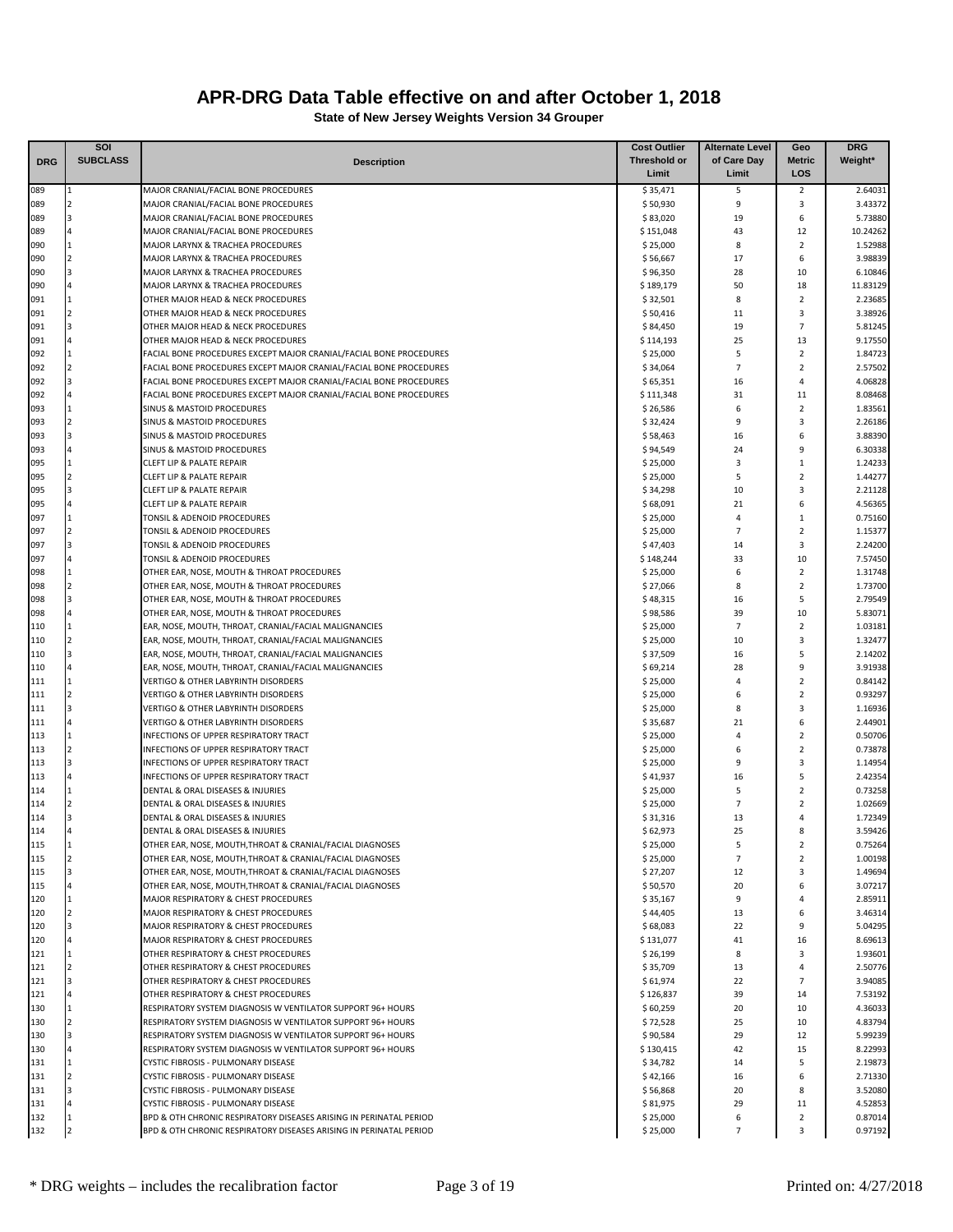|            | <b>SOI</b>                       |                                                                                                    | <b>Cost Outlier</b>   | <b>Alternate Level</b> | Geo                 | <b>DRG</b>         |
|------------|----------------------------------|----------------------------------------------------------------------------------------------------|-----------------------|------------------------|---------------------|--------------------|
| <b>DRG</b> | <b>SUBCLASS</b>                  | <b>Description</b>                                                                                 | <b>Threshold or</b>   | of Care Day            | <b>Metric</b>       | Weight*            |
|            |                                  |                                                                                                    | Limit                 | Limit                  | LOS                 |                    |
| 132        | R                                | BPD & OTH CHRONIC RESPIRATORY DISEASES ARISING IN PERINATAL PERIOD                                 | \$29,666              | 12                     | 4                   | 1.50228            |
| 132        | 1                                | BPD & OTH CHRONIC RESPIRATORY DISEASES ARISING IN PERINATAL PERIOD                                 | \$55,237              | 17<br>5                | $\overline{4}$      | 2.50111            |
| 133<br>133 | $\overline{2}$                   | <b>RESPIRATORY FAILURE</b><br><b>RESPIRATORY FAILURE</b>                                           | \$25,000<br>\$25,000  | 9                      | $\overline{2}$<br>3 | 0.64678<br>1.13126 |
| 133        | $\overline{\mathbf{3}}$          | <b>RESPIRATORY FAILURE</b>                                                                         | \$29,425              | 14                     | 4                   | 1.71867            |
| 133        | $\overline{4}$                   | <b>RESPIRATORY FAILURE</b>                                                                         | \$51,801              | 21                     | 6                   | 3.13067            |
| 134        | 1                                | PULMONARY EMBOLISM                                                                                 | \$25,000              | $\overline{7}$         | 3                   | 1.02802            |
| 134        | $\overline{2}$                   | PULMONARY EMBOLISM                                                                                 | \$25,000              | 9                      | $\overline{4}$      | 1.33380            |
| 134        | $\overline{3}$                   | PULMONARY EMBOLISM                                                                                 | \$30,280              | 13                     | 5                   | 1.94698            |
| 134        | $\Delta$                         | PULMONARY EMBOLISM                                                                                 | \$55,200              | 21                     | 8                   | 3.37854            |
| 135        |                                  | MAJOR CHEST & RESPIRATORY TRAUMA                                                                   | \$25,000              | $\overline{7}$         | $\overline{2}$      | 1.07728            |
| 135        | l J                              | MAJOR CHEST & RESPIRATORY TRAUMA                                                                   | \$25,000              | 8                      | 3                   | 1.35071            |
| 135        | $\overline{a}$                   | MAJOR CHEST & RESPIRATORY TRAUMA                                                                   | \$31,485              | 12                     | $\overline{4}$      | 1.97133            |
| 135        |                                  | MAJOR CHEST & RESPIRATORY TRAUMA                                                                   | \$58,769              | 21                     | $\overline{7}$      | 3.71827            |
| 136        | $\mathbf{1}$                     | RESPIRATORY MALIGNANCY                                                                             | \$25,000              | 8                      | $\overline{2}$      | 1.10305            |
| 136        | $\overline{2}$<br><sup>3</sup>   | RESPIRATORY MALIGNANCY                                                                             | \$25,000              | 10                     | 3<br>5              | 1.40137            |
| 136<br>136 | $\overline{4}$                   | <b>RESPIRATORY MALIGNANCY</b><br>RESPIRATORY MALIGNANCY                                            | \$34,922<br>\$60,070  | 15<br>23               | 8                   | 2.11958<br>3.43670 |
| 137        |                                  | MAJOR RESPIRATORY INFECTIONS & INFLAMMATIONS                                                       | \$25,000              | 15                     | 3                   | 1.00851            |
| 137        | $\overline{2}$                   | MAJOR RESPIRATORY INFECTIONS & INFLAMMATIONS                                                       | \$25,000              | 13                     | $\overline{4}$      | 1.30313            |
| 137        | $\overline{3}$                   | MAJOR RESPIRATORY INFECTIONS & INFLAMMATIONS                                                       | \$32,938              | 16                     | 6                   | 1.93561            |
| 137        |                                  | MAJOR RESPIRATORY INFECTIONS & INFLAMMATIONS                                                       | \$56,272              | 23                     | 8                   | 3.27698            |
| 138        |                                  | <b>BRONCHIOLITIS &amp; RSV PNEUMONIA</b>                                                           | \$25,000              | $\overline{4}$         | $\overline{2}$      | 0.46865            |
| 138        | $\overline{z}$                   | <b>BRONCHIOLITIS &amp; RSV PNEUMONIA</b>                                                           | \$25,000              | 6                      | $\overline{2}$      | 0.70936            |
| 138        | $\overline{a}$                   | <b>BRONCHIOLITIS &amp; RSV PNEUMONIA</b>                                                           | \$33,615              | 11                     | 4                   | 1.69793            |
| 138        |                                  | <b>BRONCHIOLITIS &amp; RSV PNEUMONIA</b>                                                           | \$73,017              | 20                     | $\overline{7}$      | 4.22145            |
| 139        | $\mathbf{1}$                     | <b>OTHER PNEUMONIA</b>                                                                             | \$25,000              | 6                      | $\overline{2}$      | 0.68877            |
| 139        | $\overline{2}$                   | <b>OTHER PNEUMONIA</b>                                                                             | \$25,000              | 8                      | 3                   | 0.96742            |
| 139        | $\overline{3}$                   | <b>OTHER PNEUMONIA</b>                                                                             | \$25,000              | 12                     | $\overline{4}$      | 1.52006            |
| 139        | $\overline{4}$                   | <b>OTHER PNEUMONIA</b>                                                                             | \$50,305              | 20                     | $\overline{7}$      | 2.92419            |
| 140        | $\overline{1}$<br>$\overline{2}$ | CHRONIC OBSTRUCTIVE PULMONARY DISEASE                                                              | \$25,000              | 6                      | 3                   | 0.79818            |
| 140        | $\overline{3}$                   | CHRONIC OBSTRUCTIVE PULMONARY DISEASE<br>CHRONIC OBSTRUCTIVE PULMONARY DISEASE                     | \$25,000              | 8<br>11                | 3<br>$\overline{4}$ | 0.99657            |
| 140<br>140 |                                  | CHRONIC OBSTRUCTIVE PULMONARY DISEASE                                                              | \$25,000<br>\$43,453  | 18                     | $\overline{7}$      | 1.36023<br>2.64276 |
| 141        |                                  | <b>ASTHMA</b>                                                                                      | \$25,000              | 5                      | $\overline{2}$      | 0.61145            |
| 141        |                                  | <b>ASTHMA</b>                                                                                      | \$25,000              | $\overline{7}$         | $\overline{2}$      | 0.87636            |
| 141        | $\overline{3}$                   | <b>ASTHMA</b>                                                                                      | \$25,000              | 10                     | 3                   | 1.25597            |
| 141        | $\Delta$                         | <b>ASTHMA</b>                                                                                      | \$34,549              | 11                     | 4                   | 2.37465            |
| 142        | 1                                | INTERSTITIAL & ALVEOLAR LUNG DISEASES                                                              | \$25,000              | $\overline{7}$         | 3                   | 1.02427            |
| 142        | $\overline{2}$                   | INTERSTITIAL & ALVEOLAR LUNG DISEASES                                                              | \$25,000              | 9                      | 3                   | 1.24570            |
| 142        | $\overline{3}$                   | INTERSTITIAL & ALVEOLAR LUNG DISEASES                                                              | \$31,271              | 16                     | 5                   | 1.80250            |
| 142        | $\overline{a}$                   | INTERSTITIAL & ALVEOLAR LUNG DISEASES                                                              | \$54,875              | 26                     | 8                   | 3.18993            |
| 143        |                                  | OTHER RESPIRATORY DIAGNOSES EXCEPT SIGNS, SYMPTOMS & MINOR DIAGNOSES                               | \$25,000              | $\overline{7}$         | $\overline{2}$      | 0.76142            |
| 143        | $\overline{2}$                   | OTHER RESPIRATORY DIAGNOSES EXCEPT SIGNS, SYMPTOMS & MINOR DIAGNOSES                               | \$25,000              | 9                      | 3                   | 1.11772            |
| 143        | $\overline{a}$                   | OTHER RESPIRATORY DIAGNOSES EXCEPT SIGNS, SYMPTOMS & MINOR DIAGNOSES                               | \$29,803              | 13                     | $\overline{4}$      | 1.72029            |
| 143        |                                  | OTHER RESPIRATORY DIAGNOSES EXCEPT SIGNS, SYMPTOMS & MINOR DIAGNOSES                               | \$61,864              | 22                     | 6                   | 2.93159            |
| 144<br>144 |                                  | RESPIRATORY SIGNS, SYMPTOMS & MINOR DIAGNOSES<br>RESPIRATORY SIGNS, SYMPTOMS & MINOR DIAGNOSES     | \$25,000<br>\$25,000  | 5<br>$\overline{7}$    | 2<br>$\overline{2}$ | 0.74582<br>0.90322 |
| 144        | 3                                | RESPIRATORY SIGNS, SYMPTOMS & MINOR DIAGNOSES                                                      | \$25,000              | 10                     | 3                   | 1.27666            |
| 144        | 4                                | RESPIRATORY SIGNS, SYMPTOMS & MINOR DIAGNOSES                                                      | \$43,268              | 20                     | 5                   | 2.23923            |
| 160        | $\mathbf{1}$                     | MAJOR CARDIOTHORACIC REPAIR OF HEART ANOMALY                                                       | \$51,000              | $\overline{7}$         | 4                   | 4.78529            |
| 160        | $\overline{2}$                   | MAJOR CARDIOTHORACIC REPAIR OF HEART ANOMALY                                                       | \$69,262              | 10                     | 5                   | 5.58269            |
| 160        | $\overline{3}$                   | MAJOR CARDIOTHORACIC REPAIR OF HEART ANOMALY                                                       | \$117,818             | 24                     | 8                   | 8.45299            |
| 160        | $\overline{4}$                   | MAJOR CARDIOTHORACIC REPAIR OF HEART ANOMALY                                                       | \$286,186             | 48                     | 16                  | 18.82508           |
| 161        | $\mathbf{1}$                     | CARDIAC DEFIBRILLATOR & HEART ASSIST IMPLANT                                                       | \$76,123              | 8                      | $\overline{2}$      | 6.47848            |
| 161        | $\overline{2}$                   | CARDIAC DEFIBRILLATOR & HEART ASSIST IMPLANT                                                       | \$103,680             | 18                     | 6                   | 8.36370            |
| 161        | 3                                | CARDIAC DEFIBRILLATOR & HEART ASSIST IMPLANT                                                       | \$183,325             | 33                     | 13                  | 13.45102           |
| 161        | $\overline{4}$                   | CARDIAC DEFIBRILLATOR & HEART ASSIST IMPLANT                                                       | \$347,611             | 68                     | 28                  | 32.27580           |
| 162        | 1                                | CARDIAC VALVE PROCEDURES W AMI OR COMPLEX PDX                                                      | \$82,677              | 13                     | 6                   | 6.94123            |
| 162        | $\overline{2}$                   | CARDIAC VALVE PROCEDURES W AMI OR COMPLEX PDX                                                      | \$91,323              | 17                     | $\overline{7}$      | 7.70393            |
| 162        | $\overline{3}$                   | CARDIAC VALVE PROCEDURES W AMI OR COMPLEX PDX                                                      | \$129,022             | 27                     | 11                  | 10.19562           |
| 162        | $\overline{4}$                   | CARDIAC VALVE PROCEDURES W AMI OR COMPLEX PDX                                                      | \$206,134             | 45                     | 19                  | 16.03617           |
| 163        | $\overline{2}$                   | CARDIAC VALVE PROCEDURES W/O AMI OR COMPLEX PDX                                                    | \$66,974              | 10                     | 5                   | 5.72756            |
| 163<br>163 | $\overline{3}$                   | CARDIAC VALVE PROCEDURES W/O AMI OR COMPLEX PDX<br>CARDIAC VALVE PROCEDURES W/O AMI OR COMPLEX PDX | \$76,532<br>\$103,979 | 12<br>20               | 6<br>9              | 6.58099<br>8.43960 |
| 163        | $\overline{4}$                   | CARDIAC VALVE PROCEDURES W/O AMI OR COMPLEX PDX                                                    | \$179,203             | 38                     | 15                  | 13.59838           |
| 165        | $\mathbf{1}$                     | CORONARY BYPASS W AMI OR COMPLEX PDX                                                               | \$71,173              | 12                     | $\overline{7}$      | 5.99724            |
| 165        | $\overline{2}$                   | CORONARY BYPASS W AMI OR COMPLEX PDX                                                               | \$74,985              | 14                     | 8                   | 6.44982            |
| 165        | 3                                | CORONARY BYPASS W AMI OR COMPLEX PDX                                                               | \$100,502             | 21                     | 10                  | 8.20005            |
| 165        |                                  | CORONARY BYPASS W AMI OR COMPLEX PDX                                                               | \$160,605             | 34                     | 15                  | 12.20693           |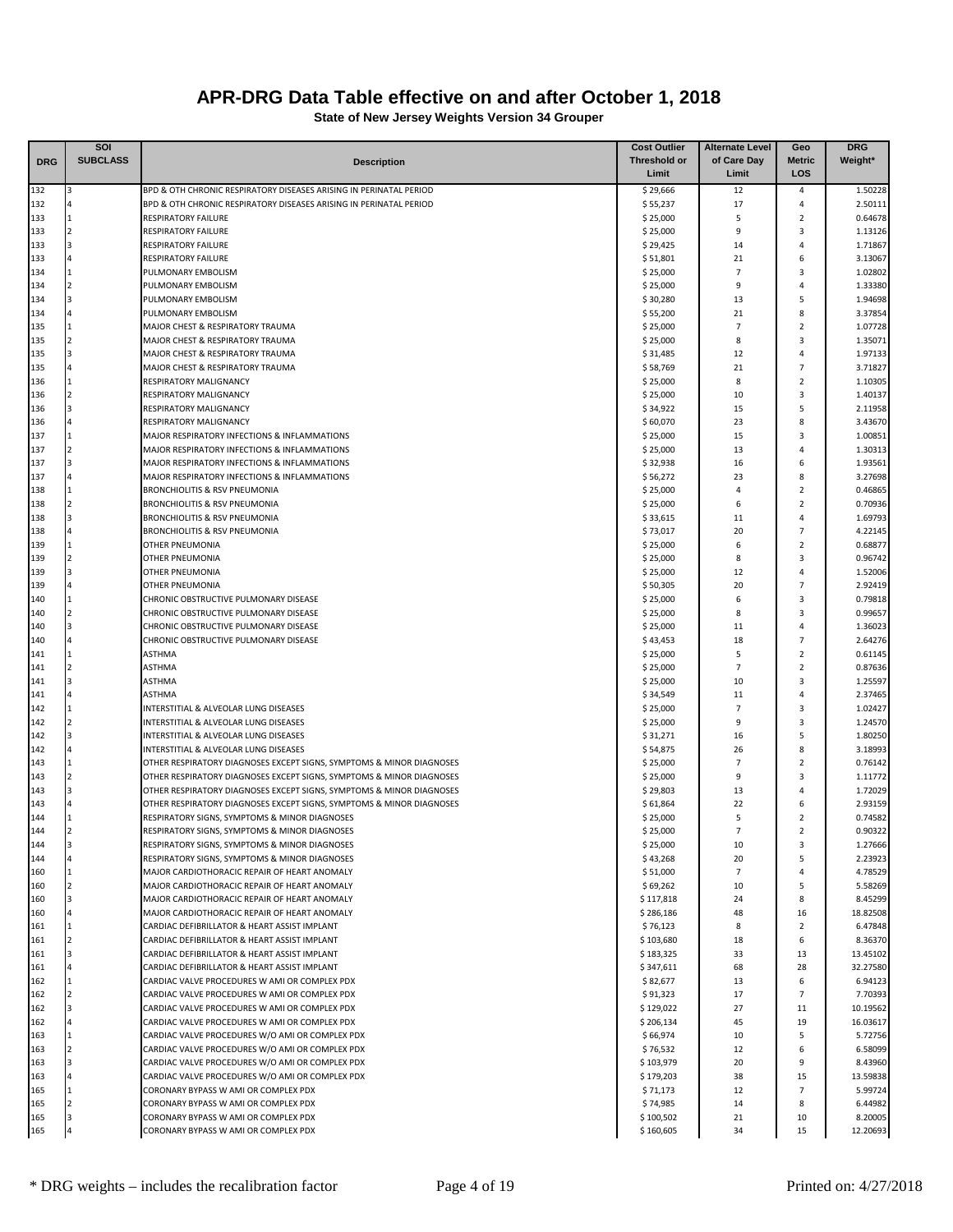|            | SOI                     |                                                                                                                                        | <b>Cost Outlier</b>   | Alternate Level    | Geo            | <b>DRG</b>         |
|------------|-------------------------|----------------------------------------------------------------------------------------------------------------------------------------|-----------------------|--------------------|----------------|--------------------|
| <b>DRG</b> | <b>SUBCLASS</b>         | <b>Description</b>                                                                                                                     | <b>Threshold or</b>   | of Care Day        | <b>Metric</b>  | Weight*            |
|            |                         |                                                                                                                                        | Limit                 | Limit              | LOS            |                    |
| 166        |                         | CORONARY BYPASS W/O AMI OR COMPLEX PDX                                                                                                 | \$57,307              | 10                 | 5              | 4.95833            |
| 166        | $\overline{\mathbf{c}}$ | CORONARY BYPASS W/O AMI OR COMPLEX PDX                                                                                                 | \$66,987              | 12                 | 6              | 5.61913            |
| 166        | 3                       | CORONARY BYPASS W/O AMI OR COMPLEX PDX                                                                                                 | \$86,042              | 18                 | 8              | 7.01872            |
| 166        |                         | CORONARY BYPASS W/O AMI OR COMPLEX PDX                                                                                                 | \$144,659             | 32                 | 13             | 10.68107           |
| 167        | $\mathbf{1}$            | OTHER CARDIOTHORACIC & THORACIC VASCULAR PROCEDURES                                                                                    | \$58,080              | 8                  | 4              | 4.65736            |
| 167        | $\overline{2}$          | OTHER CARDIOTHORACIC & THORACIC VASCULAR PROCEDURES                                                                                    | \$65,611              | 11                 | 5              | 5.19128            |
| 167        | 3                       | OTHER CARDIOTHORACIC & THORACIC VASCULAR PROCEDURES                                                                                    | \$98,306              | 19                 | $\overline{7}$ | 7.07409            |
| 167        |                         | OTHER CARDIOTHORACIC & THORACIC VASCULAR PROCEDURES                                                                                    | \$185,982             | 38                 | 14             | 12.39896           |
| 169        |                         | MAJOR ABDOMINAL VASCULAR PROCEDURES                                                                                                    | \$35,946              | 8                  | 3              | 2.66838            |
| 169        | $\overline{a}$          | MAJOR ABDOMINAL VASCULAR PROCEDURES                                                                                                    | \$49,297              | 12                 | 4              | 3.52608            |
| 169        | 3                       | MAJOR ABDOMINAL VASCULAR PROCEDURES                                                                                                    | \$79,986              | 19                 | 8              | 5.71345            |
| 169        |                         | MAJOR ABDOMINAL VASCULAR PROCEDURES                                                                                                    | \$165,488             | 41<br>$\mathbf{q}$ | 15<br>3        | 10.38398           |
| 170        | $\overline{a}$          | PERMANENT CARDIAC PACEMAKER IMPLANT W AMI, HEART FAILURE OR SHOCK                                                                      | \$48,879              |                    | $\overline{4}$ | 3.65155            |
| 170<br>170 | 3                       | PERMANENT CARDIAC PACEMAKER IMPLANT W AMI, HEART FAILURE OR SHOCK<br>PERMANENT CARDIAC PACEMAKER IMPLANT W AMI, HEART FAILURE OR SHOCK | \$48,306              | 11<br>18           | 8              | 3.89518<br>4.78355 |
| 170        |                         | PERMANENT CARDIAC PACEMAKER IMPLANT W AMI, HEART FAILURE OR SHOCK                                                                      | \$63,930<br>\$102,625 | 30                 | 12             | 7.64704            |
| 171        |                         | PERM CARDIAC PACEMAKER IMPLANT W/O AMI, HEART FAILURE OR SHOCK                                                                         | \$29,541              | 6                  | $\overline{2}$ | 2.52299            |
| 171        | $\overline{2}$          | PERM CARDIAC PACEMAKER IMPLANT W/O AMI, HEART FAILURE OR SHOCK                                                                         | \$35,402              | 8                  | 3              | 2.88303            |
| 171        | 3                       | PERM CARDIAC PACEMAKER IMPLANT W/O AMI, HEART FAILURE OR SHOCK                                                                         | \$47,676              | 13                 | 5              | 3.66781            |
| 171        | 4                       | PERM CARDIAC PACEMAKER IMPLANT W/O AMI, HEART FAILURE OR SHOCK                                                                         | \$90,764              | 24                 | 9              | 6.10888            |
| 174        |                         | PERCUTANEOUS CORONARY INTERVENTION W AMI                                                                                               | \$34,293              | $\overline{4}$     | $\overline{2}$ | 3.01788            |
| 174        | 2                       | PERCUTANEOUS CORONARY INTERVENTION W AMI                                                                                               | \$38,362              | 6                  | 3              | 3.25053            |
| 174        | 3                       | PERCUTANEOUS CORONARY INTERVENTION W AMI                                                                                               | \$51,174              | 11                 | $\overline{4}$ | 4.10836            |
| 174        | 4                       | PERCUTANEOUS CORONARY INTERVENTION W AMI                                                                                               | \$94,740              | 22                 | 8              | 6.68952            |
| 175        |                         | PERCUTANEOUS CORONARY INTERVENTION W/O AMI                                                                                             | \$35,801              | $\overline{a}$     | $\mathbf{1}$   | 3.00038            |
| 175        | $\overline{a}$          | PERCUTANEOUS CORONARY INTERVENTION W/O AMI                                                                                             | \$40,671              | 6                  | $\overline{2}$ | 3.30713            |
| 175        | 3                       | PERCUTANEOUS CORONARY INTERVENTION W/O AMI                                                                                             | \$54,706              | 13                 | 4              | 4.19779            |
| 175        |                         | PERCUTANEOUS CORONARY INTERVENTION W/O AMI                                                                                             | \$109,013             | 23                 | $\overline{7}$ | 7.88417            |
| 176        | 1                       | CARDIAC PACEMAKER & DEFIBRILLATOR DEVICE REPLACEMENT                                                                                   | \$29,840              | $\overline{7}$     | $\overline{2}$ | 2.37000            |
| 176        | $\overline{2}$          | CARDIAC PACEMAKER & DEFIBRILLATOR DEVICE REPLACEMENT                                                                                   | \$54,411              | $\overline{7}$     | $\overline{2}$ | 4.53137            |
| 176        | 3                       | CARDIAC PACEMAKER & DEFIBRILLATOR DEVICE REPLACEMENT                                                                                   | \$58,867              | 12                 | 3              | 4.72162            |
| 176        |                         | CARDIAC PACEMAKER & DEFIBRILLATOR DEVICE REPLACEMENT                                                                                   | \$133,234             | 29                 | 10             | 7.49731            |
| 177        |                         | CARDIAC PACEMAKER & DEFIBRILLATOR REVISION EXCEPT DEVICE REPLACEMENT                                                                   | \$28,431              | 6                  | $\overline{2}$ | 1.95209            |
| 177        | 2                       | CARDIAC PACEMAKER & DEFIBRILLATOR REVISION EXCEPT DEVICE REPLACEMENT                                                                   | \$37,494              | 9                  | 3              | 2.52689            |
| 177        | 3                       | CARDIAC PACEMAKER & DEFIBRILLATOR REVISION EXCEPT DEVICE REPLACEMENT                                                                   | \$51,901              | 17                 | 5              | 3.58330            |
| 177        |                         | CARDIAC PACEMAKER & DEFIBRILLATOR REVISION EXCEPT DEVICE REPLACEMENT                                                                   | \$112,046             | 32                 | 13             | 7.24583            |
| 180        |                         | OTHER CIRCULATORY SYSTEM PROCEDURES                                                                                                    | \$29,070              | 11                 | 3              | 1.88795            |
| 180        | $\overline{a}$          | OTHER CIRCULATORY SYSTEM PROCEDURES                                                                                                    | \$38,093              | 14                 | $\overline{4}$ | 2.38554            |
| 180        |                         | OTHER CIRCULATORY SYSTEM PROCEDURES                                                                                                    | \$59,132              | 25                 | 8              | 3.65581            |
| 180        | 4                       | OTHER CIRCULATORY SYSTEM PROCEDURES                                                                                                    | \$107,777             | 39                 | 12             | 6.41194            |
| 181        |                         | LOWER EXTREMITY ARTERIAL PROCEDURES                                                                                                    | \$34,353              | 14                 | $\overline{2}$ | 2.34520            |
| 181        | $\overline{2}$          | LOWER EXTREMITY ARTERIAL PROCEDURES                                                                                                    | \$46,438              | 12                 | $\overline{4}$ | 3.17692            |
| 181        | 3                       | LOWER EXTREMITY ARTERIAL PROCEDURES                                                                                                    | \$81,516              | 22                 | $\overline{7}$ | 5.27376            |
| 181        |                         | LOWER EXTREMITY ARTERIAL PROCEDURES                                                                                                    | \$136,028             | 40                 | 15             | 9.39740            |
| 182        |                         | OTHER PERIPHERAL VASCULAR PROCEDURES                                                                                                   | \$40,428              | 6                  | $\overline{2}$ | 3.00382            |
| 182        | $\overline{\mathbf{c}}$ | OTHER PERIPHERAL VASCULAR PROCEDURES                                                                                                   | \$49,215              | 10                 | 3              | 3.53354            |
| 182<br>182 |                         | OTHER PERIPHERAL VASCULAR PROCEDURES<br>OTHER PERIPHERAL VASCULAR PROCEDURES                                                           | \$70,208<br>\$130,648 | 19<br>36           | 6<br>12        | 4.79578<br>8.57439 |
| 190        |                         | ACUTE MYOCARDIAL INFARCTION                                                                                                            |                       | 5                  | 2              | 1.27353            |
| 190        | $\overline{2}$          | ACUTE MYOCARDIAL INFARCTION                                                                                                            | \$25,000<br>\$25,000  | $\overline{7}$     | 3              | 1.40423            |
| 190        | 3                       | ACUTE MYOCARDIAL INFARCTION                                                                                                            | \$29,355              | 12                 | $\overline{4}$ | 1.91321            |
| 190        | 4                       | ACUTE MYOCARDIAL INFARCTION                                                                                                            | \$59,930              | 20                 | 8              | 3.54348            |
| 191        | 1                       | CARDIAC CATHETERIZATION FOR CORONARY ARTERY DISEASE                                                                                    | \$25,000              | $\overline{4}$     | $\overline{2}$ | 1.41092            |
| 191        | $\overline{2}$          | CARDIAC CATHETERIZATION FOR CORONARY ARTERY DISEASE                                                                                    | \$25,000              | 6                  | $\overline{2}$ | 1.62259            |
| 191        | 3                       | CARDIAC CATHETERIZATION FOR CORONARY ARTERY DISEASE                                                                                    | \$29,790              | 10                 | 3              | 2.14859            |
| 191        | 4                       | CARDIAC CATHETERIZATION FOR CORONARY ARTERY DISEASE                                                                                    | \$65,632              | 24                 | 8              | 4.20634            |
| 192        | $\mathbf{1}$            | CARDIAC CATHETERIZATION FOR OTHER NON-CORONARY CONDITIONS                                                                              | \$25,000              | 5                  | $\overline{2}$ | 1.45765            |
| 192        | $\overline{2}$          | CARDIAC CATHETERIZATION FOR OTHER NON-CORONARY CONDITIONS                                                                              | \$25,000              | 8                  | 3              | 1.80042            |
| 192        | 3                       | CARDIAC CATHETERIZATION FOR OTHER NON-CORONARY CONDITIONS                                                                              | \$41,433              | 15                 | 5              | 2.65055            |
| 192        | 4                       | CARDIAC CATHETERIZATION FOR OTHER NON-CORONARY CONDITIONS                                                                              | \$85,359              | 32                 | 9              | 5.03762            |
| 193        | $\mathbf{1}$            | ACUTE & SUBACUTE ENDOCARDITIS                                                                                                          | \$25,000              | 16                 | 4              | 1.49411            |
| 193        | $\overline{a}$          | ACUTE & SUBACUTE ENDOCARDITIS                                                                                                          | \$30,107              | 17                 | 5              | 1.94102            |
| 193        | 3                       | ACUTE & SUBACUTE ENDOCARDITIS                                                                                                          | \$47,280              | 25                 | 8              | 2.90044            |
| 193        | 4                       | ACUTE & SUBACUTE ENDOCARDITIS                                                                                                          | \$83,484              | 47                 | 12             | 4.77800            |
| 194        | 1                       | <b>HEART FAILURE</b>                                                                                                                   | \$25,000              | 6                  | $\overline{2}$ | 0.80908            |
| 194        | $\overline{2}$          | <b>HEART FAILURE</b>                                                                                                                   | \$25,000              | 8                  | 3              | 1.03894            |
| 194        | 3                       | <b>HEART FAILURE</b>                                                                                                                   | \$26,123              | 13                 | 4              | 1.54952            |
| 194        | $\overline{a}$          | <b>HEART FAILURE</b>                                                                                                                   | \$55,263              | 22                 | $\overline{7}$ | 2.92650            |
| 196        | 1                       | <b>CARDIAC ARREST &amp; SHOCK</b>                                                                                                      | \$25,000              | $\overline{4}$     | $\overline{2}$ | 0.84252            |
| 196        |                         | <b>CARDIAC ARREST &amp; SHOCK</b>                                                                                                      | \$25,000              | $\overline{7}$     | $\overline{2}$ | 0.89355            |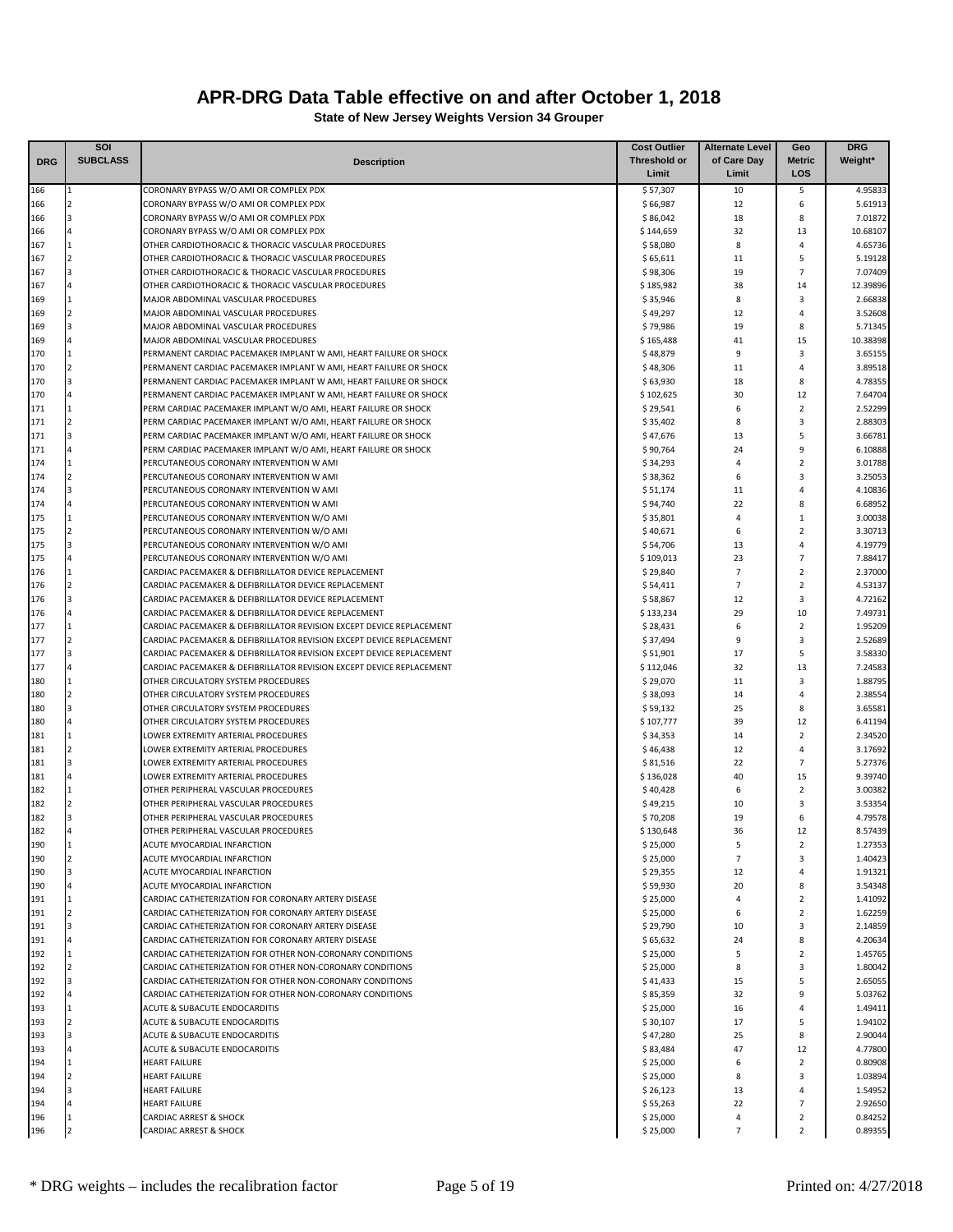|            | SOI                      |                                                                                        | <b>Cost Outlier</b>  | <b>Alternate Level</b> | Geo                           | <b>DRG</b>         |
|------------|--------------------------|----------------------------------------------------------------------------------------|----------------------|------------------------|-------------------------------|--------------------|
| <b>DRG</b> | <b>SUBCLASS</b>          | <b>Description</b>                                                                     | <b>Threshold or</b>  | of Care Day            | <b>Metric</b>                 | Weight*            |
|            |                          |                                                                                        | Limit                | Limit                  | LOS                           |                    |
| 196        | 3                        | <b>CARDIAC ARREST &amp; SHOCK</b>                                                      | \$28,875             | 12                     | 4                             | 1.69586            |
| 196        |                          | <b>CARDIAC ARREST &amp; SHOCK</b>                                                      | \$82,810             | 31                     | $\overline{7}$                | 4.32852            |
| 197        | $\overline{2}$           | PERIPHERAL & OTHER VASCULAR DISORDERS<br>PERIPHERAL & OTHER VASCULAR DISORDERS         | \$25,000             | $\overline{7}$<br>9    | $\overline{2}$<br>3           | 0.80638            |
| 197<br>197 | $\overline{\mathbf{3}}$  | PERIPHERAL & OTHER VASCULAR DISORDERS                                                  | \$25,000<br>\$27,111 | 12                     | $\overline{4}$                | 1.07665<br>1.59899 |
| 197        |                          | PERIPHERAL & OTHER VASCULAR DISORDERS                                                  | \$66,151             | 23                     | $\overline{7}$                | 3.45335            |
| 198        | 1                        | ANGINA PECTORIS & CORONARY ATHEROSCLEROSIS                                             | \$25,000             | $\overline{4}$         | $\mathbf{1}$                  | 0.74479            |
| 198        | $\overline{2}$           | ANGINA PECTORIS & CORONARY ATHEROSCLEROSIS                                             | \$25,000             | 5                      | $\overline{2}$                | 0.86033            |
| 198        |                          | ANGINA PECTORIS & CORONARY ATHEROSCLEROSIS                                             | \$25,000             | 9                      | 3                             | 1.17368            |
| 198        |                          | ANGINA PECTORIS & CORONARY ATHEROSCLEROSIS                                             | \$52,620             | 31                     | 6                             | 2.82079            |
| 199        |                          | <b>HYPERTENSION</b>                                                                    | \$25,000             | 5                      | $\overline{2}$                | 0.76631            |
| 199        | $\mathcal{P}$            | <b>HYPERTENSION</b>                                                                    | \$25,000             | 6                      | $\overline{2}$                | 0.89989            |
| 199        |                          | <b>HYPERTENSION</b>                                                                    | \$25,000             | 10                     | 3                             | 1.26155            |
| 199        |                          | <b>HYPERTENSION</b>                                                                    | \$55,999             | 22                     | 6                             | 2.87598            |
| 200        |                          | CARDIAC STRUCTURAL & VALVULAR DISORDERS                                                | \$25,000             | 6                      | $\overline{2}$                | 0.91966            |
| 200        | $\overline{2}$           | CARDIAC STRUCTURAL & VALVULAR DISORDERS                                                | \$25,000             | 8                      | $\overline{2}$                | 1.08805            |
| 200        |                          | CARDIAC STRUCTURAL & VALVULAR DISORDERS                                                | \$31,322             | 12                     | 4                             | 1.65858            |
| 200        |                          | CARDIAC STRUCTURAL & VALVULAR DISORDERS                                                | \$83,566             | 37<br>5                | 7                             | 3.53341            |
| 201<br>201 | $\overline{2}$           | CARDIAC ARRHYTHMIA & CONDUCTION DISORDERS<br>CARDIAC ARRHYTHMIA & CONDUCTION DISORDERS | \$25,000<br>\$25,000 | $\overline{7}$         | $\mathbf 2$<br>$\overline{2}$ | 0.68731<br>0.89031 |
| 201        |                          | CARDIAC ARRHYTHMIA & CONDUCTION DISORDERS                                              | \$25,000             | 11                     | 4                             | 1.36742            |
| 201        |                          | CARDIAC ARRHYTHMIA & CONDUCTION DISORDERS                                              | \$49,457             | 22                     | 7                             | 2.83722            |
| 203        |                          | <b>CHEST PAIN</b>                                                                      | \$25,000             | 3                      | $\mathbf{1}$                  | 0.76865            |
| 203        | $\overline{2}$           | <b>CHEST PAIN</b>                                                                      | \$25,000             | 5                      | $\overline{2}$                | 0.89394            |
| 203        | 3                        | <b>CHEST PAIN</b>                                                                      | \$25,000             | 8                      | $\mathbf 2$                   | 1.11590            |
| 203        |                          | <b>CHEST PAIN</b>                                                                      | \$44,757             | 20                     | 4                             | 2.02618            |
| 204        |                          | <b>SYNCOPE &amp; COLLAPSE</b>                                                          | \$25,000             | 5                      | $\overline{2}$                | 0.85461            |
| 204        | $\overline{2}$           | <b>SYNCOPE &amp; COLLAPSE</b>                                                          | \$25,000             | 6                      | $\overline{2}$                | 0.96500            |
| 204        | 3                        | <b>SYNCOPE &amp; COLLAPSE</b>                                                          | \$25,000             | 10                     | 3                             | 1.21754            |
| 204        |                          | <b>SYNCOPE &amp; COLLAPSE</b>                                                          | \$47,260             | 21                     | 6                             | 2.49605            |
| 205        |                          | <b>CARDIOMYOPATHY</b>                                                                  | \$25,000             | 5                      | $\overline{2}$                | 0.82871            |
| 205        | $\overline{2}$           | <b>CARDIOMYOPATHY</b>                                                                  | \$25,000             | 9                      | $\overline{2}$                | 1.05503            |
| 205<br>205 |                          | <b>CARDIOMYOPATHY</b><br>CARDIOMYOPATHY                                                | \$30,252<br>\$70,418 | 12<br>21               | $\overline{4}$<br>8           | 1.52304<br>3.73717 |
| 206        |                          | MALFUNCTION, REACTION, COMPLICATION OF CARDIAC/VASC DEVICE OR PROCEDURE                | \$27,510             | 5                      | $\overline{2}$                | 0.94517            |
| 206        |                          | MALFUNCTION, REACTION, COMPLICATION OF CARDIAC/VASC DEVICE OR PROCEDURE                | \$25,000             | 9                      | 3                             | 1.11164            |
| 206        | 3                        | MALFUNCTION, REACTION, COMPLICATION OF CARDIAC/VASC DEVICE OR PROCEDURE                | \$36,436             | 13                     | $\overline{4}$                | 1.85498            |
| 206        |                          | MALFUNCTION, REACTION, COMPLICATION OF CARDIAC/VASC DEVICE OR PROCEDURE                | \$67,230             | 28                     | 8                             | 3.47035            |
| 207        |                          | OTHER CIRCULATORY SYSTEM DIAGNOSES                                                     | \$25,000             | 5                      | $\overline{2}$                | 0.82222            |
| 207        | $\overline{2}$           | OTHER CIRCULATORY SYSTEM DIAGNOSES                                                     | \$25,000             | $\overline{7}$         | 3                             | 1.09077            |
| 207        |                          | OTHER CIRCULATORY SYSTEM DIAGNOSES                                                     | \$28,365             | 14                     | $\overline{4}$                | 1.58414            |
| 207        |                          | OTHER CIRCULATORY SYSTEM DIAGNOSES                                                     | \$62,041             | 25                     | $\overline{7}$                | 3.08927            |
| 220        |                          | MAJOR STOMACH, ESOPHAGEAL & DUODENAL PROCEDURES                                        | \$28,123             | 8                      | 3                             | 2.10545            |
| 220        | $\overline{\phantom{a}}$ | MAJOR STOMACH, ESOPHAGEAL & DUODENAL PROCEDURES                                        | \$44,611             | 14                     | 5                             | 3.12841            |
| 220        |                          | MAJOR STOMACH, ESOPHAGEAL & DUODENAL PROCEDURES                                        | \$75,548             | 25                     | 10                            | 5.07282            |
| 220        |                          | MAJOR STOMACH, ESOPHAGEAL & DUODENAL PROCEDURES                                        | \$162,534            | 48                     | 17                            | 10.06557           |
| 221<br>221 |                          | MAJOR SMALL & LARGE BOWEL PROCEDURES                                                   | \$27,288             | 9                      | $\overline{4}$<br>6           | 2.14850            |
| 221        | 3                        | MAJOR SMALL & LARGE BOWEL PROCEDURES<br>MAJOR SMALL & LARGE BOWEL PROCEDURES           | \$38,029<br>\$65,648 | 14<br>25               | 10                            | 2.78571<br>4.52442 |
| 221        | 4                        | MAJOR SMALL & LARGE BOWEL PROCEDURES                                                   | \$140,134            | 45                     | 17                            | 8.95554            |
| 222        | 1                        | OTHER STOMACH, ESOPHAGEAL & DUODENAL PROCEDURES                                        | \$25,000             | 6                      | $\overline{2}$                | 1.59857            |
| 222        | $\overline{2}$           | OTHER STOMACH, ESOPHAGEAL & DUODENAL PROCEDURES                                        | \$29,108             | 9                      | $\overline{2}$                | 2.04594            |
| 222        | 3                        | OTHER STOMACH, ESOPHAGEAL & DUODENAL PROCEDURES                                        | \$54,408             | 18                     | 5                             | 3.31563            |
| 222        |                          | OTHER STOMACH, ESOPHAGEAL & DUODENAL PROCEDURES                                        | \$122,426            | 55                     | 14                            | 8.08922            |
| 223        | $\mathbf{1}$             | OTHER SMALL & LARGE BOWEL PROCEDURES                                                   | \$25,000             | 9                      | 4                             | 1.71184            |
| 223        | $\overline{2}$           | OTHER SMALL & LARGE BOWEL PROCEDURES                                                   | \$33,357             | 14                     | 5                             | 2.26952            |
| 223        | 3                        | OTHER SMALL & LARGE BOWEL PROCEDURES                                                   | \$60,192             | 24                     | 9                             | 3.81195            |
| 223        | 4                        | OTHER SMALL & LARGE BOWEL PROCEDURES                                                   | \$128,191            | 47                     | 15                            | 7.87151            |
| 224        | $\mathbf{1}$             | PERITONEAL ADHESIOLYSIS                                                                | \$26,136             | 12                     | 4                             | 1.92857            |
| 224        | $\overline{2}$           | PERITONEAL ADHESIOLYSIS                                                                | \$36,166             | 16                     | 6                             | 2.52534            |
| 224        | 3                        | PERITONEAL ADHESIOLYSIS                                                                | \$57,545             | 23                     | 10                            | 3.82315            |
| 224        | 4                        | PERITONEAL ADHESIOLYSIS                                                                | \$108,939            | 37                     | 15                            | 6.93970            |
| 225        | $\overline{2}$           | APPENDECTOMY                                                                           | \$25,000             | 3                      | 1                             | 1.31773            |
| 225<br>225 | 3                        | APPENDECTOMY<br>APPENDECTOMY                                                           | \$25,000<br>\$42,847 | 8<br>16                | 3<br>6                        | 1.75252<br>3.01022 |
| 225        |                          | APPENDECTOMY                                                                           | \$90,706             | 29                     | 11                            | 5.72970            |
| 226        |                          | <b>ANAL PROCEDURES</b>                                                                 | \$25,000             | 6                      | $\overline{2}$                | 1.06863            |
| 226        | $\overline{2}$           | <b>ANAL PROCEDURES</b>                                                                 | \$26,191             | 10                     | 3                             | 1.44694            |
| 226        | 3                        | <b>ANAL PROCEDURES</b>                                                                 | \$36,950             | 16                     | 5                             | 2.35866            |
| 226        |                          | ANAL PROCEDURES                                                                        | \$82,161             | 32                     | 11                            | 4.82710            |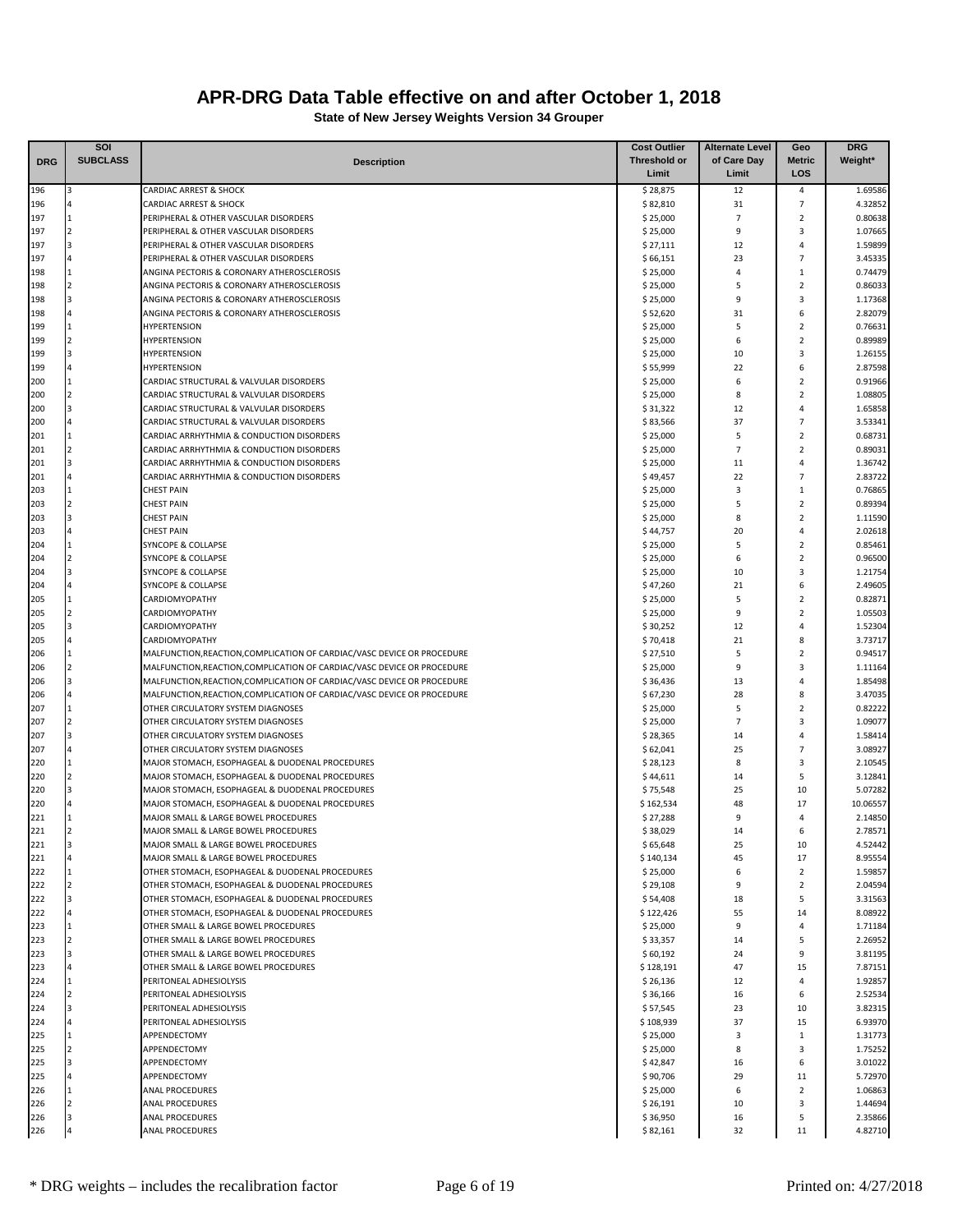|            | SOI                     |                                                                | <b>Cost Outlier</b> | <b>Alternate Level</b> | Geo                     | <b>DRG</b> |
|------------|-------------------------|----------------------------------------------------------------|---------------------|------------------------|-------------------------|------------|
| <b>DRG</b> | <b>SUBCLASS</b>         | <b>Description</b>                                             | <b>Threshold or</b> | of Care Day            | <b>Metric</b>           | Weight*    |
|            |                         |                                                                | Limit               | Limit                  | LOS                     |            |
| 227        |                         | HERNIA PROCEDURES EXCEPT INGUINAL, FEMORAL & UMBILICAL         | \$25,000            | 6                      | 2                       | 1.66100    |
| 227        | $\overline{2}$          | HERNIA PROCEDURES EXCEPT INGUINAL, FEMORAL & UMBILICAL         | \$30,181            | 10                     | $\overline{4}$          | 2.10996    |
| 227        | 3                       | HERNIA PROCEDURES EXCEPT INGUINAL, FEMORAL & UMBILICAL         | \$54,106            | 17                     | 6                       | 3.42382    |
| 227        | 4                       | HERNIA PROCEDURES EXCEPT INGUINAL, FEMORAL & UMBILICAL         | \$115,054           | 32                     | 12                      | 7.04847    |
| 228        | $\mathbf{1}$            | INGUINAL, FEMORAL & UMBILICAL HERNIA PROCEDURES                | \$25,000            | 5                      | $\overline{2}$          | 1.24945    |
| 228        | $\overline{2}$          | INGUINAL, FEMORAL & UMBILICAL HERNIA PROCEDURES                | \$25,000            | 8                      | $\overline{\mathbf{3}}$ | 1.63185    |
| 228        | $\overline{\mathbf{3}}$ | INGUINAL, FEMORAL & UMBILICAL HERNIA PROCEDURES                | \$39,491            | 14                     | 5                       | 2.50669    |
| 228        |                         | INGUINAL, FEMORAL & UMBILICAL HERNIA PROCEDURES                | \$93,199            | 32                     | 11                      | 5.58615    |
| 229        |                         | OTHER DIGESTIVE SYSTEM & ABDOMINAL PROCEDURES                  | \$25,000            | 9                      | 3                       | 1.72724    |
| 229        | $\overline{2}$          | OTHER DIGESTIVE SYSTEM & ABDOMINAL PROCEDURES                  | \$35,635            | 12                     | $\overline{4}$          | 2.38269    |
| 229        | 3                       | OTHER DIGESTIVE SYSTEM & ABDOMINAL PROCEDURES                  | \$59,424            | 22                     | 8                       | 3.88160    |
| 229        | 4                       | OTHER DIGESTIVE SYSTEM & ABDOMINAL PROCEDURES                  | \$126,134           | 46                     | 15                      | 8.05628    |
| 240        |                         | <b>DIGESTIVE MALIGNANCY</b>                                    | \$25,000            | $\overline{7}$         | $\overline{\mathbf{3}}$ | 1.07923    |
| 240        | $\overline{a}$          | <b>DIGESTIVE MALIGNANCY</b>                                    | \$25,000            | 10                     | $\overline{3}$          | 1.38319    |
| 240        | 3                       | DIGESTIVE MALIGNANCY                                           | \$34,205            | 16                     | 5                       | 2.03758    |
| 240        | 4                       | DIGESTIVE MALIGNANCY                                           | \$73,023            | 28                     | 8                       | 3.73215    |
| 241        |                         | PEPTIC ULCER & GASTRITIS                                       | \$25,000            | 6                      | $\overline{2}$          | 0.91807    |
| 241        | $\overline{2}$          | PEPTIC ULCER & GASTRITIS                                       | \$25,000            | $\overline{7}$         | 3                       | 1.13866    |
| 241        | $\overline{3}$          | PEPTIC ULCER & GASTRITIS                                       | \$27,342            | 11                     | $\overline{4}$          | 1.71113    |
| 241        |                         | PEPTIC ULCER & GASTRITIS                                       | \$67,650            | 25                     | 8                       | 3.99837    |
| 242        |                         | MAJOR ESOPHAGEAL DISORDERS                                     | \$25,000            | 5                      | $\overline{2}$          | 0.90561    |
| 242        | $\overline{2}$          | MAJOR ESOPHAGEAL DISORDERS                                     | \$25,000            | 8                      | 3                       | 1.11700    |
| 242        | 3                       | MAJOR ESOPHAGEAL DISORDERS                                     | \$26,016            | 10                     | $\overline{4}$          | 1.66125    |
| 242        | 4                       | <b>MAJOR ESOPHAGEAL DISORDERS</b>                              | \$65,671            | 23                     | 8                       | 3.88916    |
| 243        |                         | OTHER ESOPHAGEAL DISORDERS                                     | \$25,000            | 5                      | 2                       | 0.84253    |
| 243        | $\overline{2}$          | OTHER ESOPHAGEAL DISORDERS                                     | \$25,000            | $\overline{7}$         | $\overline{2}$          | 1.02923    |
| 243        | 3                       | OTHER ESOPHAGEAL DISORDERS                                     | \$25,000            | 11                     | $\overline{4}$          | 1.48550    |
| 243        |                         | OTHER ESOPHAGEAL DISORDERS                                     | \$59,010            | 24                     | $\overline{7}$          | 3.26995    |
| 244        | $\mathbf{1}$            | DIVERTICULITIS & DIVERTICULOSIS                                | \$25,000            | 6                      | $\overline{2}$          | 0.78704    |
| 244        | $\overline{2}$          | DIVERTICULITIS & DIVERTICULOSIS                                | \$25,000            | $\overline{7}$         | $\overline{\mathbf{3}}$ | 1.02990    |
| 244        | $\overline{3}$          | DIVERTICULITIS & DIVERTICULOSIS                                | \$25,874            | 11                     | $\overline{4}$          | 1.56320    |
| 244        |                         | DIVERTICULITIS & DIVERTICULOSIS                                | \$60,326            | 24                     | 9                       | 3.54811    |
| 245        |                         | INFLAMMATORY BOWEL DISEASE                                     | \$25,000            | $\overline{7}$         | 3                       | 0.93975    |
| 245        | $\overline{a}$          | <b>INFLAMMATORY BOWEL DISEASE</b>                              | \$25,000            | 9                      | 3                       | 1.12802    |
| 245        | 3                       | <b>INFLAMMATORY BOWEL DISEASE</b>                              | \$29,687            | 14                     | 5                       | 1.69801    |
| 245        | 4                       | <b>INFLAMMATORY BOWEL DISEASE</b>                              | \$58,696            | 27                     | 9                       | 3.22827    |
| 246        |                         | GASTROINTESTINAL VASCULAR INSUFFICIENCY                        | \$25,000            | 6                      | $\overline{3}$          | 0.98851    |
| 246        | $\overline{2}$          | GASTROINTESTINAL VASCULAR INSUFFICIENCY                        | \$25,000            | 8                      | $\overline{3}$          | 1.18715    |
| 246        | 3                       | GASTROINTESTINAL VASCULAR INSUFFICIENCY                        | \$27,708            | 13                     | 5                       | 1.79446    |
| 246        | 4                       | GASTROINTESTINAL VASCULAR INSUFFICIENCY                        | \$68,882            | 25                     | 9                       | 3.62944    |
| 247        |                         | INTESTINAL OBSTRUCTION                                         | \$25,000            | 6                      | $\overline{2}$          | 0.76293    |
| 247        | $\overline{2}$          | INTESTINAL OBSTRUCTION                                         | \$25,000            | 8                      | 3                       | 0.98123    |
| 247        | 3                       | INTESTINAL OBSTRUCTION                                         | \$26,920            | 14                     | 5                       | 1.55569    |
| 247        |                         | <b>INTESTINAL OBSTRUCTION</b>                                  | \$67,731            | 26                     | 9                       | 3.55506    |
| 248        |                         | MAJOR GASTROINTESTINAL & PERITONEAL INFECTIONS                 | \$25,000            | $\overline{7}$         | 3                       | 0.83199    |
| 248        |                         | MAJOR GASTROINTESTINAL & PERITONEAL INFECTIONS                 | \$25,000            | 10                     | $\overline{4}$          | 1.14458    |
| 248        |                         | MAJOR GASTROINTESTINAL & PERITONEAL INFECTIONS                 | \$30,431            | 16                     | 5                       | 1.72058    |
| 248        |                         | MAJOR GASTROINTESTINAL & PERITONEAL INFECTIONS                 | \$69,487            | 28                     | 9                       | 3.66308    |
| 249        |                         | OTHER GASTROENTERITIS, NAUSEA & VOMITING                       | \$25,000            | 5                      | 2                       | 0.68728    |
| 249        | $\overline{2}$          | OTHER GASTROENTERITIS, NAUSEA & VOMITING                       | \$25,000            | 6                      | $\overline{2}$          | 0.83533    |
| 249        |                         | OTHER GASTROENTERITIS, NAUSEA & VOMITING                       | \$25,000            | 11                     | 3                       | 1.18536    |
| 249        |                         | OTHER GASTROENTERITIS, NAUSEA & VOMITING                       | \$60,676            | 25                     | 6                       | 2.70968    |
| 251        |                         | <b>ABDOMINAL PAIN</b>                                          | \$25,000            | 5                      | $\overline{2}$          | 0.78037    |
| 251        | $\overline{2}$          | <b>ABDOMINAL PAIN</b>                                          | \$25,000            | $\overline{7}$         | $\overline{2}$          | 0.96746    |
| 251        | $\overline{3}$          | <b>ABDOMINAL PAIN</b>                                          | \$26,483            | 11                     | 3                       | 1.30730    |
| 251        |                         | <b>ABDOMINAL PAIN</b>                                          | \$40,716            | 19                     | 5                       | 2.50396    |
| 252        | 1                       | MALFUNCTION, REACTION & COMPLICATION OF GI DEVICE OR PROCEDURE | \$25,000            | $\overline{7}$         | $\overline{\mathbf{3}}$ | 0.84967    |
| 252        | $\overline{2}$          | MALFUNCTION, REACTION & COMPLICATION OF GI DEVICE OR PROCEDURE | \$25,000            | 9                      | $\overline{\mathbf{3}}$ | 1.14126    |
| 252        | 3                       | MALFUNCTION, REACTION & COMPLICATION OF GI DEVICE OR PROCEDURE | \$30,920            | 16                     | 5                       | 1.74985    |
| 252        |                         | MALFUNCTION, REACTION & COMPLICATION OF GI DEVICE OR PROCEDURE | \$80,695            | 30                     | 8                       | 3.90559    |
| 253        |                         | OTHER & UNSPECIFIED GASTROINTESTINAL HEMORRHAGE                | \$25,000            | 5                      | $\overline{2}$          | 0.85809    |
| 253        | $\overline{2}$          | OTHER & UNSPECIFIED GASTROINTESTINAL HEMORRHAGE                | \$25,000            | $\overline{7}$         | 3                       | 1.10413    |
| 253        |                         | OTHER & UNSPECIFIED GASTROINTESTINAL HEMORRHAGE                | \$26,342            | 12                     | $\overline{4}$          | 1.64889    |
| 253        |                         | OTHER & UNSPECIFIED GASTROINTESTINAL HEMORRHAGE                | \$61,537            | 23                     | $\overline{7}$          | 3.41569    |
| 254        |                         | OTHER DIGESTIVE SYSTEM DIAGNOSES                               | \$25,000            | $\overline{7}$         | $\overline{2}$          | 0.80492    |
| 254        | $\overline{2}$          | OTHER DIGESTIVE SYSTEM DIAGNOSES                               | \$25,000            | 9                      | 3                       | 1.07454    |
| 254        | $\overline{3}$          | OTHER DIGESTIVE SYSTEM DIAGNOSES                               | \$27,627            | 12                     | $\overline{4}$          | 1.56172    |
| 254        |                         | OTHER DIGESTIVE SYSTEM DIAGNOSES                               | \$65,311            | 29                     | $\overline{7}$          | 3.34901    |
| 260        |                         | MAJOR PANCREAS, LIVER & SHUNT PROCEDURES                       | \$33,887            | 10                     | 3                       | 2.51179    |
| 260        |                         | MAJOR PANCREAS, LIVER & SHUNT PROCEDURES                       | \$45,545            | 12                     | 5                       | 3.31924    |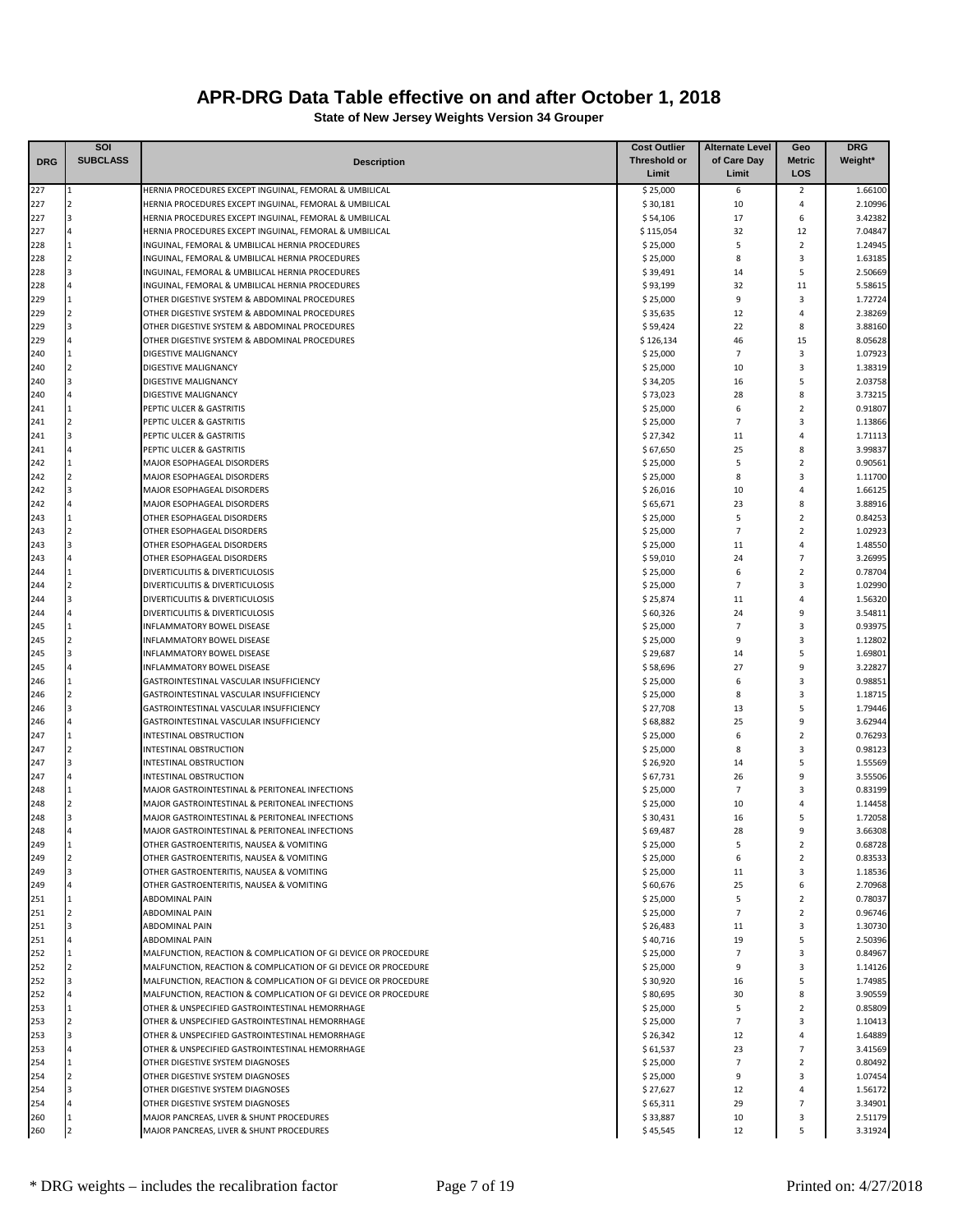|            | <b>SOI</b>          |                                                                                      | <b>Cost Outlier</b>  | <b>Alternate Level</b> | Geo                 | <b>DRG</b>         |
|------------|---------------------|--------------------------------------------------------------------------------------|----------------------|------------------------|---------------------|--------------------|
| <b>DRG</b> | <b>SUBCLASS</b>     | <b>Description</b>                                                                   | Threshold or         | of Care Day            | <b>Metric</b>       | Weight*            |
|            |                     |                                                                                      | Limit                | Limit                  | LOS                 |                    |
| 260        |                     | MAJOR PANCREAS, LIVER & SHUNT PROCEDURES                                             | \$72,702             | 22                     | 9                   | 5.20957            |
| 260        |                     | MAJOR PANCREAS, LIVER & SHUNT PROCEDURES                                             | \$167,195            | 50                     | 17                  | 10.55276           |
| 261        | 1                   | MAJOR BILIARY TRACT PROCEDURES                                                       | \$27,546             | 9                      | 4                   | 2.08903            |
| 261        | $\overline{2}$      | MAJOR BILIARY TRACT PROCEDURES                                                       | \$38,354             | 13                     | 6                   | 2.90669            |
| 261        |                     | MAJOR BILIARY TRACT PROCEDURES                                                       | \$66,330             | 22                     | 9                   | 4.39565            |
| 261        |                     | MAJOR BILIARY TRACT PROCEDURES                                                       | \$134,395            | 48                     | 15                  | 8.07555            |
| 262        |                     | CHOLECYSTECTOMY EXCEPT LAPAROSCOPIC                                                  | \$25,234             | 8                      | 3                   | 1.82090            |
| 262        |                     | CHOLECYSTECTOMY EXCEPT LAPAROSCOPIC                                                  | \$32,154             | 11                     | 5                   | 2.40150            |
| 262        | з                   | CHOLECYSTECTOMY EXCEPT LAPAROSCOPIC                                                  | \$50,896             | 18                     | $\overline{7}$      | 3.59462            |
| 262        |                     | CHOLECYSTECTOMY EXCEPT LAPAROSCOPIC                                                  | \$119,667            | 38                     | 13                  | 7.35126            |
| 263        |                     | LAPAROSCOPIC CHOLECYSTECTOMY                                                         | \$25,000             | 5<br>8                 | $\overline{2}$<br>3 | 1.55566            |
| 263        |                     | LAPAROSCOPIC CHOLECYSTECTOMY<br>LAPAROSCOPIC CHOLECYSTECTOMY                         | \$25,253             | 13                     | 5                   | 1.96863<br>2.68182 |
| 263<br>263 |                     | LAPAROSCOPIC CHOLECYSTECTOMY                                                         | \$38,148<br>\$90,657 | 28                     | 11                  | 5.68349            |
| 264        |                     | OTHER HEPATOBILIARY, PANCREAS & ABDOMINAL PROCEDURES                                 | \$29,158             | 10                     | 3                   | 2.07158            |
| 264        | $\overline{2}$      | OTHER HEPATOBILIARY, PANCREAS & ABDOMINAL PROCEDURES                                 | \$39,096             | 13                     | 4                   | 2.53734            |
| 264        |                     | OTHER HEPATOBILIARY, PANCREAS & ABDOMINAL PROCEDURES                                 | \$62,882             | 25                     | 8                   | 3.92559            |
| 264        |                     | OTHER HEPATOBILIARY, PANCREAS & ABDOMINAL PROCEDURES                                 | \$169,598            | 49                     | 16                  | 8.52599            |
| 279        |                     | HEPATIC COMA & OTHER MAJOR ACUTE LIVER DISORDERS                                     | \$25,000             | 6                      | $\overline{2}$      | 0.80461            |
| 279        | $\overline{2}$      | HEPATIC COMA & OTHER MAJOR ACUTE LIVER DISORDERS                                     | \$25,000             | 8                      | 3                   | 1.01822            |
| 279        | з                   | HEPATIC COMA & OTHER MAJOR ACUTE LIVER DISORDERS                                     | \$30,726             | 15                     | 4                   | 1.68832            |
| 279        |                     | HEPATIC COMA & OTHER MAJOR ACUTE LIVER DISORDERS                                     | \$76,332             | 29                     | 9                   | 4.25779            |
| 280        |                     | ALCOHOLIC LIVER DISEASE                                                              | \$25,000             | 6                      | $\overline{2}$      | 0.82229            |
| 280        | $\overline{2}$      | ALCOHOLIC LIVER DISEASE                                                              | \$25,000             | 8                      | 3                   | 1.03034            |
| 280        |                     | ALCOHOLIC LIVER DISEASE                                                              | \$27,076             | 13                     | 4                   | 1.64173            |
| 280        |                     | ALCOHOLIC LIVER DISEASE                                                              | \$67,155             | 26                     | 8                   | 3.70464            |
| 281        |                     | MALIGNANCY OF HEPATOBILIARY SYSTEM & PANCREAS                                        | \$25,000             | 8                      | 3                   | 1.21161            |
| 281        | $\mathcal{P}$       | MALIGNANCY OF HEPATOBILIARY SYSTEM & PANCREAS                                        | \$25,000             | 10                     | 3                   | 1.43723            |
| 281        |                     | MALIGNANCY OF HEPATOBILIARY SYSTEM & PANCREAS                                        | \$32,176             | 14                     | 5                   | 1.98885            |
| 281        |                     | MALIGNANCY OF HEPATOBILIARY SYSTEM & PANCREAS                                        | \$54,395             | 22                     | $\overline{7}$      | 3.24149            |
| 282        |                     | DISORDERS OF PANCREAS EXCEPT MALIGNANCY                                              | \$25,000             | $\overline{7}$         | 3                   | 0.83813            |
| 282        | $\overline{2}$      | DISORDERS OF PANCREAS EXCEPT MALIGNANCY                                              | \$25,000             | 9                      | 3                   | 1.08310            |
| 282        |                     | DISORDERS OF PANCREAS EXCEPT MALIGNANCY                                              | \$32,003             | 15                     | 5                   | 1.80927            |
| 282        |                     | DISORDERS OF PANCREAS EXCEPT MALIGNANCY                                              | \$89,628             | 32                     | 11                  | 5.03494            |
| 283        |                     | OTHER DISORDERS OF THE LIVER                                                         | \$25,000             | $\overline{7}$         | $\overline{2}$      | 0.89801            |
| 283        | $\overline{2}$      | OTHER DISORDERS OF THE LIVER                                                         | \$25,000             | 8                      | 3                   | 1.06355            |
| 283        |                     | OTHER DISORDERS OF THE LIVER                                                         | \$25,316             | 12                     | 4                   | 1.60309            |
| 283        |                     | OTHER DISORDERS OF THE LIVER                                                         | \$76,121             | 24                     | $\overline{7}$      | 3.27674            |
| 284        | $\mathcal{P}$       | DISORDERS OF GALLBLADDER & BILIARY TRACT                                             | \$25,000             | 5                      | $\overline{2}$      | 0.96838            |
| 284        |                     | DISORDERS OF GALLBLADDER & BILIARY TRACT                                             | \$25,000             | 8<br>12                | 3<br>4              | 1.29168            |
| 284        |                     | DISORDERS OF GALLBLADDER & BILIARY TRACT<br>DISORDERS OF GALLBLADDER & BILIARY TRACT | \$29,147             | 24                     | 8                   | 1.86139            |
| 284<br>301 |                     | HIP JOINT REPLACEMENT                                                                | \$64,137<br>\$28,069 | $\overline{7}$         | 3                   | 3.68537<br>2.45797 |
| 301        | $\overline{2}$      | HIP JOINT REPLACEMENT                                                                | \$32,455             | 8                      | 3                   | 2.68400            |
| 301        |                     | HIP JOINT REPLACEMENT                                                                | \$49,501             | 12                     | 4                   | 3.67266            |
| 301        |                     | HIP JOINT REPLACEMENT                                                                | \$90,029             | 31                     | 11                  | 6.08623            |
| 302        |                     | KNEE JOINT REPLACEMENT                                                               | \$27,125             | 5                      | 3                   | 2.34582            |
| 302        |                     | KNEE JOINT REPLACEMENT                                                               | \$31,695             | 6                      | 3                   | 2.60841            |
| 302        |                     | KNEE JOINT REPLACEMENT                                                               | \$45,120             | 11                     | 4                   | 3.35442            |
| 302        |                     | KNEE JOINT REPLACEMENT                                                               | \$103,211            | 27                     | 10                  | 6.16763            |
| 303        |                     | DORSAL & LUMBAR FUSION PROC FOR CURVATURE OF BACK                                    | \$90,503             | 8                      | 4                   | 7.24663            |
| 303        | $\overline{2}$      | DORSAL & LUMBAR FUSION PROC FOR CURVATURE OF BACK                                    | \$112,767            | 15                     | 5                   | 8.72012            |
| 303        | 3                   | DORSAL & LUMBAR FUSION PROC FOR CURVATURE OF BACK                                    | \$162,923            | 20                     | $\overline{7}$      | 12.77586           |
| 303        | 4                   | DORSAL & LUMBAR FUSION PROC FOR CURVATURE OF BACK                                    | \$224,212            | 33                     | 12                  | 17.35502           |
| 304        | 1                   | DORSAL & LUMBAR FUSION PROC EXCEPT FOR CURVATURE OF BACK                             | \$55,783             | 6                      | $\overline{2}$      | 4.40475            |
| 304        | $\overline{2}$      | DORSAL & LUMBAR FUSION PROC EXCEPT FOR CURVATURE OF BACK                             | \$69,685             | 8                      | 3                   | 5.27563            |
| 304        | 3                   | DORSAL & LUMBAR FUSION PROC EXCEPT FOR CURVATURE OF BACK                             | \$111,053            | 18                     | 6                   | 7.94537            |
| 304        | 4                   | DORSAL & LUMBAR FUSION PROC EXCEPT FOR CURVATURE OF BACK                             | \$184,463            | 41                     | 14                  | 13.23303           |
| 305        | 1                   | AMPUTATION OF LOWER LIMB EXCEPT TOES                                                 | \$25,000             | 12                     | 4                   | 1.65172            |
| 305        | $\overline{2}$      | AMPUTATION OF LOWER LIMB EXCEPT TOES                                                 | \$38,708             | 16                     | 6                   | 2.26143            |
| 305        | 3                   | AMPUTATION OF LOWER LIMB EXCEPT TOES                                                 | \$57,198             | 24                     | 9                   | 3.70059            |
| 305        |                     | AMPUTATION OF LOWER LIMB EXCEPT TOES                                                 | \$125,221            | 44                     | 15                  | 7.82711            |
| 308        |                     | HIP & FEMUR FRACTURE REPAIR                                                          | \$25,000             | $\overline{7}$         | 4                   | 2.00225            |
| 308        | $\overline{2}$      | HIP & FEMUR FRACTURE REPAIR                                                          | \$29,494             | 10                     | 5                   | 2.35899            |
| 308        | 3                   | HIP & FEMUR FRACTURE REPAIR                                                          | \$42,779             | 15                     | 6                   | 3.14900            |
| 308        | 4                   | HIP & FEMUR FRACTURE REPAIR                                                          | \$83,049             | 28                     | 10                  | 5.50470            |
| 309        | 1<br>$\overline{2}$ | OTHER SIGNIFICANT HIP & FEMUR SURGERY                                                | \$28,258             | $\overline{7}$<br>13   | $\overline{2}$<br>4 | 2.02042            |
| 309<br>309 |                     | OTHER SIGNIFICANT HIP & FEMUR SURGERY<br>OTHER SIGNIFICANT HIP & FEMUR SURGERY       | \$42,979<br>\$67,245 | 24                     | $\overline{7}$      | 2.87213<br>4.19318 |
| 309        |                     | OTHER SIGNIFICANT HIP & FEMUR SURGERY                                                | \$146,190            | 43                     | 14                  | 8.19895            |
|            |                     |                                                                                      |                      |                        |                     |                    |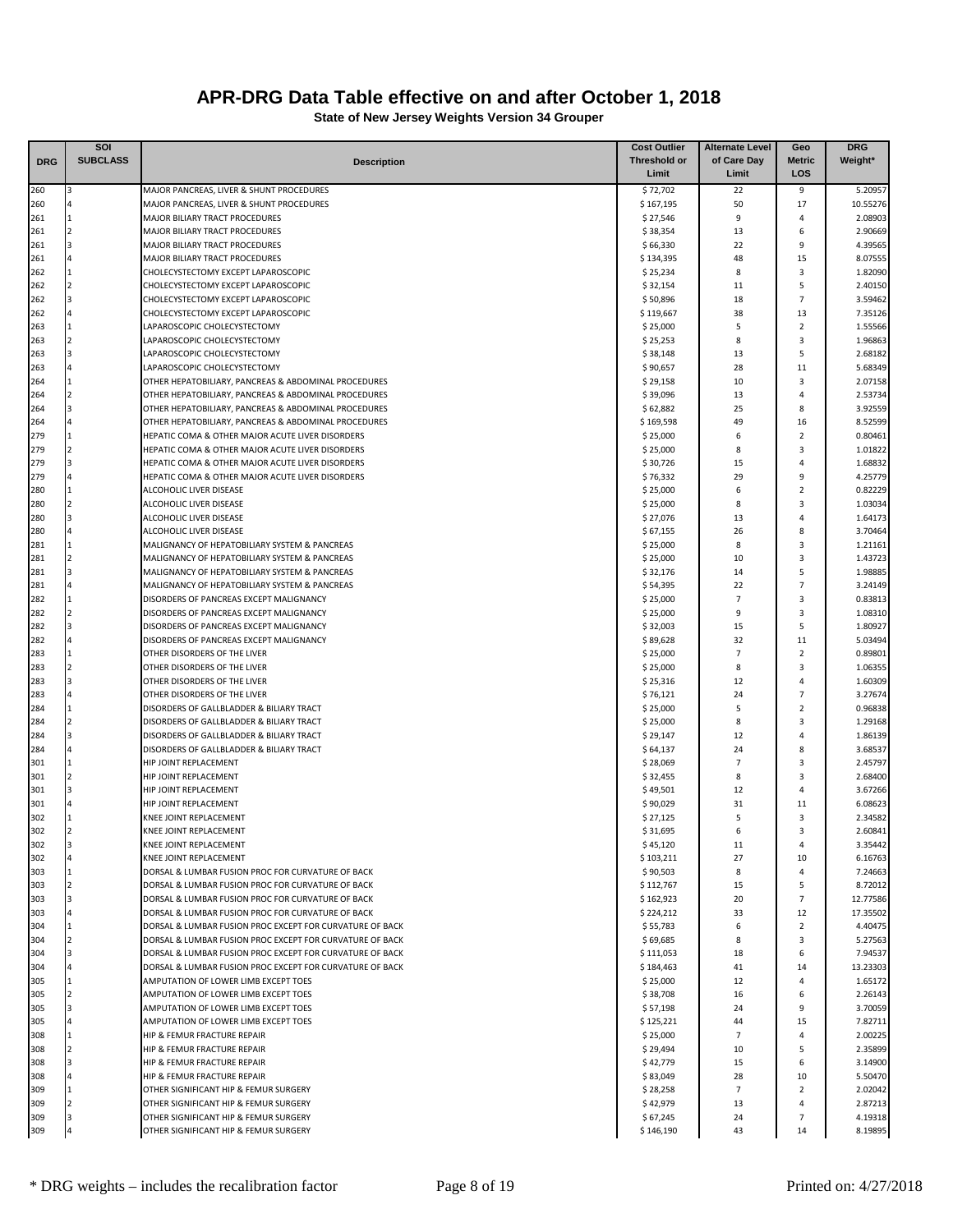|            | SOI             |                                                                                                                                                          | <b>Cost Outlier</b>   | <b>Alternate Level</b> | Geo               | <b>DRG</b>         |
|------------|-----------------|----------------------------------------------------------------------------------------------------------------------------------------------------------|-----------------------|------------------------|-------------------|--------------------|
| <b>DRG</b> | <b>SUBCLASS</b> | <b>Description</b>                                                                                                                                       | <b>Threshold or</b>   | of Care Day            | <b>Metric</b>     | Weight*            |
|            |                 |                                                                                                                                                          | Limit                 | Limit                  | LOS               |                    |
| 310        |                 | INTERVERTEBRAL DISC EXCISION & DECOMPRESSION                                                                                                             | \$25,000              | 4                      | $\overline{2}$    | 1.50556            |
| 310        |                 | INTERVERTEBRAL DISC EXCISION & DECOMPRESSION                                                                                                             | \$28,898              | 8                      | $\overline{2}$    | 1.99858            |
| 310        |                 | INTERVERTEBRAL DISC EXCISION & DECOMPRESSION                                                                                                             | \$41,208              | 15                     | 5                 | 2.89192            |
| 310        | 1               | INTERVERTEBRAL DISC EXCISION & DECOMPRESSION                                                                                                             | \$97,107              | 32                     | 12                | 6.21770            |
| 312        | $\mathcal{P}$   | SKIN GRAFT, EXCEPT HAND, FOR MUSCULOSKELETAL & CONNECTIVE TISSUE DIAGNOSES                                                                               | \$39,875              | 12                     | 3                 | 2.48221            |
| 312<br>312 |                 | SKIN GRAFT, EXCEPT HAND, FOR MUSCULOSKELETAL & CONNECTIVE TISSUE DIAGNOSES<br>SKIN GRAFT, EXCEPT HAND, FOR MUSCULOSKELETAL & CONNECTIVE TISSUE DIAGNOSES | \$62,145<br>\$110,436 | 22<br>41               | 6<br>12           | 3.53263<br>6.37007 |
| 312        |                 | SKIN GRAFT, EXCEPT HAND, FOR MUSCULOSKELETAL & CONNECTIVE TISSUE DIAGNOSES                                                                               | \$187,777             | 61                     | 24                | 13.16415           |
| 313        |                 | KNEE & LOWER LEG PROCEDURES EXCEPT FOOT                                                                                                                  | \$25,000              | 6                      | $\overline{2}$    | 1.76794            |
| 313        | $\overline{2}$  | KNEE & LOWER LEG PROCEDURES EXCEPT FOOT                                                                                                                  | \$35,161              | 10                     | 3                 | 2.41976            |
| 313        |                 | KNEE & LOWER LEG PROCEDURES EXCEPT FOOT                                                                                                                  | \$59,837              | 20                     | 6                 | 3.70380            |
| 313        |                 | KNEE & LOWER LEG PROCEDURES EXCEPT FOOT                                                                                                                  | \$125,486             | 38                     | 12                | 7.53623            |
| 314        |                 | <b>FOOT &amp; TOE PROCEDURES</b>                                                                                                                         | \$25,000              | 6                      | $\mathbf 2$       | 1.61694            |
| 314        | $\overline{2}$  | <b>FOOT &amp; TOE PROCEDURES</b>                                                                                                                         | \$28,286              | 12                     | $\overline{4}$    | 1.83526            |
| 314        |                 | <b>FOOT &amp; TOE PROCEDURES</b>                                                                                                                         | \$40,928              | 18                     | 6                 | 2.55937            |
| 314        |                 | <b>FOOT &amp; TOE PROCEDURES</b>                                                                                                                         | \$94,281              | 31                     | 11                | 5.51644            |
| 315        |                 | SHOULDER, UPPER ARM & FOREARM PROCEDURES EXCEPT JOINT REPLACEMENT                                                                                        | \$25,000              | 4                      | $\overline{2}$    | 1.45815            |
| 315        | $\mathcal{P}$   | SHOULDER, UPPER ARM & FOREARM PROCEDURES EXCEPT JOINT REPLACEMENT                                                                                        | \$31,850              | 7                      | $\overline{2}$    | 2.46660            |
| 315        |                 | SHOULDER, UPPER ARM & FOREARM PROCEDURES EXCEPT JOINT REPLACEMENT                                                                                        | \$52,489              | 14                     | 5                 | 3.54852            |
| 315        |                 | SHOULDER, UPPER ARM & FOREARM PROCEDURES EXCEPT JOINT REPLACEMENT                                                                                        | \$117,700             | 30                     | 11                | 7.17922            |
| 316        |                 | <b>HAND &amp; WRIST PROCEDURES</b>                                                                                                                       | \$25,000              | 6                      | $\overline{2}$    | 1.26965            |
| 316        | $\overline{a}$  | <b>HAND &amp; WRIST PROCEDURES</b>                                                                                                                       | \$28,983              | 11                     | 3                 | 1.80585            |
| 316        |                 | HAND & WRIST PROCEDURES                                                                                                                                  | \$49,804              | 16                     | 5                 | 2.89730            |
| 316        |                 | HAND & WRIST PROCEDURES<br>TENDON, MUSCLE & OTHER SOFT TISSUE PROCEDURES                                                                                 | \$84,124              | 38<br>8                | 12<br>$\mathbf 2$ | 5.54518<br>1.40215 |
| 317<br>317 | $\overline{2}$  | TENDON, MUSCLE & OTHER SOFT TISSUE PROCEDURES                                                                                                            | \$25,000<br>\$30,297  | 12                     | 4                 | 1.96707            |
| 317        |                 | TENDON, MUSCLE & OTHER SOFT TISSUE PROCEDURES                                                                                                            | \$56,736              | 21                     | $\overline{7}$    | 3.37819            |
| 317        |                 | TENDON, MUSCLE & OTHER SOFT TISSUE PROCEDURES                                                                                                            | \$125,601             | 47                     | 15                | 7.96197            |
| 320        |                 | OTHER MUSCULOSKELETAL SYSTEM & CONNECTIVE TISSUE PROCEDURES                                                                                              | \$25,000              | 6                      | $\overline{2}$    | 1.59993            |
| 320        |                 | OTHER MUSCULOSKELETAL SYSTEM & CONNECTIVE TISSUE PROCEDURES                                                                                              | \$36,085              | 11                     | 4                 | 2.45944            |
| 320        | з               | OTHER MUSCULOSKELETAL SYSTEM & CONNECTIVE TISSUE PROCEDURES                                                                                              | \$53,696              | 19                     | 6                 | 3.50200            |
| 320        |                 | OTHER MUSCULOSKELETAL SYSTEM & CONNECTIVE TISSUE PROCEDURES                                                                                              | \$110,769             | 36                     | 12                | 6.61051            |
| 321        |                 | CERVICAL SPINAL FUSION & OTHER BACK/NECK PROC EXC DISC EXCIS/DECOMP                                                                                      | \$35,216              | $\overline{4}$         | $\mathbf{1}$      | 2.62989            |
| 321        | $\overline{2}$  | CERVICAL SPINAL FUSION & OTHER BACK/NECK PROC EXC DISC EXCIS/DECOMP                                                                                      | \$47,878              | 9                      | $\overline{2}$    | 3.40874            |
| 321        |                 | CERVICAL SPINAL FUSION & OTHER BACK/NECK PROC EXC DISC EXCIS/DECOMP                                                                                      | \$83,230              | 20                     | 6                 | 5.69506            |
| 321        |                 | CERVICAL SPINAL FUSION & OTHER BACK/NECK PROC EXC DISC EXCIS/DECOMP                                                                                      | \$161,314             | 41                     | 14                | 10.68470           |
| 322        |                 | SHOULDER & ELBOW JOINT REPLACEMENT                                                                                                                       | \$27,166              | $\overline{4}$         | $\overline{2}$    | 2.40018            |
| 322        |                 | SHOULDER & ELBOW JOINT REPLACEMENT                                                                                                                       | \$30,745              | 6                      | $\mathbf 2$       | 2.61620            |
| 322        |                 | SHOULDER & ELBOW JOINT REPLACEMENT                                                                                                                       | \$54,923              | 14                     | $\overline{4}$    | 3.69649            |
| 322        |                 | SHOULDER & ELBOW JOINT REPLACEMENT                                                                                                                       | \$90,948              | 23                     | 9                 | 6.19927            |
| 340        |                 | <b>FRACTURE OF FEMUR</b>                                                                                                                                 | \$25,000              | 9                      | 3                 | 0.74970            |
| 340        |                 | <b>FRACTURE OF FEMUR</b>                                                                                                                                 | \$25,000              | 12                     | 3                 | 0.88805            |
| 340        | з               | <b>FRACTURE OF FEMUR</b>                                                                                                                                 | \$25,000              | 15                     | $\overline{4}$    | 1.33199            |
| 340        |                 | <b>FRACTURE OF FEMUR</b>                                                                                                                                 | \$59,725              | 25                     | 6                 | 3.06108            |
| 341        |                 | FRACTURE OF PELVIS OR DISLOCATION OF HIP                                                                                                                 | \$25,000              | $\overline{7}$         | 3                 | 0.76006            |
| 341        |                 | FRACTURE OF PELVIS OR DISLOCATION OF HIP                                                                                                                 | \$25,000              | 8                      | 3                 | 0.92196            |
| 341        |                 | FRACTURE OF PELVIS OR DISLOCATION OF HIP                                                                                                                 | \$25,000              | 11                     | $\overline{4}$    | 1.23376            |
| 341        |                 | FRACTURE OF PELVIS OR DISLOCATION OF HIP                                                                                                                 | \$51,391              | 23                     | 8                 | 2.92486            |
| 342<br>342 | $\overline{2}$  | FRACTURES & DISLOCATIONS EXCEPT FEMUR, PELVIS & BACK                                                                                                     | \$25,000<br>\$25,000  | 7<br>8                 | 2<br>3            | 0.79371<br>1.02611 |
| 342        | 3               | FRACTURES & DISLOCATIONS EXCEPT FEMUR, PELVIS & BACK<br>FRACTURES & DISLOCATIONS EXCEPT FEMUR, PELVIS & BACK                                             | \$25,000              | 11                     | 4                 | 1.40140            |
| 342        | 4               | FRACTURES & DISLOCATIONS EXCEPT FEMUR, PELVIS & BACK                                                                                                     | \$60,097              | 45                     | 8                 | 3.23203            |
| 343        | 1               | MUSCULOSKELETAL MALIGNANCY & PATHOL FRACTURE D/T MUSCSKEL MALIG                                                                                          | \$25,000              | 9                      | 3                 | 1.23267            |
| 343        | $\overline{2}$  | MUSCULOSKELETAL MALIGNANCY & PATHOL FRACTURE D/T MUSCSKEL MALIG                                                                                          | \$25,000              | 11                     | 3                 | 1.47473            |
| 343        | 3               | MUSCULOSKELETAL MALIGNANCY & PATHOL FRACTURE D/T MUSCSKEL MALIG                                                                                          | \$38,489              | 18                     | 6                 | 2.35205            |
| 343        |                 | MUSCULOSKELETAL MALIGNANCY & PATHOL FRACTURE D/T MUSCSKEL MALIG                                                                                          | \$75,004              | 28                     | 9                 | 3.95861            |
| 344        | $\mathbf{1}$    | OSTEOMYELITIS, SEPTIC ARTHRITIS & OTHER MUSCULOSKELETAL INFECTIONS                                                                                       | \$25,000              | 13                     | 3                 | 1.13219            |
| 344        | $\overline{2}$  | OSTEOMYELITIS, SEPTIC ARTHRITIS & OTHER MUSCULOSKELETAL INFECTIONS                                                                                       | \$25,000              | 15                     | 4                 | 1.42953            |
| 344        | 3               | OSTEOMYELITIS, SEPTIC ARTHRITIS & OTHER MUSCULOSKELETAL INFECTIONS                                                                                       | \$36,208              | 20                     | 6                 | 2.13615            |
| 344        |                 | OSTEOMYELITIS, SEPTIC ARTHRITIS & OTHER MUSCULOSKELETAL INFECTIONS                                                                                       | \$65,659              | 39                     | 11                | 3.93716            |
| 346        |                 | <b>CONNECTIVE TISSUE DISORDERS</b>                                                                                                                       | \$25,000              | 7                      | 3                 | 1.02368            |
| 346        | $\overline{2}$  | <b>CONNECTIVE TISSUE DISORDERS</b>                                                                                                                       | \$25,000              | 10                     | 3                 | 1.36296            |
| 346        | 3               | <b>CONNECTIVE TISSUE DISORDERS</b>                                                                                                                       | \$43,871              | 17                     | 5                 | 2.29106            |
| 346        | 4               | <b>CONNECTIVE TISSUE DISORDERS</b>                                                                                                                       | \$104,749             | 37                     | 11                | 5.60135            |
| 347        |                 | OTHER BACK & NECK DISORDERS, FRACTURES & INJURIES                                                                                                        | \$25,000              | $\overline{7}$         | $\overline{2}$    | 0.96276            |
| 347        | $\overline{a}$  | OTHER BACK & NECK DISORDERS, FRACTURES & INJURIES                                                                                                        | \$25,000              | 9                      | 3                 | 1.18843            |
| 347        |                 | OTHER BACK & NECK DISORDERS, FRACTURES & INJURIES                                                                                                        | \$26,789              | 14                     | 4                 | 1.63036            |
| 347        |                 | OTHER BACK & NECK DISORDERS, FRACTURES & INJURIES                                                                                                        | \$64,281              | 26                     | 9                 | 3.86513            |
| 349        |                 | MALFUNCTION, REACTION, COMPLIC OF ORTHOPEDIC DEVICE OR PROCEDURE                                                                                         | \$25,000              | 6                      | $\mathbf 2$       | 0.81029            |
| 349        |                 | MALFUNCTION, REACTION, COMPLIC OF ORTHOPEDIC DEVICE OR PROCEDURE                                                                                         | \$25,000              | 11                     | 3                 | 1.15907            |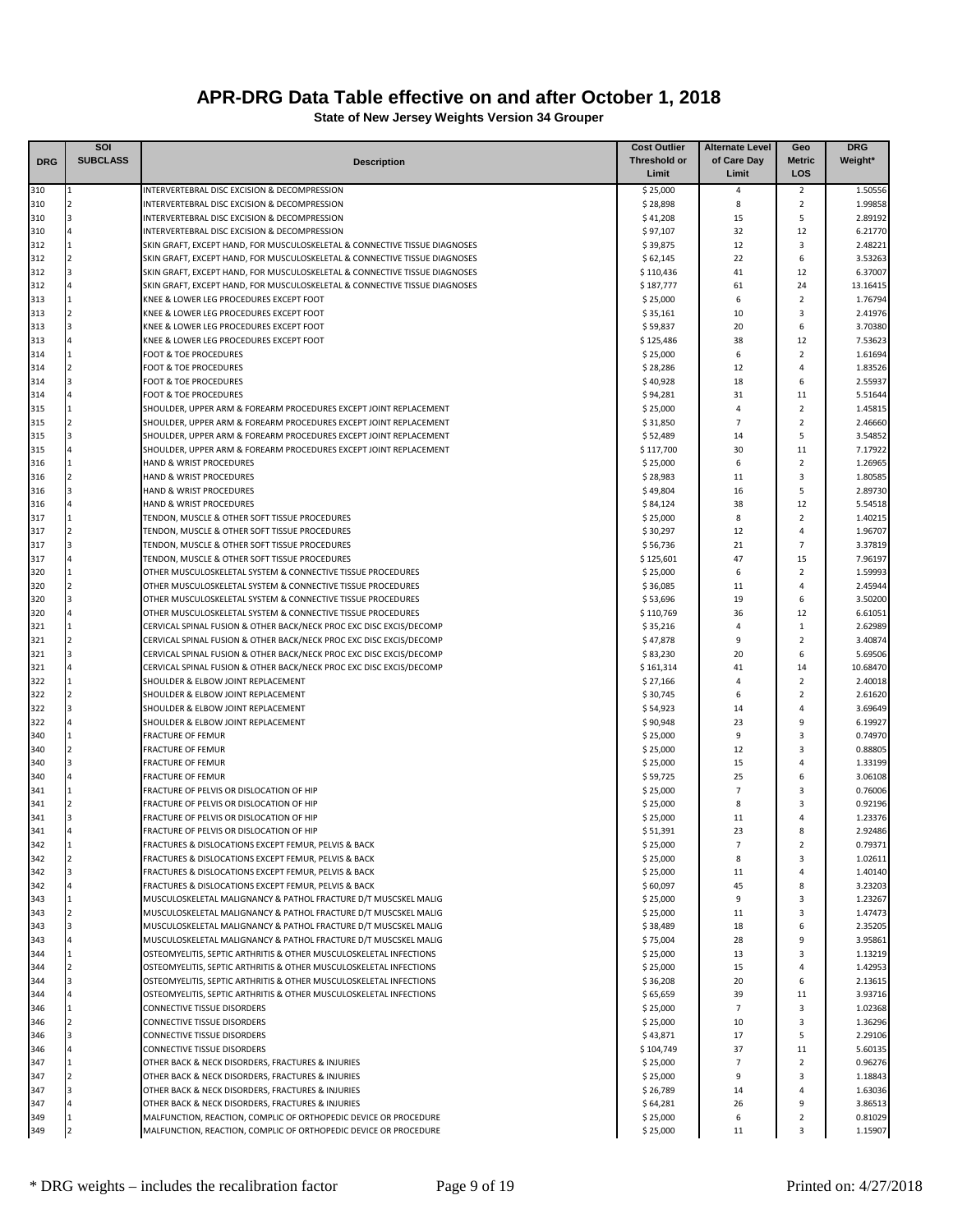|            | SOI             |                                                                                                                          | <b>Cost Outlier</b>   | <b>Alternate Level</b> | Geo                              | <b>DRG</b>         |
|------------|-----------------|--------------------------------------------------------------------------------------------------------------------------|-----------------------|------------------------|----------------------------------|--------------------|
| <b>DRG</b> | <b>SUBCLASS</b> | <b>Description</b>                                                                                                       | <b>Threshold or</b>   | of Care Day            | <b>Metric</b>                    | Weight*            |
|            |                 |                                                                                                                          | Limit                 | Limit                  | LOS                              |                    |
| 349        |                 | MALFUNCTION, REACTION, COMPLIC OF ORTHOPEDIC DEVICE OR PROCEDURE                                                         | \$30,779              | 19                     | 5                                | 1.76703            |
| 349        |                 | MALFUNCTION, REACTION, COMPLIC OF ORTHOPEDIC DEVICE OR PROCEDURE                                                         | \$63,082              | 29                     | 9                                | 3.62387            |
| 351        |                 | OTHER MUSCULOSKELETAL SYSTEM & CONNECTIVE TISSUE DIAGNOSES                                                               | \$25,000              | $\overline{7}$         | $\overline{2}$                   | 0.81952            |
| 351        | $\overline{2}$  | OTHER MUSCULOSKELETAL SYSTEM & CONNECTIVE TISSUE DIAGNOSES                                                               | \$25,000              | 9                      | 3                                | 0.94961            |
| 351        | 3               | OTHER MUSCULOSKELETAL SYSTEM & CONNECTIVE TISSUE DIAGNOSES                                                               | \$36,129              | 14                     | $\overline{4}$                   | 1.54095            |
| 351        |                 | OTHER MUSCULOSKELETAL SYSTEM & CONNECTIVE TISSUE DIAGNOSES                                                               | \$65,531              | 29                     | 8                                | 3.41155            |
| 361        |                 | SKIN GRAFT FOR SKIN & SUBCUTANEOUS TISSUE DIAGNOSES                                                                      | \$36,166              | 14                     | 3                                | 2.13146            |
| 361        |                 | SKIN GRAFT FOR SKIN & SUBCUTANEOUS TISSUE DIAGNOSES                                                                      | \$52,080              | 19                     | 5                                | 2.85964            |
| 361        |                 | SKIN GRAFT FOR SKIN & SUBCUTANEOUS TISSUE DIAGNOSES                                                                      | \$76,520              | 36                     | 9                                | 4.10789            |
| 361        |                 | SKIN GRAFT FOR SKIN & SUBCUTANEOUS TISSUE DIAGNOSES                                                                      | \$167,416             | 60                     | 17                               | 9.02204            |
| 362        | <b>11</b>       | MASTECTOMY PROCEDURES                                                                                                    | \$30,884              | 4                      | $\overline{2}$                   | 2.05956            |
| 362        |                 | <b>MASTECTOMY PROCEDURES</b>                                                                                             | \$34,607              | 5                      | $\overline{2}$<br>$\overline{4}$ | 2.51699            |
| 362        |                 | MASTECTOMY PROCEDURES                                                                                                    | \$57,884              | 17<br>28               | 9                                | 3.09751            |
| 362<br>363 |                 | MASTECTOMY PROCEDURES<br>BREAST PROCEDURES EXCEPT MASTECTOMY                                                             | \$102,326<br>\$25,000 | 6                      | $\overline{2}$                   | 6.52292<br>1.60699 |
| 363        | $\overline{2}$  | BREAST PROCEDURES EXCEPT MASTECTOMY                                                                                      | \$36,963              | 6                      | 3                                | 2.71152            |
| 363        | I٩              | BREAST PROCEDURES EXCEPT MASTECTOMY                                                                                      | \$49,456              | 12                     | $\overline{4}$                   | 3.46178            |
| 363        |                 | BREAST PROCEDURES EXCEPT MASTECTOMY                                                                                      | \$96,884              | 48                     | 14                               | 6.66759            |
| 364        | 11              | OTHER SKIN, SUBCUTANEOUS TISSUE & RELATED PROCEDURES                                                                     | \$25,000              | $\overline{7}$         | $\overline{2}$                   | 1.29788            |
| 364        |                 | OTHER SKIN, SUBCUTANEOUS TISSUE & RELATED PROCEDURES                                                                     | \$29,093              | 11                     | 4                                | 1.79377            |
| 364        |                 | OTHER SKIN, SUBCUTANEOUS TISSUE & RELATED PROCEDURES                                                                     | \$44,281              | 20                     | $\overline{7}$                   | 2.78814            |
| 364        |                 | OTHER SKIN, SUBCUTANEOUS TISSUE & RELATED PROCEDURES                                                                     | \$89,077              | 38                     | 12                               | 5.46308            |
| 380        | 11              | <b>SKIN ULCERS</b>                                                                                                       | \$25,000              | 9                      | 3                                | 0.88942            |
| 380        | 2               | <b>SKIN ULCERS</b>                                                                                                       | \$25,000              | 11                     | $\overline{4}$                   | 1.06627            |
| 380        | $\overline{3}$  | <b>SKIN ULCERS</b>                                                                                                       | \$27,181              | 18                     | 5                                | 1.54126            |
| 380        |                 | <b>SKIN ULCERS</b>                                                                                                       | \$55,369              | 29                     | 8                                | 3.02546            |
| 381        |                 | <b>MAJOR SKIN DISORDERS</b>                                                                                              | \$25,000              | $\overline{7}$         | 3                                | 0.71556            |
| 381        |                 | <b>MAJOR SKIN DISORDERS</b>                                                                                              | \$26,522              | 14                     | $\overline{4}$                   | 1.26107            |
| 381        | I٩              | <b>MAJOR SKIN DISORDERS</b>                                                                                              | \$48,983              | 18                     | 6                                | 2.27606            |
| 381        |                 | <b>MAJOR SKIN DISORDERS</b>                                                                                              | \$117,326             | 34                     | 11                               | 6.15435            |
| 382        | 1               | MALIGNANT BREAST DISORDERS                                                                                               | \$25,000              | 8                      | $\overline{2}$                   | 0.97068            |
| 382        |                 | MALIGNANT BREAST DISORDERS                                                                                               | \$25,000              | 11                     | 3                                | 1.15141            |
| 382        |                 | MALIGNANT BREAST DISORDERS                                                                                               | \$29,744              | 16                     | $\overline{4}$                   | 1.82477            |
| 382        |                 | MALIGNANT BREAST DISORDERS                                                                                               | \$56,530              | 22                     | $\overline{7}$                   | 3.06924            |
| 383        |                 | CELLULITIS & OTHER SKIN INFECTIONS                                                                                       | \$25,000              | 6                      | $\overline{2}$                   | 0.70216            |
| 383        | 2               | CELLULITIS & OTHER SKIN INFECTIONS                                                                                       | \$25,000              | 9                      | 3                                | 0.93452            |
| 383        | 3               | CELLULITIS & OTHER SKIN INFECTIONS                                                                                       | \$25,000              | 13                     | 5                                | 1.43479            |
| 383        |                 | CELLULITIS & OTHER SKIN INFECTIONS                                                                                       | \$67,288              | 27                     | 8                                | 3.39441            |
| 384        |                 | CONTUSION, OPEN WOUND & OTHER TRAUMA TO SKIN & SUBCUTANEOUS TISSUE                                                       | \$25,000              | 5                      | $\overline{2}$                   | 0.89945            |
| 384        |                 | CONTUSION, OPEN WOUND & OTHER TRAUMA TO SKIN & SUBCUTANEOUS TISSUE                                                       | \$25,000              | $\overline{7}$         | $\overline{2}$                   | 1.06621            |
| 384        |                 | CONTUSION, OPEN WOUND & OTHER TRAUMA TO SKIN & SUBCUTANEOUS TISSUE                                                       | \$29,510              | 12                     | $\overline{4}$<br>$\overline{7}$ | 1.56223            |
| 384<br>385 |                 | CONTUSION, OPEN WOUND & OTHER TRAUMA TO SKIN & SUBCUTANEOUS TISSUE<br>OTHER SKIN, SUBCUTANEOUS TISSUE & BREAST DISORDERS | \$88,541<br>\$25,000  | 40<br>6                | $\overline{2}$                   | 3.95246<br>0.66954 |
| 385        |                 | OTHER SKIN, SUBCUTANEOUS TISSUE & BREAST DISORDERS                                                                       | \$25,000              | 8                      | 3                                | 0.88696            |
| 385        |                 | OTHER SKIN, SUBCUTANEOUS TISSUE & BREAST DISORDERS                                                                       | \$27,819              | 14                     | $\overline{4}$                   | 1.41728            |
| 385        |                 | OTHER SKIN, SUBCUTANEOUS TISSUE & BREAST DISORDERS                                                                       | \$52,851              | 26                     | $\overline{7}$                   | 2.90984            |
| 401        |                 | PITUITARY & ADRENAL PROCEDURES                                                                                           | \$30,794              | $\overline{7}$         | $\overline{2}$                   | 2.32145            |
| 401        |                 | PITUITARY & ADRENAL PROCEDURES                                                                                           | \$41,995              | 10                     | 3                                | 3.12102            |
| 401        | 13              | PITUITARY & ADRENAL PROCEDURES                                                                                           | \$77,175              | 20                     | 6                                | 5.25334            |
| 401        | 4               | PITUITARY & ADRENAL PROCEDURES                                                                                           | \$187,039             | 49                     | 15                               | 11.36649           |
| 403        |                 | PROCEDURES FOR OBESITY                                                                                                   | \$25,000              | $\overline{3}$         | $\overline{2}$                   | 2.02606            |
| 403        |                 | PROCEDURES FOR OBESITY                                                                                                   | \$28,121              | 5                      | $\overline{2}$                   | 2.25008            |
| 403        |                 | PROCEDURES FOR OBESITY                                                                                                   | \$47,969              | 13                     | 4                                | 3.41952            |
| 403        |                 | PROCEDURES FOR OBESITY                                                                                                   | \$162,566             | 39                     | 12                               | 9.62752            |
| 404        | $\mathbf{1}$    | THYROID, PARATHYROID & THYROGLOSSAL PROCEDURES                                                                           | \$25,000              | 3                      | $\mathbf{1}$                     | 1.29338            |
| 404        | $\overline{2}$  | THYROID, PARATHYROID & THYROGLOSSAL PROCEDURES                                                                           | \$28,790              | 6                      | $\overline{2}$                   | 1.73295            |
| 404        | 3               | THYROID, PARATHYROID & THYROGLOSSAL PROCEDURES                                                                           | \$52,481              | 16                     | 5                                | 3.29767            |
| 404        |                 | THYROID, PARATHYROID & THYROGLOSSAL PROCEDURES                                                                           | \$117,638             | 66                     | 13                               | 7.90329            |
| 405        | 1               | OTHER PROCEDURES FOR ENDOCRINE, NUTRITIONAL & METABOLIC DISORDERS                                                        | \$29,321              | 8                      | $\overline{2}$                   | 2.01144            |
| 405        |                 | OTHER PROCEDURES FOR ENDOCRINE, NUTRITIONAL & METABOLIC DISORDERS                                                        | \$39,781              | 26                     | 4                                | 2.49343            |
| 405        | 3               | OTHER PROCEDURES FOR ENDOCRINE, NUTRITIONAL & METABOLIC DISORDERS                                                        | \$62,755              | 29                     | 7                                | 3.70473            |
| 405        |                 | OTHER PROCEDURES FOR ENDOCRINE, NUTRITIONAL & METABOLIC DISORDERS                                                        | \$139,801             | 51                     | 15                               | 8.44805            |
| 420        |                 | <b>DIABETES</b>                                                                                                          | \$25,000              | 6                      | $\overline{2}$                   | 0.65285            |
| 420        |                 | <b>DIABETES</b>                                                                                                          | \$25,000              | 6                      | $\overline{2}$<br>3              | 0.84366            |
| 420        |                 | <b>DIABETES</b>                                                                                                          | \$25,000              | 11                     | $\overline{7}$                   | 1.26600            |
| 420<br>421 | 1               | <b>DIABETES</b><br>MALNUTRITION, FAILURE TO THRIVE & OTHER NUTRITIONAL DISORDERS                                         | \$53,784<br>\$25,000  | 22<br>9                | $\overline{2}$                   | 3.08690<br>0.87850 |
| 421        | <b>2</b>        | MALNUTRITION, FAILURE TO THRIVE & OTHER NUTRITIONAL DISORDERS                                                            | \$25,000              | 16                     | 3                                | 0.97611            |
| 421        | 3               | MALNUTRITION, FAILURE TO THRIVE & OTHER NUTRITIONAL DISORDERS                                                            | \$29,217              | 19                     | 5                                | 1.49690            |
| 421        |                 | MALNUTRITION, FAILURE TO THRIVE & OTHER NUTRITIONAL DISORDERS                                                            | \$61,528              | 34                     | 8                                | 3.17389            |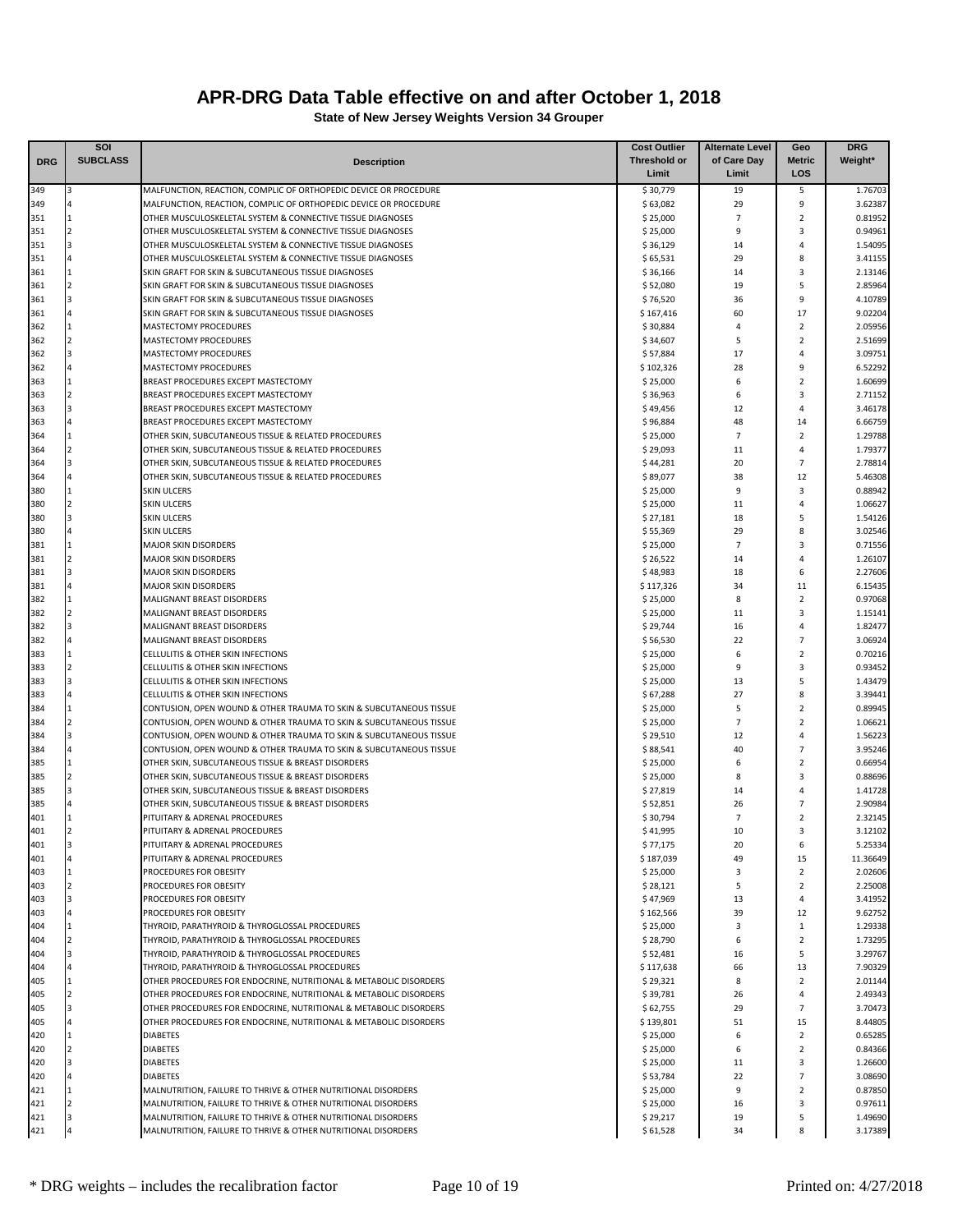|            | SOI             |                                                                                                      | <b>Cost Outlier</b>  | <b>Alternate Level</b> | Geo                     | <b>DRG</b>         |
|------------|-----------------|------------------------------------------------------------------------------------------------------|----------------------|------------------------|-------------------------|--------------------|
| <b>DRG</b> | <b>SUBCLASS</b> | <b>Description</b>                                                                                   | <b>Threshold or</b>  | of Care Day            | <b>Metric</b>           | Weight*            |
|            |                 |                                                                                                      | Limit                | Limit                  | LOS                     |                    |
| 422        |                 | HYPOVOLEMIA & RELATED ELECTROLYTE DISORDERS                                                          | \$25,000             | 5                      | 2                       | 0.52580            |
| 422        |                 | HYPOVOLEMIA & RELATED ELECTROLYTE DISORDERS                                                          | \$25,000             | $\overline{7}$         | $\overline{2}$          | 0.75430            |
| 422        | 3               | HYPOVOLEMIA & RELATED ELECTROLYTE DISORDERS                                                          | \$25,000             | 11                     | 3                       | 1.10333            |
| 422        |                 | HYPOVOLEMIA & RELATED ELECTROLYTE DISORDERS                                                          | \$48,698             | 21                     | 6                       | 2.38960            |
| 423        |                 | <b>INBORN ERRORS OF METABOLISM</b>                                                                   | \$25,000             | 8                      | $\overline{2}$          | 0.95941            |
| 423        |                 | <b>INBORN ERRORS OF METABOLISM</b>                                                                   | \$28,435             | 10                     | 3                       | 1.25058            |
| 423        |                 | <b>INBORN ERRORS OF METABOLISM</b>                                                                   | \$38,352             | 15                     | 4                       | 1.97361            |
| 423        |                 | INBORN ERRORS OF METABOLISM                                                                          | \$112,483            | 38                     | $\overline{7}$          | 3.82415            |
| 424        |                 | OTHER ENDOCRINE DISORDERS                                                                            | \$25,000             | 6                      | $\overline{2}$          | 0.80228            |
| 424        |                 | OTHER ENDOCRINE DISORDERS                                                                            | \$25,000             | 9                      | 3                       | 1.09031            |
| 424        | R               | OTHER ENDOCRINE DISORDERS                                                                            | \$28,572             | 14                     | 5                       | 1.65282            |
| 424        |                 | OTHER ENDOCRINE DISORDERS                                                                            | \$70,695             | 26                     | 8                       | 3.50283            |
| 425        | 1               | ELECTROLYTE DISORDERS EXCEPT HYPOVOLEMIA RELATED                                                     | \$25,000             | 5<br>$\overline{7}$    | $\overline{2}$          | 0.65257            |
| 425        |                 | ELECTROLYTE DISORDERS EXCEPT HYPOVOLEMIA RELATED                                                     | \$25,000             | 12                     | $\overline{2}$<br>3     | 0.84077            |
| 425<br>425 |                 | ELECTROLYTE DISORDERS EXCEPT HYPOVOLEMIA RELATED<br>ELECTROLYTE DISORDERS EXCEPT HYPOVOLEMIA RELATED | \$25,000             | 29                     | $\overline{7}$          | 1.26084<br>2.82851 |
| 440        | l 1             | <b>KIDNEY TRANSPLANT</b>                                                                             | \$59,332<br>\$83,899 | 10                     | 4                       | 7.78734            |
| 440        |                 | <b>KIDNEY TRANSPLANT</b>                                                                             | \$87,531             | 10                     | 5                       | 8.14835            |
| 440        |                 | KIDNEY TRANSPLANT                                                                                    | \$105,927            | 16                     | 6                       | 9.21392            |
| 440        |                 | KIDNEY TRANSPLANT                                                                                    | \$213,367            | 42                     | 13                      | 14.58693           |
| 441        |                 | MAJOR BLADDER PROCEDURES                                                                             | \$32,963             | 9                      | $\overline{\mathbf{3}}$ | 2.29630            |
| 441        |                 | MAJOR BLADDER PROCEDURES                                                                             | \$44,597             | 14                     | 6                       | 3.55937            |
| 441        | I٩              | MAJOR BLADDER PROCEDURES                                                                             | \$63,456             | 20                     | 9                       | 4.84123            |
| 441        |                 | <b>MAJOR BLADDER PROCEDURES</b>                                                                      | \$147,134            | 45                     | 18                      | 9.74383            |
| 442        | <b>11</b>       | KIDNEY & URINARY TRACT PROCEDURES FOR MALIGNANCY                                                     | \$26,827             | 6                      | 3                       | 2.11619            |
| 442        |                 | KIDNEY & URINARY TRACT PROCEDURES FOR MALIGNANCY                                                     | \$32,394             | 8                      | 3                       | 2.45173            |
| 442        |                 | KIDNEY & URINARY TRACT PROCEDURES FOR MALIGNANCY                                                     | \$53,929             | 17                     | 6                       | 3.78584            |
| 442        |                 | KIDNEY & URINARY TRACT PROCEDURES FOR MALIGNANCY                                                     | \$114,167            | 33                     | 12                      | 7.53246            |
| 443        | l 1             | KIDNEY & URINARY TRACT PROCEDURES FOR NONMALIGNANCY                                                  | \$25,000             | 5                      | $\overline{2}$          | 1.85274            |
| 443        |                 | KIDNEY & URINARY TRACT PROCEDURES FOR NONMALIGNANCY                                                  | \$29,261             | 8                      | 3                       | 2.17651            |
| 443        |                 | KIDNEY & URINARY TRACT PROCEDURES FOR NONMALIGNANCY                                                  | \$49,457             | 18                     | 6                       | 3.18130            |
| 443        |                 | KIDNEY & URINARY TRACT PROCEDURES FOR NONMALIGNANCY                                                  | \$119,588            | 38                     | 12                      | 6.61359            |
| 444        |                 | RENAL DIALYSIS ACCESS DEVICE PROCEDURE ONLY                                                          | \$30,195             | $\overline{7}$         | $\overline{2}$          | 1.68761            |
| 444        |                 | RENAL DIALYSIS ACCESS DEVICE PROCEDURE ONLY                                                          | \$33,176             | 14                     | $\overline{\mathbf{3}}$ | 2.27713            |
| 444        |                 | RENAL DIALYSIS ACCESS DEVICE PROCEDURE ONLY                                                          | \$56,449             | 25                     | 7                       | 3.65992            |
| 444        |                 | RENAL DIALYSIS ACCESS DEVICE PROCEDURE ONLY                                                          | \$112,875            | 46                     | 13                      | 6.92319            |
| 445        | <b>11</b>       | OTHER BLADDER PROCEDURES                                                                             | \$25,000             | 6                      | $\overline{2}$          | 1.46309            |
| 445        |                 | OTHER BLADDER PROCEDURES                                                                             | \$29,158             | 9                      | $\overline{2}$          | 1.99951            |
| 445        |                 | OTHER BLADDER PROCEDURES                                                                             | \$37,888             | 16                     | 6                       | 2.60321            |
| 445        |                 | OTHER BLADDER PROCEDURES                                                                             | \$92,890             | 33                     | 11                      | 5.40215            |
| 446        |                 | URETHRAL & TRANSURETHRAL PROCEDURES                                                                  | \$25,000             | 5                      | $\overline{2}$          | 1.12022            |
| 446        | 12              | URETHRAL & TRANSURETHRAL PROCEDURES                                                                  | \$25,000             | $\overline{7}$         | $\overline{2}$          | 1.38541            |
| 446        |                 | URETHRAL & TRANSURETHRAL PROCEDURES                                                                  | \$34,431             | 14                     | 4                       | 2.26544            |
| 446        |                 | URETHRAL & TRANSURETHRAL PROCEDURES                                                                  | \$92,827             | 33                     | 10                      | 4.90221            |
| 447        |                 | OTHER KIDNEY, URINARY TRACT & RELATED PROCEDURES                                                     | \$25,000             | $\overline{7}$         | $\overline{2}$          | 1.90112            |
| 447        |                 | OTHER KIDNEY, URINARY TRACT & RELATED PROCEDURES                                                     | \$36,069             | 10                     | 3                       | 2.40677            |
| 447        |                 | OTHER KIDNEY, URINARY TRACT & RELATED PROCEDURES                                                     | \$55,890             | 20                     | 5                       | 3.43950            |
| 447        |                 | OTHER KIDNEY, URINARY TRACT & RELATED PROCEDURES                                                     | \$148,670            | 48                     | 13                      | 7.85999            |
| 461        | $\mathbf{11}$   | KIDNEY & URINARY TRACT MALIGNANCY                                                                    | \$25,000             | $\overline{7}$         | $\overline{2}$          | 0.88340            |
| 461<br>461 | 2<br>3          | KIDNEY & URINARY TRACT MALIGNANCY<br>KIDNEY & URINARY TRACT MALIGNANCY                               | \$25,000<br>\$31,616 | 9<br>15                | 3<br>5                  | 1.15507<br>1.78575 |
| 461        |                 | KIDNEY & URINARY TRACT MALIGNANCY                                                                    | \$63,218             | 24                     | 8                       | 3.25097            |
| 462        | 1               | <b>NEPHRITIS &amp; NEPHROSIS</b>                                                                     | \$25,000             | 6                      | $\overline{2}$          | 0.72779            |
| 462        | <b>2</b>        | <b>NEPHRITIS &amp; NEPHROSIS</b>                                                                     | \$25,000             | 9                      | 3                       | 1.02680            |
| 462        | 3               | NEPHRITIS & NEPHROSIS                                                                                | \$34,596             | 16                     | 5                       | 1.89709            |
| 462        |                 | NEPHRITIS & NEPHROSIS                                                                                | \$82,355             | 32                     | 9                       | 3.83416            |
| 463        |                 | KIDNEY & URINARY TRACT INFECTIONS                                                                    | \$25,000             | 6                      | $\overline{2}$          | 0.70332            |
| 463        |                 | KIDNEY & URINARY TRACT INFECTIONS                                                                    | \$25,000             | 8                      | 3                       | 0.88614            |
| 463        |                 | KIDNEY & URINARY TRACT INFECTIONS                                                                    | \$25,000             | 13                     | 4                       | 1.23079            |
| 463        |                 | KIDNEY & URINARY TRACT INFECTIONS                                                                    | \$43,217             | 22                     | $\overline{7}$          | 2.40759            |
| 465        | $\mathbf{1}$    | URINARY STONES & ACQUIRED UPPER URINARY TRACT OBSTRUCTION                                            | \$25,000             | 4                      | 1                       | 0.77371            |
| 465        | <b>2</b>        | URINARY STONES & ACQUIRED UPPER URINARY TRACT OBSTRUCTION                                            | \$25,000             | 5                      | $\overline{2}$          | 0.92653            |
| 465        | 3               | URINARY STONES & ACQUIRED UPPER URINARY TRACT OBSTRUCTION                                            | \$25,000             | 9                      | 3                       | 1.41995            |
| 465        |                 | URINARY STONES & ACQUIRED UPPER URINARY TRACT OBSTRUCTION                                            | \$51,870             | 20                     | 6                       | 3.09603            |
| 466        | 1               | MALFUNCTION, REACTION, COMPLIC OF GENITOURINARY DEVICE OR PROC                                       | \$25,000             | 6                      | $\overline{2}$          | 0.73651            |
| 466        |                 | MALFUNCTION, REACTION, COMPLIC OF GENITOURINARY DEVICE OR PROC                                       | \$25,000             | 8                      | 3                       | 1.02579            |
| 466        | <b>3</b>        | MALFUNCTION, REACTION, COMPLIC OF GENITOURINARY DEVICE OR PROC                                       | \$29,327             | 13                     | 4                       | 1.56258            |
| 466        |                 | MALFUNCTION, REACTION, COMPLIC OF GENITOURINARY DEVICE OR PROC                                       | \$51,762             | 21                     | 7                       | 2.77694            |
| 468        |                 | OTHER KIDNEY & URINARY TRACT DIAGNOSES, SIGNS & SYMPTOMS                                             | \$25,000             | 6                      | $\overline{2}$          | 0.76990            |
| 468        |                 | OTHER KIDNEY & URINARY TRACT DIAGNOSES, SIGNS & SYMPTOMS                                             | \$25,000             | 8                      | 3                       | 1.04536            |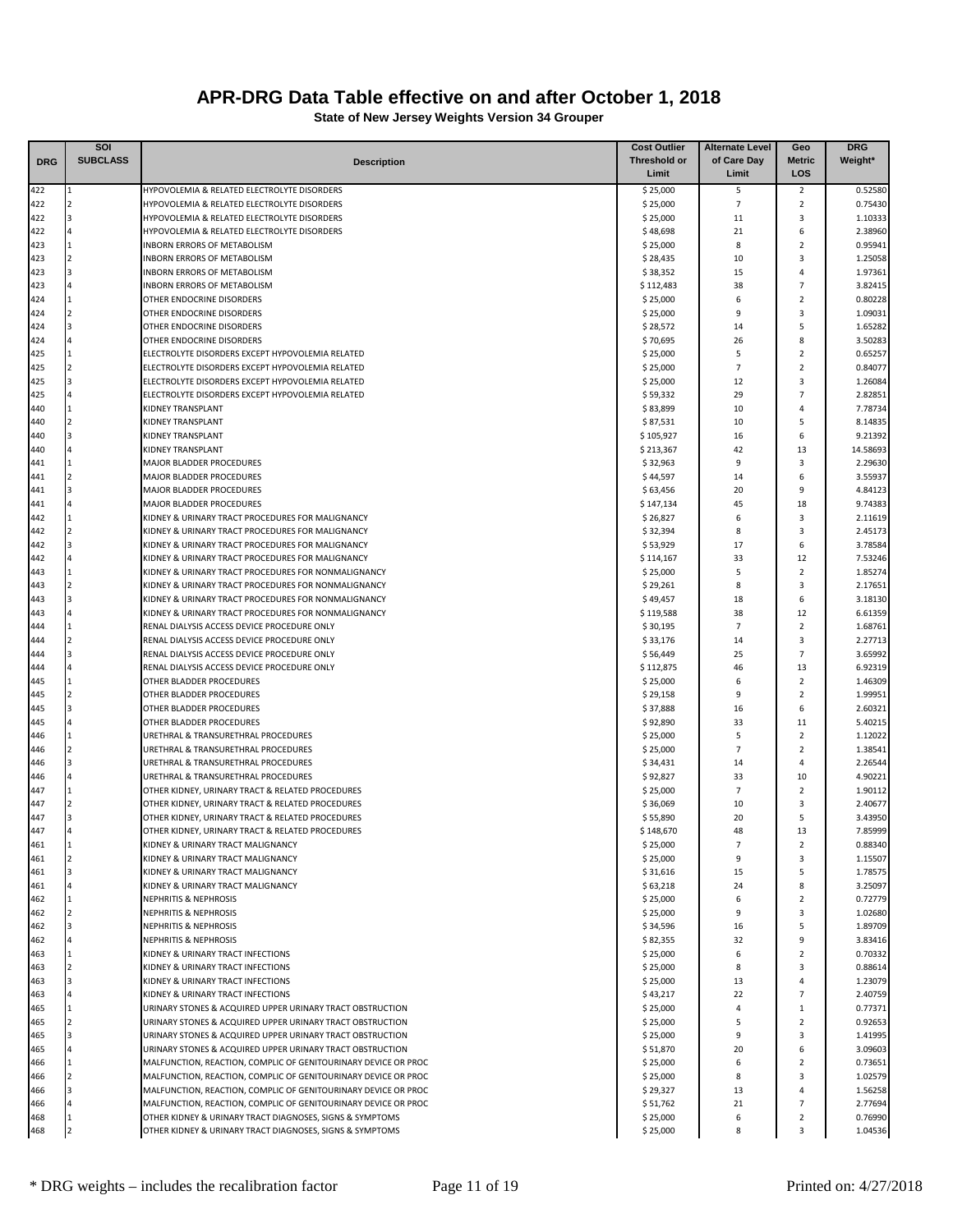|            | <b>SOI</b>      |                                                                                                                             | <b>Cost Outlier</b>   | <b>Alternate Level</b> | Geo                          | <b>DRG</b>         |
|------------|-----------------|-----------------------------------------------------------------------------------------------------------------------------|-----------------------|------------------------|------------------------------|--------------------|
| <b>DRG</b> | <b>SUBCLASS</b> | <b>Description</b>                                                                                                          | Threshold or          | of Care Day            | Metric                       | Weight*            |
|            |                 |                                                                                                                             | Limit                 | Limit                  | LOS                          |                    |
| 468        |                 | OTHER KIDNEY & URINARY TRACT DIAGNOSES, SIGNS & SYMPTOMS                                                                    | \$25,080              | 12                     | 4                            | 1.52405            |
| 468        | 11              | OTHER KIDNEY & URINARY TRACT DIAGNOSES, SIGNS & SYMPTOMS<br><b>ACUTE KIDNEY INJURY</b>                                      | \$60,674              | 21<br>$\overline{7}$   | 7<br>$\overline{2}$          | 3.06989<br>0.72902 |
| 469<br>469 | $\overline{2}$  | <b>ACUTE KIDNEY INJURY</b>                                                                                                  | \$25,000<br>\$25,000  | 8                      | 3                            | 0.97418            |
| 469        |                 | <b>ACUTE KIDNEY INJURY</b>                                                                                                  | \$27,577              | 14                     | 5                            | 1.57754            |
| 469        |                 | <b>ACUTE KIDNEY INJURY</b>                                                                                                  | \$68,265              | 27                     | 9                            | 3.57902            |
| 470        | 1               | <b>CHRONIC KIDNEY DISEASE</b>                                                                                               | \$25,000              | 6                      | $\overline{2}$               | 0.77485            |
| 470        |                 | <b>CHRONIC KIDNEY DISEASE</b>                                                                                               | \$25,000              | 8                      | $\overline{2}$               | 0.98650            |
| 470        | 3               | <b>CHRONIC KIDNEY DISEASE</b>                                                                                               | \$25,601              | 12                     | 3                            | 1.45247            |
| 470        |                 | <b>CHRONIC KIDNEY DISEASE</b>                                                                                               | \$58,991              | 25                     | $\overline{7}$               | 3.11368            |
| 480        |                 | MAJOR MALE PELVIC PROCEDURES                                                                                                | \$25,000              | 4                      | 1                            | 1.96261            |
| 480        |                 | <b>MAJOR MALE PELVIC PROCEDURES</b>                                                                                         | \$27,566              | 6                      | $\overline{2}$               | 2.16294            |
| 480        |                 | MAJOR MALE PELVIC PROCEDURES                                                                                                | \$50,654              | 17                     | 4                            | 3.53055            |
| 480        |                 | MAJOR MALE PELVIC PROCEDURES                                                                                                | \$116,624             | 32                     | 12                           | 7.87815            |
| 481        | 11              | PENIS PROCEDURES                                                                                                            | \$25,000              | 6                      | $\overline{2}$               | 1.25568            |
| 481        |                 | PENIS PROCEDURES                                                                                                            | \$31,913              | 8                      | $\overline{2}$               | 2.04623            |
| 481<br>481 | 3               | PENIS PROCEDURES<br>PENIS PROCEDURES                                                                                        | \$45,032<br>\$105,823 | 22<br>37               | 5<br>12                      | 2.84900<br>6.57531 |
| 482        | 1               | TRANSURETHRAL PROSTATECTOMY                                                                                                 | \$25,000              | 4                      | $\overline{2}$               | 1.05614            |
| 482        |                 | TRANSURETHRAL PROSTATECTOMY                                                                                                 | \$25,000              | 8                      | $\overline{2}$               | 1.37824            |
| 482        | R               | TRANSURETHRAL PROSTATECTOMY                                                                                                 | \$41,930              | 17                     | 5                            | 2.50884            |
| 482        |                 | TRANSURETHRAL PROSTATECTOMY                                                                                                 | \$73,394              | 28                     | 10                           | 5.00755            |
| 483        |                 | <b>TESTES &amp; SCROTAL PROCEDURES</b>                                                                                      | \$25,000              | 6                      | $\mathbf{1}$                 | 1.11777            |
| 483        |                 | <b>TESTES &amp; SCROTAL PROCEDURES</b>                                                                                      | \$34,575              | 14                     | 4                            | 2.02191            |
| 483        |                 | <b>TESTES &amp; SCROTAL PROCEDURES</b>                                                                                      | \$53,514              | 25                     | 8                            | 3.39415            |
| 483        |                 | <b>TESTES &amp; SCROTAL PROCEDURES</b>                                                                                      | \$219,549             | 53                     | 14                           | 9.53211            |
| 484        | $\mathbf{1}$    | OTHER MALE REPRODUCTIVE SYSTEM & RELATED PROCEDURES                                                                         | \$25,000              | 7                      | $\overline{2}$               | 1.45171            |
| 484        |                 | OTHER MALE REPRODUCTIVE SYSTEM & RELATED PROCEDURES                                                                         | \$26,076              | 6                      | $\overline{2}$               | 2.07163            |
| 484        | $\overline{a}$  | OTHER MALE REPRODUCTIVE SYSTEM & RELATED PROCEDURES                                                                         | \$40,320              | 14                     | 3                            | 2.65309            |
| 484        |                 | OTHER MALE REPRODUCTIVE SYSTEM & RELATED PROCEDURES                                                                         | \$105,391             | 41                     | 14                           | 6.72092            |
| 500        | 1               | MALIGNANCY, MALE REPRODUCTIVE SYSTEM                                                                                        | \$25,000              | $\overline{7}$         | $\overline{2}$               | 0.89824            |
| 500        |                 | MALIGNANCY, MALE REPRODUCTIVE SYSTEM                                                                                        | \$25,000              | 9                      | 3                            | 1.14243            |
| 500        |                 | MALIGNANCY, MALE REPRODUCTIVE SYSTEM                                                                                        | \$31,504              | 15                     | 5                            | 1.80685            |
| 500        |                 | MALIGNANCY, MALE REPRODUCTIVE SYSTEM                                                                                        | \$50,838              | 20                     | 7                            | 2.96443            |
| 501        | 1               | MALE REPRODUCTIVE SYSTEM DIAGNOSES EXCEPT MALIGNANCY                                                                        | \$25,000              | 6                      | $\overline{2}$               | 0.71588            |
| 501        |                 | MALE REPRODUCTIVE SYSTEM DIAGNOSES EXCEPT MALIGNANCY                                                                        | \$25,000              | 8                      | 3                            | 0.98384            |
| 501        |                 | MALE REPRODUCTIVE SYSTEM DIAGNOSES EXCEPT MALIGNANCY                                                                        | \$28,624              | 14                     | 4                            | 1.48693            |
| 501<br>510 |                 | MALE REPRODUCTIVE SYSTEM DIAGNOSES EXCEPT MALIGNANCY<br>PELVIC EVISCERATION, RADICAL HYSTERECTOMY & OTHER RADICAL GYN PROCS | \$93,061              | 29<br>5                | 8<br>$\overline{2}$          | 3.75653<br>1.98559 |
| 510        | $\overline{2}$  | PELVIC EVISCERATION, RADICAL HYSTERECTOMY & OTHER RADICAL GYN PROCS                                                         | \$25,000<br>\$33,300  | 8                      | 3                            | 2.46345            |
| 510        | 3               | PELVIC EVISCERATION, RADICAL HYSTERECTOMY & OTHER RADICAL GYN PROCS                                                         | \$71,191              | 21                     | $\overline{7}$               | 4.40578            |
| 510        |                 | PELVIC EVISCERATION, RADICAL HYSTERECTOMY & OTHER RADICAL GYN PROCS                                                         | \$169,670             | 42                     | 15                           | 10.20704           |
| 511        |                 | UTERINE & ADNEXA PROCEDURES FOR OVARIAN & ADNEXAL MALIGNANCY                                                                | \$25,000              | 6                      | 3                            | 2.00316            |
| 511        |                 | UTERINE & ADNEXA PROCEDURES FOR OVARIAN & ADNEXAL MALIGNANCY                                                                | \$33,196              | 10                     | 4                            | 2.51201            |
| 511        |                 | UTERINE & ADNEXA PROCEDURES FOR OVARIAN & ADNEXAL MALIGNANCY                                                                | \$53,847              | 17                     | 7                            | 3.77102            |
| 511        |                 | UTERINE & ADNEXA PROCEDURES FOR OVARIAN & ADNEXAL MALIGNANCY                                                                | \$128,342             | 37                     | 14                           | 8.05024            |
| 512        |                 | UTERINE & ADNEXA PROCEDURES FOR NON-OVARIAN & NON-ADNEXAL MALIG                                                             | \$25,000              | 4                      | $\overline{2}$               | 1.78085            |
| 512        |                 | UTERINE & ADNEXA PROCEDURES FOR NON-OVARIAN & NON-ADNEXAL MALIG                                                             | \$26,323              | $\overline{7}$         | $\overline{2}$               | 2.09557            |
| 512        | 3               | UTERINE & ADNEXA PROCEDURES FOR NON-OVARIAN & NON-ADNEXAL MALIG                                                             | \$49,547              | 16                     | 5                            | 3.29271            |
| 512        |                 | UTERINE & ADNEXA PROCEDURES FOR NON-OVARIAN & NON-ADNEXAL MALIG                                                             | \$105,110             | 35                     | 12                           | 6.72686            |
| 513        | 1               | UTERINE & ADNEXA PROCEDURES FOR NON-MALIGNANCY EXCEPT LEIOMYOMA                                                             | \$25,000              | 4                      | $\overline{2}$               | 1.36143            |
| 513        |                 | UTERINE & ADNEXA PROCEDURES FOR NON-MALIGNANCY EXCEPT LEIOMYOMA                                                             | \$25,000              | 6                      | $\overline{2}$               | 1.59829            |
| 513        | 3               | UTERINE & ADNEXA PROCEDURES FOR NON-MALIGNANCY EXCEPT LEIOMYOMA                                                             | \$39,409              | 13                     | 4                            | 2.62190            |
| 513        | 1               | UTERINE & ADNEXA PROCEDURES FOR NON-MALIGNANCY EXCEPT LEIOMYOMA                                                             | \$122,202             | 30                     | 11                           | 6.33935            |
| 514<br>514 | <b>2</b>        | FEMALE REPRODUCTIVE SYSTEM RECONSTRUCTIVE PROCEDURES<br>FEMALE REPRODUCTIVE SYSTEM RECONSTRUCTIVE PROCEDURES                | \$25,000<br>\$25,000  | 3<br>4                 | $\mathbf{1}$<br>$\mathbf{1}$ | 1.12132<br>1.62841 |
| 514        | 3               | FEMALE REPRODUCTIVE SYSTEM RECONSTRUCTIVE PROCEDURES                                                                        | \$39,943              | 14                     | 4                            | 2.82030            |
| 514        | $\overline{4}$  | FEMALE REPRODUCTIVE SYSTEM RECONSTRUCTIVE PROCEDURES                                                                        | \$97,049              | 41                     | 14                           | 7.81656            |
| 517        | 1               | DILATION & CURETTAGE FOR NON-OBSTETRIC DIAGNOSES                                                                            | \$25,000              | 4                      | $\overline{2}$               | 1.07895            |
| 517        | 2               | DILATION & CURETTAGE FOR NON-OBSTETRIC DIAGNOSES                                                                            | \$25,000              | $\overline{7}$         | $\overline{2}$               | 1.35749            |
| 517        | 3               | DILATION & CURETTAGE FOR NON-OBSTETRIC DIAGNOSES                                                                            | \$37,392              | 15                     | 5                            | 2.49040            |
| 517        |                 | DILATION & CURETTAGE FOR NON-OBSTETRIC DIAGNOSES                                                                            | \$78,789              | 27                     | 10                           | 5.85991            |
| 518        |                 | OTHER FEMALE REPRODUCTIVE SYSTEM & RELATED PROCEDURES                                                                       | \$25,000              | 5                      | $\overline{2}$               | 1.28383            |
| 518        |                 | OTHER FEMALE REPRODUCTIVE SYSTEM & RELATED PROCEDURES                                                                       | \$27,223              | 10                     | 3                            | 1.76941            |
| 518        | 3               | OTHER FEMALE REPRODUCTIVE SYSTEM & RELATED PROCEDURES                                                                       | \$53,767              | 19                     | 6                            | 3.23023            |
| 518        |                 | OTHER FEMALE REPRODUCTIVE SYSTEM & RELATED PROCEDURES                                                                       | \$140,023             | 45                     | 14                           | 7.35432            |
| 519        | 11              | UTERINE & ADNEXA PROCEDURES FOR LEIOMYOMA                                                                                   | \$25,000              | 4                      | $\overline{2}$               | 1.42315            |
| 519        |                 | UTERINE & ADNEXA PROCEDURES FOR LEIOMYOMA                                                                                   | \$25,000              | 6                      | $\overline{2}$               | 1.70685            |
| 519        | 3               | UTERINE & ADNEXA PROCEDURES FOR LEIOMYOMA                                                                                   | \$41,605              | 14                     | 5                            | 3.08109            |
| 519        |                 | UTERINE & ADNEXA PROCEDURES FOR LEIOMYOMA                                                                                   | \$114,038             | 27                     | 10                           | 7.65227            |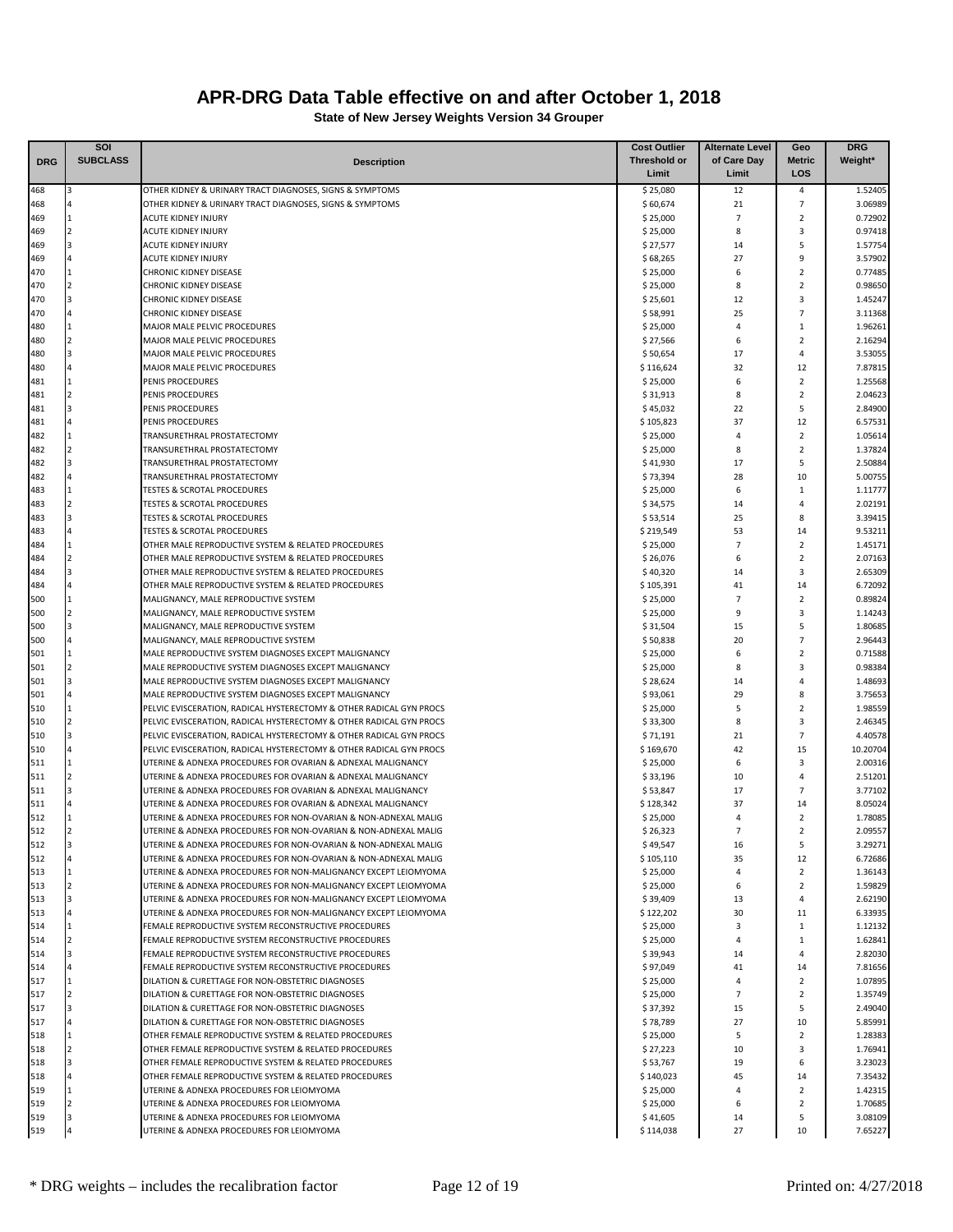|            | SOI               |                                                                                                                    | <b>Cost Outlier</b>   | <b>Alternate Level</b>           | Geo                            | <b>DRG</b>           |
|------------|-------------------|--------------------------------------------------------------------------------------------------------------------|-----------------------|----------------------------------|--------------------------------|----------------------|
| <b>DRG</b> | <b>SUBCLASS</b>   | <b>Description</b>                                                                                                 | <b>Threshold or</b>   | of Care Day                      | <b>Metric</b>                  | Weight*              |
|            |                   |                                                                                                                    | Limit                 | Limit                            | LOS                            |                      |
| 530<br>530 | 1                 | FEMALE REPRODUCTIVE SYSTEM MALIGNANCY<br>FEMALE REPRODUCTIVE SYSTEM MALIGNANCY                                     | \$25,000<br>\$25,000  | 8<br>9                           | $\overline{2}$<br>3            | 0.86059<br>1.10631   |
| 530        |                   | FEMALE REPRODUCTIVE SYSTEM MALIGNANCY                                                                              | \$31,960              | 16                               | 5                              | 1.86817              |
| 530        |                   | FEMALE REPRODUCTIVE SYSTEM MALIGNANCY                                                                              | \$67,523              | 26                               | 8                              | 3.44009              |
| 531        | 11                | FEMALE REPRODUCTIVE SYSTEM INFECTIONS                                                                              | \$25,000              | 6                                | $\overline{2}$                 | 0.78274              |
| 531        | $\overline{2}$    | FEMALE REPRODUCTIVE SYSTEM INFECTIONS                                                                              | \$25,000              | 8                                | 3                              | 1.05383              |
| 531        | 3                 | FEMALE REPRODUCTIVE SYSTEM INFECTIONS                                                                              | \$28,592              | 14                               | 5                              | 1.66154              |
| 531        |                   | FEMALE REPRODUCTIVE SYSTEM INFECTIONS                                                                              | \$57,887              | 29                               | 9                              | 3.22770              |
| 532        | 1                 | MENSTRUAL & OTHER FEMALE REPRODUCTIVE SYSTEM DISORDERS                                                             | \$25,000              | $\overline{4}$                   | 1<br>$\overline{2}$            | 0.68027              |
| 532<br>532 | 3                 | MENSTRUAL & OTHER FEMALE REPRODUCTIVE SYSTEM DISORDERS<br>MENSTRUAL & OTHER FEMALE REPRODUCTIVE SYSTEM DISORDERS   | \$25,000<br>\$25,000  | 6<br>10                          | 3                              | 0.83986<br>1.38062   |
| 532        | $\Delta$          | MENSTRUAL & OTHER FEMALE REPRODUCTIVE SYSTEM DISORDERS                                                             | \$60,904              | 20                               | 6                              | 2.82708              |
| 540        | 1                 | <b>CFSARFAN DFLIVERY</b>                                                                                           | \$25,000              | 5                                | 3                              | 0.86708              |
| 540        | $\overline{2}$    | <b>CESAREAN DELIVERY</b>                                                                                           | \$25,000              | 10                               | 3                              | 1.03652              |
| 540        |                   | <b>CESAREAN DELIVERY</b>                                                                                           | \$26,595              | 19                               | 5                              | 1.48595              |
| 540        |                   | <b>CESAREAN DELIVERY</b>                                                                                           | \$84,699              | 27                               | 8                              | 4.20379              |
| 541        |                   | VAGINAL DELIVERY W STERILIZATION &/OR D&C                                                                          | \$25,000              | $\overline{4}$                   | $\overline{2}$                 | 0.82604              |
| 541        | $\overline{2}$    | VAGINAL DELIVERY W STERILIZATION &/OR D&C                                                                          | \$25,000              | 5                                | $\overline{2}$                 | 0.89884              |
| 541        | 3                 | VAGINAL DELIVERY W STERILIZATION &/OR D&C                                                                          | \$25,000              | 14<br>22                         | 3<br>$\overline{7}$            | 1.33824              |
| 541<br>542 |                   | VAGINAL DELIVERY W STERILIZATION &/OR D&C<br>VAGINAL DELIVERY W COMPLICATING PROCEDURES EXC STERILIZATION &/OR D&C | \$67,023<br>\$25,000  | $\overline{\mathbf{3}}$          | $\overline{2}$                 | 4.71067<br>0.61243   |
| 542        |                   | VAGINAL DELIVERY W COMPLICATING PROCEDURES EXC STERILIZATION &/OR D&C                                              | \$25,000              | 9                                | $\overline{2}$                 | 0.76426              |
| 542        |                   | VAGINAL DELIVERY W COMPLICATING PROCEDURES EXC STERILIZATION &/OR D&C                                              | \$43,388              | 26                               | 4                              | 1.64565              |
| 542        |                   | VAGINAL DELIVERY W COMPLICATING PROCEDURES EXC STERILIZATION &/OR D&C                                              | \$77,516              | 28                               | 6                              | 5.49853              |
| 544        | l 1               | D&C, ASPIRATION CURETTAGE OR HYSTEROTOMY FOR OBSTETRIC DIAGNOSES                                                   | \$25,000              | 3                                | 1                              | 0.86508              |
| 544        | $\overline{2}$    | D&C, ASPIRATION CURETTAGE OR HYSTEROTOMY FOR OBSTETRIC DIAGNOSES                                                   | \$25,000              | 6                                | $\overline{2}$                 | 1.02403              |
| 544        |                   | D&C, ASPIRATION CURETTAGE OR HYSTEROTOMY FOR OBSTETRIC DIAGNOSES                                                   | \$40,555              | 10                               | 3                              | 1.69709              |
| 544        |                   | D&C, ASPIRATION CURETTAGE OR HYSTEROTOMY FOR OBSTETRIC DIAGNOSES                                                   | \$76,211              | 25                               | $\overline{7}$                 | 4.77614              |
| 545        | $\overline{2}$    | ECTOPIC PREGNANCY PROCEDURE<br>ECTOPIC PREGNANCY PROCEDURE                                                         | \$25,000              | $\overline{4}$<br>$\overline{4}$ | $\mathbf{1}$<br>$\overline{2}$ | 1.23849              |
| 545<br>545 | 3                 | ECTOPIC PREGNANCY PROCEDURE                                                                                        | \$25,000<br>\$25,000  | 6                                | $\overline{2}$                 | 1.35925<br>1.64020   |
| 545        |                   | ECTOPIC PREGNANCY PROCEDURE                                                                                        | \$49,079              | 10                               | 3                              | 2.99356              |
| 546        | <b>11</b>         | OTHER O.R. PROC FOR OBSTETRIC DIAGNOSES EXCEPT DELIVERY DIAGNOSES                                                  | \$25,000              | 11                               | $\overline{2}$                 | 0.94478              |
| 546        |                   | OTHER O.R. PROC FOR OBSTETRIC DIAGNOSES EXCEPT DELIVERY DIAGNOSES                                                  | \$25,000              | 13                               | 3                              | 1.33524              |
| 546        |                   | OTHER O.R. PROC FOR OBSTETRIC DIAGNOSES EXCEPT DELIVERY DIAGNOSES                                                  | \$42,827              | 21                               | 4                              | 2.55862              |
| 546        |                   | OTHER O.R. PROC FOR OBSTETRIC DIAGNOSES EXCEPT DELIVERY DIAGNOSES                                                  | \$121,340             | 30                               | 11                             | 6.97106              |
| 560        | <b>11</b>         | <b>VAGINAL DELIVERY</b>                                                                                            | \$25,000              | $\overline{4}$                   | $\overline{2}$                 | 0.51154              |
| 560        | $\overline{2}$    | <b>VAGINAL DELIVERY</b>                                                                                            | \$25,000              | 5                                | $\overline{2}$                 | 0.57681              |
| 560        | 3                 | <b>VAGINAL DELIVERY</b>                                                                                            | \$25,000              | 12<br>21                         | 3<br>5                         | 0.83867<br>2.50083   |
| 560<br>561 |                   | VAGINAL DELIVERY<br>POSTPARTUM & POST ABORTION DIAGNOSES W/O PROCEDURE                                             | \$52,756<br>\$25,000  | $\overline{4}$                   | $\overline{2}$                 | 0.40119              |
| 561        |                   | POSTPARTUM & POST ABORTION DIAGNOSES W/O PROCEDURE                                                                 | \$25,000              | 6                                | $\overline{2}$                 | 0.64556              |
| 561        | l 3               | POSTPARTUM & POST ABORTION DIAGNOSES W/O PROCEDURE                                                                 | \$25,000              | 12                               | 3                              | 1.03731              |
| 561        |                   | POSTPARTUM & POST ABORTION DIAGNOSES W/O PROCEDURE                                                                 | \$58,907              | 15                               | 5                              | 2.72992              |
| 563        | 1                 | PRETERM LABOR                                                                                                      | \$25,000              | 8                                | $\overline{2}$                 | 0.45951              |
| 563        |                   | PRETERM LABOR                                                                                                      | \$25,000              | 14                               | $\overline{2}$                 | 0.60861              |
| 563        |                   | PRETERM LABOR                                                                                                      | \$26,812              | 24                               | 4                              | 1.04203              |
| 563        |                   | PRETERM LABOR                                                                                                      | \$29,841              | 33                               | 9                              | 1.92117              |
| 564        | $\mathbf{1}$<br>2 | ABORTION W/O D&C, ASPIRATION CURETTAGE OR HYSTEROTOMY                                                              | \$25,000<br>\$25,000  | 3<br>$\overline{4}$              | $\mathbf{1}$<br>$\mathbf{1}$   | 0.48655<br>0.56798   |
| 564<br>564 | 3                 | ABORTION W/O D&C, ASPIRATION CURETTAGE OR HYSTEROTOMY<br>ABORTION W/O D&C, ASPIRATION CURETTAGE OR HYSTEROTOMY     | \$25,000              | 6                                | $\overline{2}$                 | 0.80658              |
| 564        |                   | ABORTION W/O D&C, ASPIRATION CURETTAGE OR HYSTEROTOMY                                                              | \$48,775              | 20                               | 7                              | 3.43264              |
| 565        |                   | <b>FALSE LABOR</b>                                                                                                 | \$25,000              | 3                                | 1                              | 0.22578              |
| 565        |                   | <b>FALSE LABOR</b>                                                                                                 | \$25,000              | 8                                | $1\,$                          | 0.32109              |
| 565        |                   | <b>FALSE LABOR</b>                                                                                                 | \$25,000              | 11                               | $\overline{2}$                 | 0.51047              |
| 565        |                   | <b>FALSE LABOR</b>                                                                                                 | \$25,000              | 3                                | 3                              | 0.56167              |
| 566        | $\mathbf{1}$      | OTHER ANTEPARTUM DIAGNOSES                                                                                         | \$25,000              | 6                                | $\overline{2}$                 | 0.45070              |
| 566        | <b>2</b><br>3     | OTHER ANTEPARTUM DIAGNOSES                                                                                         | \$25,000              | 9                                | $\overline{2}$                 | 0.60549              |
| 566<br>566 |                   | OTHER ANTEPARTUM DIAGNOSES<br>OTHER ANTEPARTUM DIAGNOSES                                                           | \$25,000<br>\$45,870  | 20<br>19                         | 3<br>6                         | 0.92894<br>2.64079   |
| 580        | 1                 | NEONATE, TRANSFERRED <5 DAYS OLD, NOT BORN HERE                                                                    | \$25,000              | 3                                | 1                              | 0.38205              |
| 580        | $\overline{2}$    | NEONATE, TRANSFERRED <5 DAYS OLD, NOT BORN HERE                                                                    | \$25,000              | 3                                | 1                              | 0.49179              |
| 580        | 3                 | NEONATE, TRANSFERRED <5 DAYS OLD, NOT BORN HERE                                                                    | \$25,000              | 3                                | $\overline{2}$                 | 0.79579              |
| 580        |                   | NEONATE, TRANSFERRED <5 DAYS OLD, NOT BORN HERE                                                                    | \$25,000              | $\overline{4}$                   | $\overline{2}$                 | 1.50244              |
| 581        | 1                 | NEONATE, TRANSFERRED < 5 DAYS OLD, BORN HERE                                                                       | \$25,000              | $\overline{2}$                   | 1                              | 0.15229              |
| 581        |                   | NEONATE, TRANSFERRED < 5 DAYS OLD, BORN HERE                                                                       | \$25,000              | $\overline{2}$                   | 1                              | 0.24187              |
| 581        |                   | NEONATE, TRANSFERRED < 5 DAYS OLD, BORN HERE                                                                       | \$25,000              | $\overline{2}$                   | $1\,$                          | 0.41736              |
| 581        |                   | NEONATE, TRANSFERRED < 5 DAYS OLD, BORN HERE                                                                       | \$25,000              | $\overline{2}$                   | $\mathbf{1}$                   | 0.83802              |
| 583<br>583 | <b>11</b>         | NEONATE W ECMO<br>NEONATE W ECMO                                                                                   | \$25,000<br>\$185,506 | 17<br>59                         | 12<br>13                       | 13.21455<br>14.68284 |
|            |                   |                                                                                                                    |                       |                                  |                                |                      |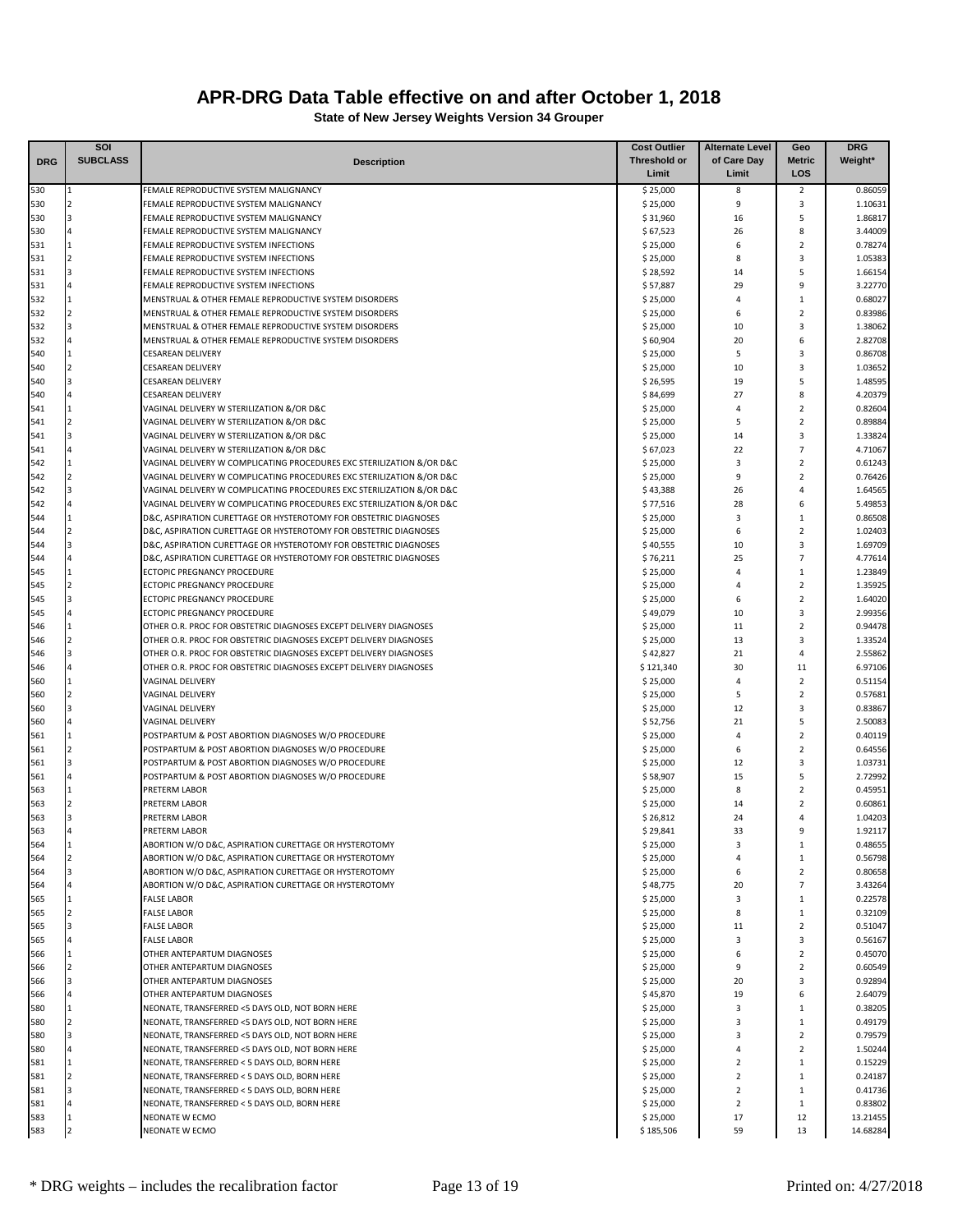|            | SOI                              |                                                                                                                            | <b>Cost Outlier</b>    | <b>Alternate Level</b> | Geo           | <b>DRG</b>           |
|------------|----------------------------------|----------------------------------------------------------------------------------------------------------------------------|------------------------|------------------------|---------------|----------------------|
| <b>DRG</b> | <b>SUBCLASS</b>                  | <b>Description</b>                                                                                                         | Threshold or           | of Care Day            | <b>Metric</b> | Weight*              |
|            |                                  |                                                                                                                            | Limit                  | Limit                  | LOS           |                      |
| 583        | $\overline{3}$                   | NEONATE W ECMO                                                                                                             | \$338,072              | 70                     | 31            | 27.52734             |
| 583        |                                  | NEONATE W ECMO                                                                                                             | \$449,044              | 139                    | 53            | 41.16254             |
| 588<br>588 | $\mathbf{1}$<br>$\overline{2}$   | NEONATE BWT <1500G W MAJOR PROCEDURE<br>NEONATE BWT <1500G W MAJOR PROCEDURE                                               | \$25,000<br>\$182,209  | 30<br>98               | 30<br>33      | 12.96877<br>14.40975 |
| 588        | $\overline{3}$                   | NEONATE BWT <1500G W MAJOR PROCEDURE                                                                                       | \$361,081              | 143                    | 74            | 29.42335             |
| 588        | $\Delta$                         | NEONATE BWT <1500G W MAJOR PROCEDURE                                                                                       | \$440,522              | 180                    | 102           | 39.38253             |
| 589        | 1                                | NEONATE BWT <500G OR GA <24 WEEKS                                                                                          | \$357,823              | 139                    | 69            | 22.77100             |
| 589        | $\overline{2}$                   | NEONATE BWT <500G OR GA <24 WEEKS                                                                                          | \$373,592              | 156                    | 81            | 15.97273             |
| 589        | $\overline{3}$                   | NEONATE BWT <500G OR GA <24 WEEKS                                                                                          | \$426,518              | 175                    | 83            | 11.42584             |
| 589        |                                  | NEONATE BWT <500G OR GA <24 WEEKS                                                                                          | \$159,473              | 74                     | 3             | 0.38836              |
| 591        | $\overline{1}$                   | NEONATE BIRTHWT 500-749G W/O MAJOR PROCEDURE                                                                               | \$25,000               | 1                      | $\mathbf{1}$  | 13.59888             |
| 591        | $\overline{2}$                   | NEONATE BIRTHWT 500-749G W/O MAJOR PROCEDURE                                                                               | \$286,755              | 106                    | 46            | 18.86689             |
| 591        | $\overline{3}$                   | NEONATE BIRTHWT 500-749G W/O MAJOR PROCEDURE                                                                               | \$301,306              | 123                    | 73            | 23.42829             |
| 591        | $\Delta$                         | NEONATE BIRTHWT 500-749G W/O MAJOR PROCEDURE                                                                               | \$378,554              | 154                    | 99            | 33.07374             |
| 593<br>593 | $\overline{1}$<br>$\overline{2}$ | NEONATE BIRTHWT 750-999G W/O MAJOR PROCEDURE<br>NEONATE BIRTHWT 750-999G W/O MAJOR PROCEDURE                               | \$105,235<br>\$210,760 | 51<br>90               | 6<br>42       | 4.21643<br>14.28485  |
| 593        | $\overline{3}$                   | NEONATE BIRTHWT 750-999G W/O MAJOR PROCEDURE                                                                               | \$250,312              | 107                    | 63            | 19.02503             |
| 593        |                                  | NEONATE BIRTHWT 750-999G W/O MAJOR PROCEDURE                                                                               | \$330,343              | 132                    | 84            | 27.17073             |
| 602        |                                  | NEONATE BWT 1000-1249G W RESP DIST SYND/OTH MAJ RESP OR MAJ ANOM                                                           | \$93,372               | 52                     | 22            | 6.20091              |
| 602        | $\overline{2}$                   | NEONATE BWT 1000-1249G W RESP DIST SYND/OTH MAJ RESP OR MAJ ANOM                                                           | \$158,420              | 72                     | 43            | 11.38584             |
| 602        | $\overline{3}$                   | NEONATE BWT 1000-1249G W RESP DIST SYND/OTH MAJ RESP OR MAJ ANOM                                                           | \$199,595              | 90                     | 56            | 15.11489             |
| 602        |                                  | NEONATE BWT 1000-1249G W RESP DIST SYND/OTH MAJ RESP OR MAJ ANOM                                                           | \$253,367              | 113                    | 69            | 20.92495             |
| 603        | $\mathbf{1}$                     | NEONATE BIRTHWT 1000-1249G W OR W/O OTHER SIGNIFICANT CONDITION                                                            | \$69,358               | 40                     | 10            | 3.62121              |
| 603        | $\overline{2}$                   | NEONATE BIRTHWT 1000-1249G W OR W/O OTHER SIGNIFICANT CONDITION                                                            | \$136,506              | 63                     | 27            | 8.31789              |
| 603        | 3                                | NEONATE BIRTHWT 1000-1249G W OR W/O OTHER SIGNIFICANT CONDITION                                                            | \$168,459              | 81                     | 42            | 12.36003             |
| 603        |                                  | NEONATE BIRTHWT 1000-1249G W OR W/O OTHER SIGNIFICANT CONDITION                                                            | \$307,033              | 108                    | 61            | 21.52049             |
| 607        | $\overline{1}$                   | NEONATE BWT 1250-1499G W RESP DIST SYND/OTH MAJ RESP OR MAJ ANOM                                                           | \$97,667               | 43                     | 21            | 5.65269              |
| 607        | $\overline{2}$                   | NEONATE BWT 1250-1499G W RESP DIST SYND/OTH MAJ RESP OR MAJ ANOM                                                           | \$116,684              | 59                     | 35            | 8.82552              |
| 607        |                                  | NEONATE BWT 1250-1499G W RESP DIST SYND/OTH MAJ RESP OR MAJ ANOM                                                           | \$160,222              | 74                     | 45            | 11.95248             |
| 607<br>608 |                                  | NEONATE BWT 1250-1499G W RESP DIST SYND/OTH MAJ RESP OR MAJ ANOM                                                           | \$232,757              | 99<br>34               | 56<br>16      | 16.70995             |
| 608        | $\overline{2}$                   | NEONATE BWT 1250-1499G W OR W/O OTHER SIGNIFICANT CONDITION<br>NEONATE BWT 1250-1499G W OR W/O OTHER SIGNIFICANT CONDITION | \$59,864<br>\$103,117  | 51                     | 29            | 3.82519<br>7.19821   |
| 608        | $\overline{a}$                   | NEONATE BWT 1250-1499G W OR W/O OTHER SIGNIFICANT CONDITION                                                                | \$143,580              | 69                     | 39            | 10.63419             |
| 608        |                                  | NEONATE BWT 1250-1499G W OR W/O OTHER SIGNIFICANT CONDITION                                                                | \$199,926              | 82                     | 47            | 15.58966             |
| 609        | $\mathbf{1}$                     | NEONATE BWT 1500-2499G W MAJOR PROCEDURE                                                                                   | \$25,256               | 6                      | 3             | 5.94432              |
| 609        | $\overline{2}$                   | NEONATE BWT 1500-2499G W MAJOR PROCEDURE                                                                                   | \$126,046              | 47                     | 14            | 7.72025              |
| 609        | $\overline{3}$                   | NEONATE BWT 1500-2499G W MAJOR PROCEDURE                                                                                   | \$181,501              | 77                     | 31            | 12.31647             |
| 609        |                                  | NEONATE BWT 1500-2499G W MAJOR PROCEDURE                                                                                   | \$322,655              | 132                    | 51            | 22.83842             |
| 611        | $\overline{1}$                   | NEONATE BIRTHWT 1500-1999G W MAJOR ANOMALY                                                                                 | \$61,804               | 29                     | 12            | 3.29367              |
| 611        | $\overline{2}$                   | NEONATE BIRTHWT 1500-1999G W MAJOR ANOMALY                                                                                 | \$81,338               | 41                     | 20            | 5.29646              |
| 611        | $\overline{3}$                   | NEONATE BIRTHWT 1500-1999G W MAJOR ANOMALY                                                                                 | \$123,368              | 64                     | 32            | 8.57523              |
| 611        |                                  | NEONATE BIRTHWT 1500-1999G W MAJOR ANOMALY                                                                                 | \$202,569              | 82                     | 38            | 13.47214             |
| 612        |                                  | NEONATE BWT 1500-1999G W RESP DIST SYND/OTH MAJ RESP COND                                                                  | \$59,582               | 32                     | 16            | 4.00360              |
| 612<br>612 | $\overline{2}$<br>$\overline{3}$ | NEONATE BWT 1500-1999G W RESP DIST SYND/OTH MAJ RESP COND<br>NEONATE BWT 1500-1999G W RESP DIST SYND/OTH MAJ RESP COND     | \$90,645<br>\$121,033  | 45<br>58               | 24<br>32      | 6.10284<br>8.43900   |
| 612        |                                  | NEONATE BWT 1500-1999G W RESP DIST SYND/OTH MAJ RESP COND                                                                  | \$190,734              | 76                     | 39            | 12.94497             |
| 613        |                                  | NEONATE BIRTHWT 1500-1999G W CONGENITAL/PERINATAL INFECTION                                                                | \$47,414               | 27                     | 14            | 3.35138              |
| 613        |                                  | NEONATE BIRTHWT 1500-1999G W CONGENITAL/PERINATAL INFECTION                                                                | \$77.653               | 40                     | 20            | 5.19064              |
| 613        | 3                                | NEONATE BIRTHWT 1500-1999G W CONGENITAL/PERINATAL INFECTION                                                                | \$116,961              | 59                     | 30            | 8.63009              |
| 613        | $\overline{a}$                   | NEONATE BIRTHWT 1500-1999G W CONGENITAL/PERINATAL INFECTION                                                                | \$251,093              | 88                     | 36            | 11.50615             |
| 614        | $\mathbf{1}$                     | NEONATE BWT 1500-1999G W OR W/O OTHER SIGNIFICANT CONDITION                                                                | \$38,920               | 23                     | 9             | 2.19999              |
| 614        | $\overline{2}$                   | NEONATE BWT 1500-1999G W OR W/O OTHER SIGNIFICANT CONDITION                                                                | \$69,016               | 37                     | 18            | 4.39341              |
| 614        | $\overline{3}$                   | NEONATE BWT 1500-1999G W OR W/O OTHER SIGNIFICANT CONDITION                                                                | \$107,079              | 54                     | 26            | 7.20575              |
| 614        |                                  | NEONATE BWT 1500-1999G W OR W/O OTHER SIGNIFICANT CONDITION                                                                | \$88,894               | 54                     | 28            | 7.70768              |
| 621        |                                  | NEONATE BWT 2000-2499G W MAJOR ANOMALY                                                                                     | \$30,503               | 18                     | 5             | 1.53990              |
| 621        |                                  | NEONATE BWT 2000-2499G W MAJOR ANOMALY                                                                                     | \$54,917               | 33                     | 12            | 3.33263              |
| 621        | 3                                | NEONATE BWT 2000-2499G W MAJOR ANOMALY                                                                                     | \$82,042               | 42                     | 18            | 5.61312              |
| 621        | $\mathbf{1}$                     | NEONATE BWT 2000-2499G W MAJOR ANOMALY<br>NEONATE BWT 2000-2499G W RESP DIST SYND/OTH MAJ RESP COND                        | \$168,295              | 70<br>22               | 27<br>10      | 11.09867<br>2.48977  |
| 622<br>622 | $\overline{2}$                   | NEONATE BWT 2000-2499G W RESP DIST SYND/OTH MAJ RESP COND                                                                  | \$37,986<br>\$55,540   | 29                     | 14            | 3.69045              |
| 622        |                                  | NEONATE BWT 2000-2499G W RESP DIST SYND/OTH MAJ RESP COND                                                                  | \$77,062               | 39                     | 18            | 5.38049              |
| 622        | 4                                | NEONATE BWT 2000-2499G W RESP DIST SYND/OTH MAJ RESP COND                                                                  | \$122,905              | 48                     | 22            | 8.60644              |
| 623        | 1                                | NEONATE BWT 2000-2499G W CONGENITAL/PERINATAL INFECTION                                                                    | \$31,503               | 19                     | 8             | 1.97361              |
| 623        | $\overline{2}$                   | NEONATE BWT 2000-2499G W CONGENITAL/PERINATAL INFECTION                                                                    | \$53,390               | 28                     | 13            | 3.43291              |
| 623        | 3                                | NEONATE BWT 2000-2499G W CONGENITAL/PERINATAL INFECTION                                                                    | \$97,470               | 42                     | 18            | 5.58297              |
| 623        |                                  | NEONATE BWT 2000-2499G W CONGENITAL/PERINATAL INFECTION                                                                    | \$134,389              | 56                     | 21            | 8.49099              |
| 625        |                                  | NEONATE BWT 2000-2499G W OTHER SIGNIFICANT CONDITION                                                                       | \$40,341               | 24                     | 9             | 2.34819              |
| 625        | $\overline{2}$                   | NEONATE BWT 2000-2499G W OTHER SIGNIFICANT CONDITION                                                                       | \$63,024               | 33                     | 14            | 3.66943              |
| 625        |                                  | NEONATE BWT 2000-2499G W OTHER SIGNIFICANT CONDITION                                                                       | \$78,842               | 44                     | 17            | 4.58015              |
| 625        |                                  | NEONATE BWT 2000-2499G W OTHER SIGNIFICANT CONDITION                                                                       | \$88,992               | 34                     | 18            | 6.76962              |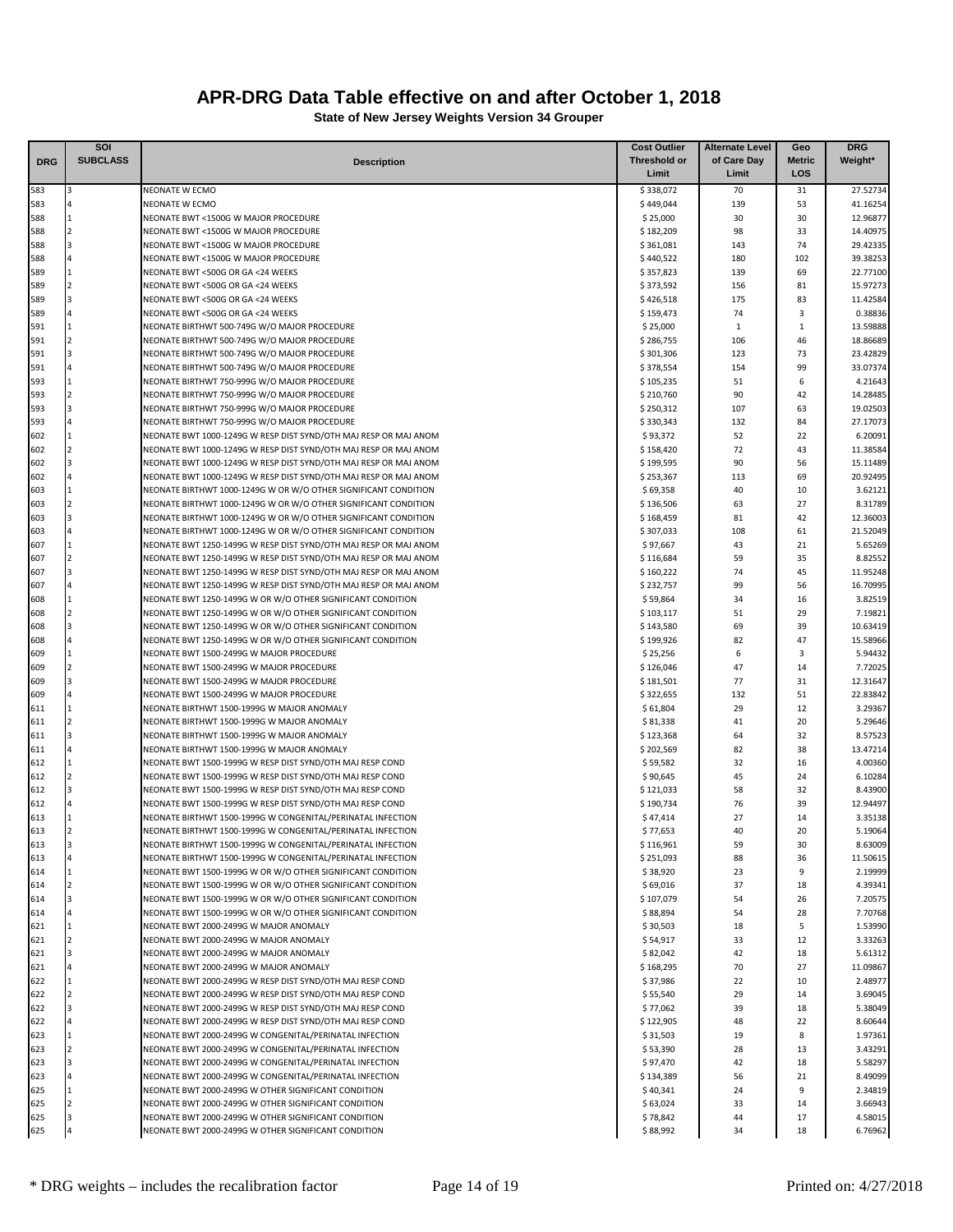|            | SOI                                       |                                                                                                                                        | <b>Cost Outlier</b>   | <b>Alternate Level</b> | Geo                  | <b>DRG</b>          |
|------------|-------------------------------------------|----------------------------------------------------------------------------------------------------------------------------------------|-----------------------|------------------------|----------------------|---------------------|
| <b>DRG</b> | <b>SUBCLASS</b>                           | <b>Description</b>                                                                                                                     | Threshold or          | of Care Day            | <b>Metric</b>        | Weight*             |
|            |                                           |                                                                                                                                        | Limit                 | Limit                  | <b>LOS</b>           |                     |
| 626        | $\overline{2}$                            | NEONATE BWT 2000-2499G, NORMAL NEWBORN OR NEONATE W OTHER PROBLEM                                                                      | \$25,000              | 6<br>11                | $\overline{2}$       | 0.23342             |
| 626<br>626 |                                           | NEONATE BWT 2000-2499G, NORMAL NEWBORN OR NEONATE W OTHER PROBLEM<br>NEONATE BWT 2000-2499G, NORMAL NEWBORN OR NEONATE W OTHER PROBLEM | \$25,000<br>\$31,126  | 18                     | 3<br>$\overline{7}$  | 0.57740<br>1.68529  |
| 626        |                                           | NEONATE BWT 2000-2499G, NORMAL NEWBORN OR NEONATE W OTHER PROBLEM                                                                      | \$35,461              | 25                     | 15                   | 3.79231             |
| 630        |                                           | NEONATE BIRTHWT >2499G W MAJOR CARDIOVASCULAR PROCEDURE                                                                                | \$60,218              | 11                     | 3                    | 3.57367             |
| 630        |                                           | NEONATE BIRTHWT >2499G W MAJOR CARDIOVASCULAR PROCEDURE                                                                                | \$75,806              | 15                     | 4                    | 4.85836             |
| 630        |                                           | NEONATE BIRTHWT >2499G W MAJOR CARDIOVASCULAR PROCEDURE                                                                                | \$125,538             | 33                     | $\overline{7}$       | 7.64480             |
| 630        |                                           | NEONATE BIRTHWT >2499G W MAJOR CARDIOVASCULAR PROCEDURE                                                                                | \$278,568             | 77                     | 18                   | 17.53142            |
| 631        |                                           | NEONATE BIRTHWT >2499G W OTHER MAJOR PROCEDURE                                                                                         | \$30,696              | 8                      | $\overline{2}$       | 2.00651             |
| 631        |                                           | NEONATE BIRTHWT >2499G W OTHER MAJOR PROCEDURE                                                                                         | \$50,628              | 17                     | 3                    | 2.48539             |
| 631        |                                           | NEONATE BIRTHWT >2499G W OTHER MAJOR PROCEDURE                                                                                         | \$106,979             | 46                     | 9                    | 5.58609             |
| 631<br>633 |                                           | NEONATE BIRTHWT >2499G W OTHER MAJOR PROCEDURE<br>NEONATE BIRTHWT >2499G W MAJOR ANOMALY                                               | \$260,482<br>\$25,000 | 98<br>$\overline{7}$   | 28<br>$\overline{2}$ | 15.56387<br>0.43822 |
| 633        |                                           | NEONATE BIRTHWT >2499G W MAJOR ANOMALY                                                                                                 | \$28,734              | 16                     | 3                    | 1.24730             |
| 633        |                                           | NEONATE BIRTHWT >2499G W MAJOR ANOMALY                                                                                                 | \$61,216              | 30                     | 6                    | 2.64891             |
| 633        |                                           | NEONATE BIRTHWT >2499G W MAJOR ANOMALY                                                                                                 | \$170,957             | 63                     | 12                   | 7.95531             |
| 634        |                                           | NEONATE, BIRTHWT >2499G W RESP DIST SYND/OTH MAJ RESP COND                                                                             | \$25,000              | 9                      | 3                    | 0.83665             |
| 634        | $\mathcal{P}$                             | NEONATE, BIRTHWT >2499G W RESP DIST SYND/OTH MAJ RESP COND                                                                             | \$30,044              | 16                     | 5                    | 1.52373             |
| 634        |                                           | NEONATE, BIRTHWT >2499G W RESP DIST SYND/OTH MAJ RESP COND                                                                             | \$58,375              | 29                     | 9                    | 3.38058             |
| 634        |                                           | NEONATE, BIRTHWT >2499G W RESP DIST SYND/OTH MAJ RESP COND                                                                             | \$146,635             | 55                     | 16                   | 8.40816             |
| 636        |                                           | NEONATE BIRTHWT >2499G W CONGENITAL/PERINATAL INFECTION                                                                                | \$25,000              | 11                     | 5                    | 1.13236             |
| 636        | $\overline{2}$                            | NEONATE BIRTHWT >2499G W CONGENITAL/PERINATAL INFECTION                                                                                | \$34,114              | 19                     | 6                    | 1.68905             |
| 636<br>636 |                                           | NEONATE BIRTHWT >2499G W CONGENITAL/PERINATAL INFECTION<br>NEONATE BIRTHWT >2499G W CONGENITAL/PERINATAL INFECTION                     | \$54,383<br>\$132,972 | 27<br>44               | 10<br>14             | 3.18004<br>6.62805  |
| 639        |                                           | NEONATE BIRTHWT >2499G W OTHER SIGNIFICANT CONDITION                                                                                   | \$25,000              | 13                     | 3                    | 0.65473             |
| 639        |                                           | NEONATE BIRTHWT >2499G W OTHER SIGNIFICANT CONDITION                                                                                   | \$25,000              | 16                     | 3                    | 1.03788             |
| 639        |                                           | NEONATE BIRTHWT >2499G W OTHER SIGNIFICANT CONDITION                                                                                   | \$46,111              | 22                     | 5                    | 2.01397             |
| 639        |                                           | NEONATE BIRTHWT >2499G W OTHER SIGNIFICANT CONDITION                                                                                   | \$101,249             | 36                     | 11                   | 5.45816             |
| 640        |                                           | NEONATE BIRTHWT >2499G, NORMAL NEWBORN OR NEONATE W OTHER PROBLEM                                                                      | \$25,000              | 4                      | $\overline{2}$       | 0.16577             |
| 640        |                                           | NEONATE BIRTHWT >2499G, NORMAL NEWBORN OR NEONATE W OTHER PROBLEM                                                                      | \$25,000              | 5                      | $\overline{2}$       | 0.24520             |
| 640        |                                           | NEONATE BIRTHWT >2499G, NORMAL NEWBORN OR NEONATE W OTHER PROBLEM                                                                      | \$25,000              | 9                      | 3                    | 0.59612             |
| 640        |                                           | NEONATE BIRTHWT >2499G, NORMAL NEWBORN OR NEONATE W OTHER PROBLEM                                                                      | \$40,594              | 22                     | 10                   | 2.90498             |
| 650        | $\overline{2}$                            | SPLENECTOMY                                                                                                                            | \$28,670              | $\overline{7}$         | 3<br>4               | 2.04056             |
| 650<br>650 |                                           | SPLENECTOMY<br>SPLENECTOMY                                                                                                             | \$ 57,280<br>\$61,798 | 15<br>18               | 6                    | 2.92086<br>3.93846  |
| 650        |                                           | SPLENECTOMY                                                                                                                            | \$128,158             | 36                     | 12                   | 7.88529             |
| 651        |                                           | OTHER PROCEDURES OF BLOOD & BLOOD-FORMING ORGANS                                                                                       | \$25,000              | $\overline{7}$         | $\overline{2}$       | 1.64132             |
| 651        |                                           | OTHER PROCEDURES OF BLOOD & BLOOD-FORMING ORGANS                                                                                       | \$32,296              | 11                     | 3                    | 2.30476             |
| 651        |                                           | OTHER PROCEDURES OF BLOOD & BLOOD-FORMING ORGANS                                                                                       | \$85,306              | 23                     | $\overline{7}$       | 4.06748             |
| 651        |                                           | OTHER PROCEDURES OF BLOOD & BLOOD-FORMING ORGANS                                                                                       | \$133,756             | 41                     | 15                   | 8.53577             |
| 660        |                                           | MAJOR HEMATOLOGIC/IMMUNOLOGIC DIAG EXC SICKLE CELL CRISIS & COAGUL                                                                     | \$27,455              | 9                      | 3                    | 1.20093             |
| 660        |                                           | MAJOR HEMATOLOGIC/IMMUNOLOGIC DIAG EXC SICKLE CELL CRISIS & COAGUL                                                                     | \$26,269              | 10                     | 3                    | 1.28202             |
| 660        |                                           | MAJOR HEMATOLOGIC/IMMUNOLOGIC DIAG EXC SICKLE CELL CRISIS & COAGUL                                                                     | \$43,424              | 17                     | 5                    | 2.06116             |
| 660<br>661 |                                           | MAJOR HEMATOLOGIC/IMMUNOLOGIC DIAG EXC SICKLE CELL CRISIS & COAGUL<br><b>COAGULATION &amp; PLATELET DISORDERS</b>                      | \$125,950<br>\$43,032 | 37<br>8                | 10<br>$\overline{2}$ | 5.35540<br>1.47627  |
| 661        |                                           | COAGULATION & PLATELET DISORDERS                                                                                                       | \$35,381              | 9                      | 3                    | 1.73677             |
| 661        |                                           | <b>COAGULATION &amp; PLATELET DISORDERS</b>                                                                                            | \$93,260              | 14                     | 4                    | 3.30781             |
| 661        |                                           | <b>COAGULATION &amp; PLATELET DISORDERS</b>                                                                                            | \$142.453             | 43                     | 9                    | 6.30910             |
| 662        |                                           | SICKLE CELL ANEMIA CRISIS                                                                                                              | \$25,000              | 9                      | 3                    | 0.91617             |
| 662        | 2                                         | SICKLE CELL ANEMIA CRISIS                                                                                                              | \$25,000              | 12                     | 4                    | 1.25498             |
| 662        | 3                                         | SICKLE CELL ANEMIA CRISIS                                                                                                              | \$34,954              | 19                     | 6                    | 1.94458             |
| 662        | 4                                         | SICKLE CELL ANEMIA CRISIS                                                                                                              | \$93,820              | 34                     | 11                   | 4.56887             |
| 663        |                                           | OTHER ANEMIA & DISORDERS OF BLOOD & BLOOD-FORMING ORGANS                                                                               | \$25,000              | 5                      | $\overline{2}$       | 0.76919             |
| 663<br>663 | $\overline{2}$<br>$\overline{\mathbf{3}}$ | OTHER ANEMIA & DISORDERS OF BLOOD & BLOOD-FORMING ORGANS<br>OTHER ANEMIA & DISORDERS OF BLOOD & BLOOD-FORMING ORGANS                   | \$25,000<br>\$25,434  | $\overline{7}$<br>11   | $\overline{2}$<br>3  | 0.97108<br>1.38951  |
| 663        |                                           | OTHER ANEMIA & DISORDERS OF BLOOD & BLOOD-FORMING ORGANS                                                                               | \$50,189              | 20                     | 6                    | 2.59537             |
| 680        | 1                                         | MAJOR O.R. PROCEDURES FOR LYMPHATIC/HEMATOPOIETIC/OTHER NEOPLASMS                                                                      | \$34,818              | 9                      | 3                    | 2.40066             |
| 680        | $\overline{2}$                            | MAJOR O.R. PROCEDURES FOR LYMPHATIC/HEMATOPOIETIC/OTHER NEOPLASMS                                                                      | \$52,014              | 15                     | 5                    | 3.30157             |
| 680        | 3                                         | MAJOR O.R. PROCEDURES FOR LYMPHATIC/HEMATOPOIETIC/OTHER NEOPLASMS                                                                      | \$90,269              | 27                     | 9                    | 5.70270             |
| 680        |                                           | MAJOR O.R. PROCEDURES FOR LYMPHATIC/HEMATOPOIETIC/OTHER NEOPLASMS                                                                      | \$193,142             | 56                     | 19                   | 11.40651            |
| 681        | 1                                         | OTHER O.R. PROCEDURES FOR LYMPHATIC/HEMATOPOIETIC/OTHER NEOPLASMS                                                                      | \$25,000              | $\overline{7}$         | $\overline{2}$       | 1.74919             |
| 681        | $\overline{2}$                            | OTHER O.R. PROCEDURES FOR LYMPHATIC/HEMATOPOIETIC/OTHER NEOPLASMS                                                                      | \$36,793              | 12                     | 3                    | 2.40763             |
| 681        | 3                                         | OTHER O.R. PROCEDURES FOR LYMPHATIC/HEMATOPOIETIC/OTHER NEOPLASMS                                                                      | \$74,796              | 26                     | 8                    | 4.42481             |
| 681        | 4                                         | OTHER O.R. PROCEDURES FOR LYMPHATIC/HEMATOPOIETIC/OTHER NEOPLASMS                                                                      | \$173,999             | 50                     | 19                   | 10.78184            |
| 690<br>690 | $\overline{a}$                            | <b>ACUTE LEUKEMIA</b><br><b>ACUTE LEUKEMIA</b>                                                                                         | \$46,630<br>\$68,286  | 15<br>22               | 3<br>5               | 2.03326<br>3.35701  |
| 690        |                                           | <b>ACUTE LEUKEMIA</b>                                                                                                                  | \$120,262             | 39                     | 11                   | 6.45344             |
| 690        |                                           | <b>ACUTE LEUKEMIA</b>                                                                                                                  | \$185,166             | 61                     | 22                   | 12.30393            |
| 691        |                                           | LYMPHOMA, MYELOMA & NON-ACUTE LEUKEMIA                                                                                                 | \$29,768              | 10                     | 3                    | 1.72233             |
| 691        | $\overline{2}$                            | LYMPHOMA, MYELOMA & NON-ACUTE LEUKEMIA                                                                                                 | \$34,736              | 13                     | 4                    | 1.98876             |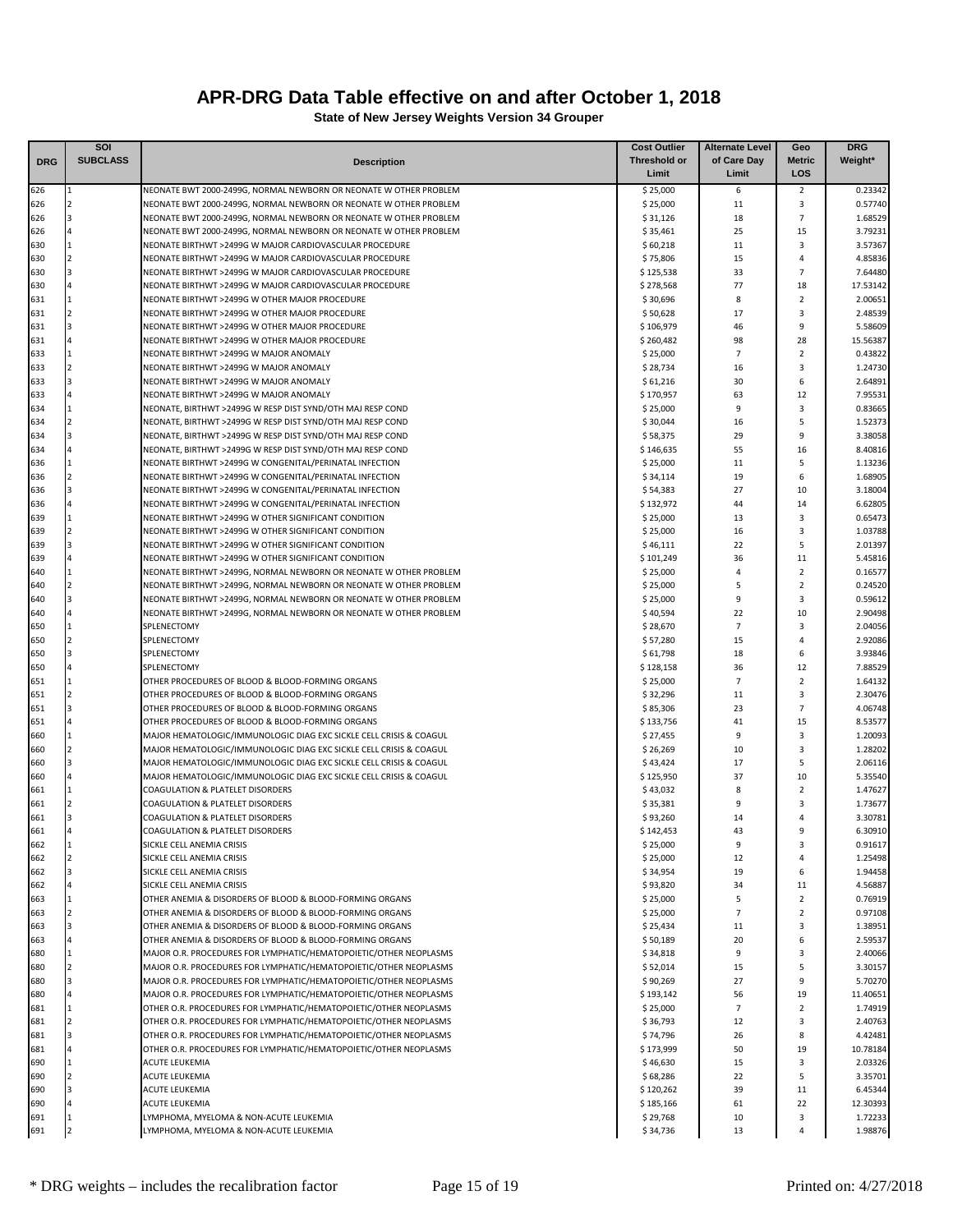|            | SOI             |                                                                  | <b>Cost Outlier</b>  | <b>Alternate Level</b> | Geo                 | <b>DRG</b>         |
|------------|-----------------|------------------------------------------------------------------|----------------------|------------------------|---------------------|--------------------|
| <b>DRG</b> | <b>SUBCLASS</b> | <b>Description</b>                                               | <b>Threshold or</b>  | of Care Day            | <b>Metric</b>       | Weight*            |
|            |                 |                                                                  | Limit                | Limit                  | LOS                 |                    |
| 691        | 3               | LYMPHOMA, MYELOMA & NON-ACUTE LEUKEMIA                           | \$53,580             | 21                     | 6                   | 3.07866            |
| 691        |                 | LYMPHOMA, MYELOMA & NON-ACUTE LEUKEMIA                           | \$125,424            | 39                     | 12                  | 6.47525            |
| 692<br>692 |                 | RADIOTHERAPY<br>RADIOTHERAPY                                     | \$25,000<br>\$36,931 | 8<br>15                | $\overline{2}$<br>4 | 1.16402<br>2.43344 |
| 692        |                 | RADIOTHERAPY                                                     | \$48,953             | 19                     | 6                   | 3.56263            |
| 692        |                 | RADIOTHERAPY                                                     | \$104,866            | 31                     | 10                  | 6.59042            |
| 694        |                 | LYMPHATIC & OTHER MALIGNANCIES & NEOPLASMS OF UNCERTAIN BEHAVIOR | \$25,000             | $\overline{7}$         | $\overline{2}$      | 1.07014            |
| 694        |                 | LYMPHATIC & OTHER MALIGNANCIES & NEOPLASMS OF UNCERTAIN BEHAVIOR | \$25,000             | 11                     | 3                   | 1.26102            |
| 694        | з               | LYMPHATIC & OTHER MALIGNANCIES & NEOPLASMS OF UNCERTAIN BEHAVIOR | \$36,851             | 16                     | 5                   | 2.02909            |
| 694        |                 | LYMPHATIC & OTHER MALIGNANCIES & NEOPLASMS OF UNCERTAIN BEHAVIOR | \$81,174             | 28                     | 8                   | 3.92764            |
| 695        |                 | CHEMOTHERAPY FOR ACUTE LEUKEMIA                                  | \$25,000             | 6                      | $\overline{4}$      | 0.97402            |
| 695        |                 | CHEMOTHERAPY FOR ACUTE LEUKEMIA                                  | \$26,287             | 10                     | 4                   | 1.42023            |
| 695        |                 | CHEMOTHERAPY FOR ACUTE LEUKEMIA                                  | \$74,291             | 29                     | $\overline{7}$      | 3.70339            |
| 695        |                 | CHEMOTHERAPY FOR ACUTE LEUKEMIA                                  | \$160,971            | 51                     | 21                  | 10.21470           |
| 696        |                 | OTHER CHEMOTHERAPY                                               | \$25,000             | 6                      | $\overline{2}$      | 1.28248            |
| 696        |                 | OTHER CHEMOTHERAPY                                               | \$25,000             | $\overline{7}$         | 3                   | 1.52552            |
| 696<br>696 |                 | OTHER CHEMOTHERAPY<br>OTHER CHEMOTHERAPY                         | \$42,980<br>\$99,513 | 13<br>35               | 4<br>9              | 2.39377<br>5.64814 |
| 710        |                 | INFECTIOUS & PARASITIC DISEASES INCLUDING HIV W O.R. PROCEDURE   | \$26,636             | 11                     | 3                   | 1.70883            |
| 710        |                 | INFECTIOUS & PARASITIC DISEASES INCLUDING HIV W O.R. PROCEDURE   | \$36,071             | 15                     | 5                   | 2.40651            |
| 710        |                 | INFECTIOUS & PARASITIC DISEASES INCLUDING HIV W O.R. PROCEDURE   | \$64,925             | 25                     | 9                   | 4.13242            |
| 710        |                 | INFECTIOUS & PARASITIC DISEASES INCLUDING HIV W O.R. PROCEDURE   | \$139,789            | 44                     | 15                  | 8.44468            |
| 711        |                 | POST-OP, POST-TRAUMA, OTHER DEVICE INFECTIONS W O.R. PROCEDURE   | \$25,644             | 10                     | 3                   | 1.64073            |
| 711        |                 | POST-OP, POST-TRAUMA, OTHER DEVICE INFECTIONS W O.R. PROCEDURE   | \$37,194             | 15                     | 5                   | 2.27020            |
| 711        |                 | POST-OP, POST-TRAUMA, OTHER DEVICE INFECTIONS W O.R. PROCEDURE   | \$68,320             | 26                     | 9                   | 4.10963            |
| 711        |                 | POST-OP, POST-TRAUMA, OTHER DEVICE INFECTIONS W O.R. PROCEDURE   | \$149,666            | 47                     | 15                  | 8.45828            |
| 720        |                 | SEPTICEMIA & DISSEMINATED INFECTIONS                             | \$25,000             | $\overline{7}$         | 3                   | 0.85941            |
| 720        |                 | SEPTICEMIA & DISSEMINATED INFECTIONS                             | \$25,000             | 9                      | $\overline{4}$      | 1.15351            |
| 720        |                 | SEPTICEMIA & DISSEMINATED INFECTIONS                             | \$31,569             | 14                     | 5                   | 1.88664            |
| 720        |                 | SEPTICEMIA & DISSEMINATED INFECTIONS                             | \$74,559             | 25                     | 9                   | 4.15842            |
| 721        |                 | POST-OPERATIVE, POST-TRAUMATIC, OTHER DEVICE INFECTIONS          | \$25,000             | 8                      | 3                   | 0.90311            |
| 721        |                 | POST-OPERATIVE, POST-TRAUMATIC, OTHER DEVICE INFECTIONS          | \$25,000             | 10                     | 4                   | 1.19852            |
| 721        |                 | POST-OPERATIVE, POST-TRAUMATIC, OTHER DEVICE INFECTIONS          | \$34,295             | 15                     | 5                   | 2.00628            |
| 721        |                 | POST-OPERATIVE, POST-TRAUMATIC, OTHER DEVICE INFECTIONS          | \$73,097             | 27                     | 9                   | 3.91705            |
| 722        |                 | <b>FEVER</b>                                                     | \$25,000             | 5                      | $\overline{2}$      | 0.69467            |
| 722<br>722 |                 | <b>FEVER</b><br><b>FEVER</b>                                     | \$25,000<br>\$25,000 | $\overline{7}$<br>10   | $\overline{2}$<br>3 | 0.93163<br>1.26833 |
| 722        |                 | <b>FEVER</b>                                                     | \$56,307             | 24                     | 5                   | 2.40815            |
| 723        |                 | <b>VIRAL ILLNESS</b>                                             | \$25,000             | $\overline{4}$         | $\overline{2}$      | 0.61275            |
| 723        |                 | <b>VIRAL ILLNESS</b>                                             | \$25,000             | 6                      | $\overline{2}$      | 0.82991            |
| 723        |                 | <b>VIRAL ILLNESS</b>                                             | \$25,812             | 11                     | 3                   | 1.34154            |
| 723        |                 | <b>VIRAL ILLNESS</b>                                             | \$90,161             | 27                     | $\overline{7}$      | 4.48527            |
| 724        |                 | OTHER INFECTIOUS & PARASITIC DISEASES                            | \$25,000             | 9                      | 3                   | 1.06902            |
| 724        |                 | OTHER INFECTIOUS & PARASITIC DISEASES                            | \$25,000             | 13                     | 4                   | 1.26118            |
| 724        |                 | OTHER INFECTIOUS & PARASITIC DISEASES                            | \$36,814             | 16                     | 5                   | 1.98782            |
| 724        |                 | OTHER INFECTIOUS & PARASITIC DISEASES                            | \$89,415             | 30                     | 9                   | 4.59922            |
| 740        |                 | MENTAL ILLNESS DIAGNOSIS W O.R. PROCEDURE                        | \$28,783             | 19                     | 3                   | 2.09354            |
| 740        |                 | MENTAL ILLNESS DIAGNOSIS W O.R. PROCEDURE                        | \$63.560             | 50                     | $\overline{7}$      | 2.51954            |
| 740        | 3               | MENTAL ILLNESS DIAGNOSIS W O.R. PROCEDURE                        | \$82,333             | 60                     | 12                  | 4.22332            |
| 740        | $\overline{4}$  | MENTAL ILLNESS DIAGNOSIS W O.R. PROCEDURE                        | \$135,578            | 71                     | 26                  | 8.48764            |
| 750        | $\mathbf{1}$    | SCHIZOPHRENIA                                                    | \$25,000             | 30                     | 6                   | 0.97857            |
| 750        | $\overline{2}$  | SCHIZOPHRENIA                                                    | \$27,804             | 36                     | $\overline{7}$<br>9 | 1.17270            |
| 750<br>750 |                 | SCHIZOPHRENIA<br><b>SCHIZOPHRENIA</b>                            | \$39,983<br>\$63,594 | 52<br>72               | 19                  | 1.71082<br>3.43863 |
| 751        |                 | MAJOR DEPRESSIVE DISORDERS & OTHER/UNSPECIFIED PSYCHOSES         | \$25,000             | 13                     | 4                   | 0.58574            |
| 751        |                 | MAJOR DEPRESSIVE DISORDERS & OTHER/UNSPECIFIED PSYCHOSES         | \$25,000             | 20                     | 5                   | 0.81208            |
| 751        |                 | MAJOR DEPRESSIVE DISORDERS & OTHER/UNSPECIFIED PSYCHOSES         | \$27,203             | 30                     | $\overline{7}$      | 1.41431            |
| 751        |                 | MAJOR DEPRESSIVE DISORDERS & OTHER/UNSPECIFIED PSYCHOSES         | \$46,472             | 48                     | 15                  | 2.74566            |
| 752        |                 | DISORDERS OF PERSONALITY & IMPULSE CONTROL                       | \$25,000             | 16                     | 3                   | 0.50175            |
| 752        |                 | DISORDERS OF PERSONALITY & IMPULSE CONTROL                       | \$25,000             | 19                     | $\overline{4}$      | 0.71234            |
| 752        |                 | DISORDERS OF PERSONALITY & IMPULSE CONTROL                       | \$25,000             | 22                     | 5                   | 1.25686            |
| 752        |                 | DISORDERS OF PERSONALITY & IMPULSE CONTROL                       | \$67,447             | 37                     | 8                   | 1.34860            |
| 753        |                 | <b>BIPOLAR DISORDERS</b>                                         | \$25,000             | 15                     | 4                   | 0.63716            |
| 753        |                 | <b>BIPOLAR DISORDERS</b>                                         | \$25,000             | 23                     | 6                   | 0.86248            |
| 753        |                 | <b>BIPOLAR DISORDERS</b>                                         | \$31,952             | 35                     | 8                   | 1.40236            |
| 753        |                 | <b>BIPOLAR DISORDERS</b>                                         | \$49,594             | 50                     | 15                  | 2.81604            |
| 754        |                 | DEPRESSION EXCEPT MAJOR DEPRESSIVE DISORDER                      | \$25,000             | 14                     | 3                   | 0.46852            |
| 754        |                 | DEPRESSION EXCEPT MAJOR DEPRESSIVE DISORDER                      | \$25,000             | 18                     | $\overline{4}$      | 0.62754            |
| 754        |                 | DEPRESSION EXCEPT MAJOR DEPRESSIVE DISORDER                      | \$25,000             | 22                     | 5                   | 0.97722            |
| 754        |                 | DEPRESSION EXCEPT MAJOR DEPRESSIVE DISORDER                      | \$33,312             | 41                     | 9                   | 2.04233            |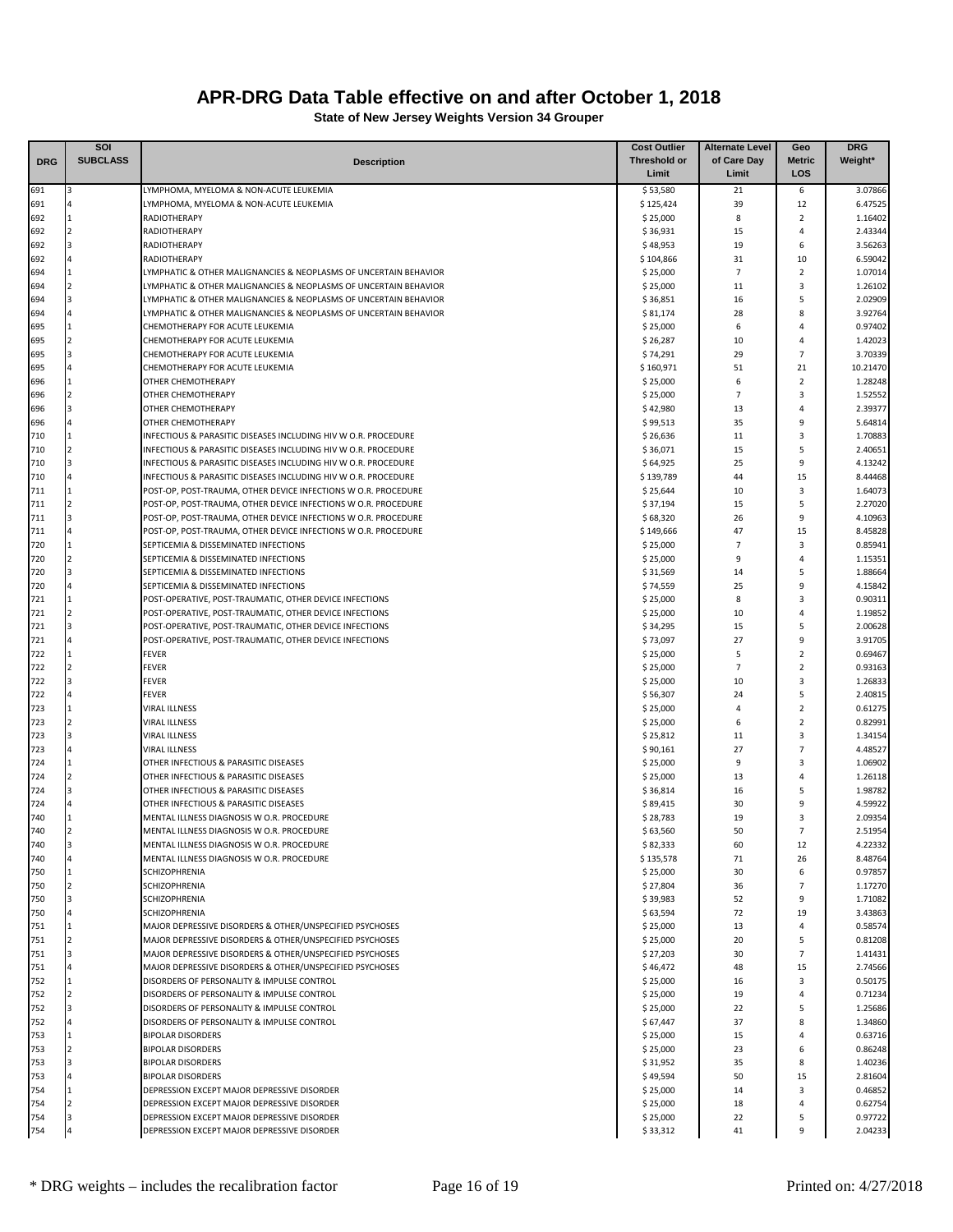|            | <b>SOI</b>              |                                                                                                                            | <b>Cost Outlier</b>   | <b>Alternate Level</b> | Geo                 | <b>DRG</b>         |
|------------|-------------------------|----------------------------------------------------------------------------------------------------------------------------|-----------------------|------------------------|---------------------|--------------------|
| <b>DRG</b> | <b>SUBCLASS</b>         | <b>Description</b>                                                                                                         | <b>Threshold or</b>   | of Care Day            | Metric              | Weight*            |
|            |                         |                                                                                                                            | Limit                 | Limit                  | LOS                 |                    |
| 755        |                         | ADJUSTMENT DISORDERS & NEUROSES EXCEPT DEPRESSIVE DIAGNOSES                                                                | \$25,000              | 10                     | 3                   | 0.42187            |
| 755        | $\overline{2}$<br>з     | ADJUSTMENT DISORDERS & NEUROSES EXCEPT DEPRESSIVE DIAGNOSES                                                                | \$25,000              | 18                     | 4                   | 0.69163            |
| 755<br>755 |                         | ADJUSTMENT DISORDERS & NEUROSES EXCEPT DEPRESSIVE DIAGNOSES<br>ADJUSTMENT DISORDERS & NEUROSES EXCEPT DEPRESSIVE DIAGNOSES | \$25,000<br>\$105,784 | 45<br>46               | 6<br>20             | 0.99337<br>1.49890 |
| 756        |                         | ACUTE ANXIETY & DELIRIUM STATES                                                                                            | \$25,000              | 10                     | $\overline{2}$      | 0.68456            |
| 756        | 2                       | ACUTE ANXIETY & DELIRIUM STATES                                                                                            | \$25,000              | 13                     | 3                   | 0.86318            |
| 756        | 3                       | ACUTE ANXIETY & DELIRIUM STATES                                                                                            | \$25,000              | 15                     | 3                   | 1.05387            |
| 756        |                         | ACUTE ANXIETY & DELIRIUM STATES                                                                                            | \$47,369              | 15                     | 5                   | 2.76685            |
| 757        |                         | ORGANIC MENTAL HEALTH DISTURBANCES                                                                                         | \$25,000              | 23                     | 6                   | 1.01154            |
| 757        |                         | ORGANIC MENTAL HEALTH DISTURBANCES                                                                                         | \$25,836              | 30                     | 6                   | 1.16507            |
| 757        |                         | ORGANIC MENTAL HEALTH DISTURBANCES                                                                                         | \$34,138              | 37                     | 6                   | 1.49978            |
| 757        |                         | ORGANIC MENTAL HEALTH DISTURBANCES                                                                                         | \$66,942              | 45                     | 10                  | 3.17640            |
| 758        |                         | BEHAVIORAL DISORDERS                                                                                                       | \$25,000              | 22                     | $\overline{4}$      | 0.66811            |
| 758        | $\overline{2}$          | BEHAVIORAL DISORDERS                                                                                                       | \$25,000              | 30                     | 5                   | 0.79406            |
| 758        |                         | <b>BEHAVIORAL DISORDERS</b>                                                                                                | \$49,235              | 49                     | $\overline{7}$      | 1.33126            |
| 758        |                         | BEHAVIORAL DISORDERS                                                                                                       | \$92,120              | 13                     | 6                   | 1.75937            |
| 759        | 2                       | <b>EATING DISORDERS</b>                                                                                                    | \$40,051              | 27                     | $\overline{7}$<br>8 | 2.12850            |
| 759<br>759 |                         | <b>EATING DISORDERS</b>                                                                                                    | \$41,673              | 32<br>38               | 9                   | 2.23542<br>2.50495 |
| 759        |                         | <b>EATING DISORDERS</b><br><b>EATING DISORDERS</b>                                                                         | \$49,641<br>\$80,978  | 68                     | 15                  | 4.34072            |
| 760        |                         | OTHER MENTAL HEALTH DISORDERS                                                                                              | \$25,000              | 59                     | 4                   | 0.83326            |
| 760        | $\overline{2}$          | OTHER MENTAL HEALTH DISORDERS                                                                                              | \$25,000              | 28                     | $\overline{4}$      | 1.08220            |
| 760        |                         | OTHER MENTAL HEALTH DISORDERS                                                                                              | \$28,682              | 30                     | 5                   | 1.63234            |
| 760        |                         | OTHER MENTAL HEALTH DISORDERS                                                                                              | \$41,920              | 37                     | 11                  | 3.14689            |
| 770        |                         | DRUG & ALCOHOL ABUSE OR DEPENDENCE, LEFT AGAINST MEDICAL ADVICE                                                            | \$25,000              | 8                      | $\overline{2}$      | 0.37295            |
| 770        | $\mathcal{P}$           | DRUG & ALCOHOL ABUSE OR DEPENDENCE, LEFT AGAINST MEDICAL ADVICE                                                            | \$25,000              | 11                     | $\mathbf 2$         | 0.48898            |
| 770        | $\overline{\mathbf{3}}$ | DRUG & ALCOHOL ABUSE OR DEPENDENCE, LEFT AGAINST MEDICAL ADVICE                                                            | \$25,000              | 8                      | $\overline{2}$      | 1.00954            |
| 770        |                         | DRUG & ALCOHOL ABUSE OR DEPENDENCE, LEFT AGAINST MEDICAL ADVICE                                                            | \$54,660              | 16                     | 5                   | 3.01629            |
| 772        |                         | ALCOHOL & DRUG DEPENDENCE W REHAB OR REHAB/DETOX THERAPY                                                                   | \$25,000              | 32                     | 8                   | 0.93604            |
| 772        |                         | ALCOHOL & DRUG DEPENDENCE W REHAB OR REHAB/DETOX THERAPY                                                                   | \$25,000              | 32                     | 10                  | 1.09898            |
| 772        | 3                       | ALCOHOL & DRUG DEPENDENCE W REHAB OR REHAB/DETOX THERAPY                                                                   | \$25,000              | 28                     | 10                  | 1.29179            |
| 772        |                         | ALCOHOL & DRUG DEPENDENCE W REHAB OR REHAB/DETOX THERAPY                                                                   | \$80,711              | 26                     | 18                  | 4.00730            |
| 773        |                         | OPIOID ABUSE & DEPENDENCE                                                                                                  | \$25,000              | 8                      | 3                   | 0.44266            |
| 773        | $\overline{a}$          | OPIOID ABUSE & DEPENDENCE                                                                                                  | \$25,000              | 10                     | 3                   | 0.56606            |
| 773        |                         | OPIOID ABUSE & DEPENDENCE                                                                                                  | \$25,000              | 13                     | $\overline{4}$      | 1.14708            |
| 773        |                         | OPIOID ABUSE & DEPENDENCE                                                                                                  | \$62,901              | 21                     | 8                   | 3.63025            |
| 774        |                         | COCAINE ABUSE & DEPENDENCE                                                                                                 | \$25,000              | 14                     | $\overline{2}$      | 0.56036            |
| 774        | $\overline{a}$          | COCAINE ABUSE & DEPENDENCE                                                                                                 | \$25,000              | 11                     | 3                   | 0.58203            |
| 774        | 3                       | COCAINE ABUSE & DEPENDENCE                                                                                                 | \$25,000              | 12                     | $\overline{4}$      | 1.12088            |
| 774        |                         | COCAINE ABUSE & DEPENDENCE                                                                                                 | \$67,554              | 28                     | 9                   | 4.10156            |
| 775<br>775 | $\overline{a}$          | ALCOHOL ABUSE & DEPENDENCE<br>ALCOHOL ABUSE & DEPENDENCE                                                                   | \$25,000<br>\$25,000  | 10<br>10               | $\mathbf 2$<br>3    | 0.54362<br>0.77505 |
| 775        |                         | ALCOHOL ABUSE & DEPENDENCE                                                                                                 | \$27,787              | 16                     | 4                   | 1.47567            |
| 775        |                         | ALCOHOL ABUSE & DEPENDENCE                                                                                                 | \$69,677              | 33                     | 10                  | 4.22792            |
| 776        |                         | OTHER DRUG ABUSE & DEPENDENCE                                                                                              | \$25,000              | 12                     | 3                   | 0.51643            |
| 776        |                         | OTHER DRUG ABUSE & DEPENDENCE                                                                                              | \$25,000              | 10                     | 3                   | 0.71582            |
| 776        |                         | OTHER DRUG ABUSE & DEPENDENCE                                                                                              | \$25,000              | 11                     | $\overline{4}$      | 1.26138            |
| 776        |                         | OTHER DRUG ABUSE & DEPENDENCE                                                                                              | \$56,904              | 23                     | 6                   | 2.90936            |
| 791        |                         | O.R. PROCEDURE FOR OTHER COMPLICATIONS OF TREATMENT                                                                        | \$25,000              | 8                      | 2                   | 1.52229            |
| 791        | $\overline{2}$          | O.R. PROCEDURE FOR OTHER COMPLICATIONS OF TREATMENT                                                                        | \$39,345              | 14                     | 4                   | 2.23487            |
| 791        | 3                       | O.R. PROCEDURE FOR OTHER COMPLICATIONS OF TREATMENT                                                                        | \$65,054              | 23                     | 6                   | 3.60514            |
| 791        | 4                       | O.R. PROCEDURE FOR OTHER COMPLICATIONS OF TREATMENT                                                                        | \$144,739             | 50                     | 13                  | 7.87716            |
| 811        | $\mathbf{1}$            | <b>ALLERGIC REACTIONS</b>                                                                                                  | \$25,000              | 3                      | $\mathbf{1}$        | 0.47941            |
| 811        | $\overline{2}$          | <b>ALLERGIC REACTIONS</b>                                                                                                  | \$25,000              | 5                      | $\overline{2}$      | 0.69226            |
| 811        |                         | <b>ALLERGIC REACTIONS</b>                                                                                                  | \$26,477              | 9                      | 3                   | 1.51568            |
| 811        | 4                       | <b>ALLERGIC REACTIONS</b>                                                                                                  | \$65,848              | 20                     | 6                   | 3.63165            |
| 812        |                         | POISONING OF MEDICINAL AGENTS                                                                                              | \$25,000              | 4                      | $\mathbf{1}$        | 0.54924            |
| 812        | $\overline{2}$          | POISONING OF MEDICINAL AGENTS                                                                                              | \$25,000              | 6                      | $\overline{2}$      | 0.69959            |
| 812        | 3                       | POISONING OF MEDICINAL AGENTS                                                                                              | \$25,000              | 9                      | 3                   | 1.24162            |
| 812        |                         | POISONING OF MEDICINAL AGENTS                                                                                              | \$52,409              | 18<br>6                | 5<br>$\overline{2}$ | 2.91134            |
| 813<br>813 | $\overline{2}$          | OTHER COMPLICATIONS OF TREATMENT<br>OTHER COMPLICATIONS OF TREATMENT                                                       | \$25,000              | 9                      | 3                   | 0.79776            |
| 813        | 3                       | OTHER COMPLICATIONS OF TREATMENT                                                                                           | \$25,000<br>\$30,379  | 13                     | 4                   | 1.05144<br>1.61918 |
| 813        |                         | OTHER COMPLICATIONS OF TREATMENT                                                                                           | \$65,496              | 26                     | 7                   | 3.56154            |
| 815        | 1                       | OTHER INJURY, POISONING & TOXIC EFFECT DIAGNOSES                                                                           | \$25,000              | 5                      | $\mathbf{1}$        | 0.78157            |
| 815        | $\overline{2}$          | OTHER INJURY, POISONING & TOXIC EFFECT DIAGNOSES                                                                           | \$25,000              | 14                     | $\overline{2}$      | 0.83010            |
| 815        |                         | OTHER INJURY, POISONING & TOXIC EFFECT DIAGNOSES                                                                           | \$25,747              | 11                     | 3                   | 1.41346            |
| 815        |                         | OTHER INJURY, POISONING & TOXIC EFFECT DIAGNOSES                                                                           | \$82,586              | 34                     | 7                   | 4.51354            |
| 816        |                         | TOXIC EFFECTS OF NON-MEDICINAL SUBSTANCES                                                                                  | \$25,000              | 4                      | $\mathbf{1}$        | 0.81979            |
| 816        |                         | TOXIC EFFECTS OF NON-MEDICINAL SUBSTANCES                                                                                  | \$25,000              | 6                      | $\overline{2}$      | 0.91088            |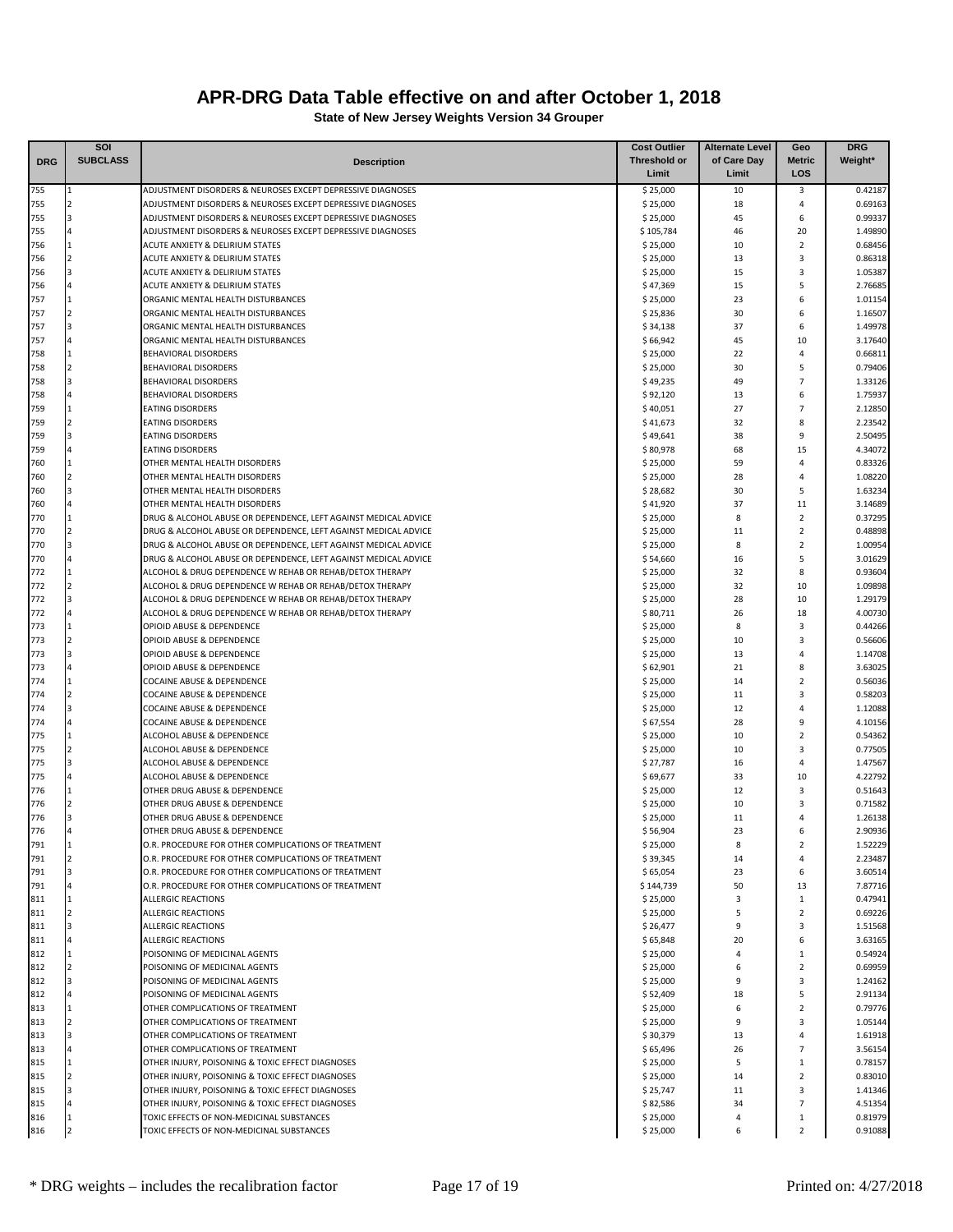|            | SOI                     |                                                                                                                                              | <b>Cost Outlier</b>   | <b>Alternate Level</b> | Geo                 | <b>DRG</b>          |
|------------|-------------------------|----------------------------------------------------------------------------------------------------------------------------------------------|-----------------------|------------------------|---------------------|---------------------|
| <b>DRG</b> | <b>SUBCLASS</b>         | <b>Description</b>                                                                                                                           | <b>Threshold or</b>   | of Care Day            | <b>Metric</b>       | Weight*             |
|            |                         |                                                                                                                                              | Limit                 | Limit                  | LOS                 |                     |
| 816        | 3                       | TOXIC EFFECTS OF NON-MEDICINAL SUBSTANCES                                                                                                    | \$25,000              | 9                      | 3                   | 1.31887             |
| 816        |                         | TOXIC EFFECTS OF NON-MEDICINAL SUBSTANCES                                                                                                    | \$58,591              | 18                     | 5                   | 3.02261             |
| 841        | $\overline{2}$          | EXTENSIVE 3RD DEGREE BURNS W SKIN GRAFT                                                                                                      | \$25,000              | 15                     | 15                  | 7.73251             |
| 841<br>841 | $\overline{\mathbf{3}}$ | EXTENSIVE 3RD DEGREE BURNS W SKIN GRAFT<br>EXTENSIVE 3RD DEGREE BURNS W SKIN GRAFT                                                           | \$25,000<br>\$194,023 | 17<br>45               | 17<br>19            | 7.86610<br>12.10468 |
| 841        |                         | EXTENSIVE 3RD DEGREE BURNS W SKIN GRAFT                                                                                                      | \$407,419             | 105                    | 38                  | 31.31729            |
| 842        |                         | BURNS WITH SKIN GRAFT EXCEPT EXTENSIVE 3RD DEGREE BURNS                                                                                      | \$42,367              | 14                     | 4                   | 2.40499             |
| 842        | $\overline{2}$          | BURNS WITH SKIN GRAFT EXCEPT EXTENSIVE 3RD DEGREE BURNS                                                                                      | \$62,790              | 20                     | 6                   | 3.60614             |
| 842        |                         | BURNS WITH SKIN GRAFT EXCEPT EXTENSIVE 3RD DEGREE BURNS                                                                                      | \$119,590             | 33                     | 11                  | 6.90009             |
| 842        |                         | BURNS WITH SKIN GRAFT EXCEPT EXTENSIVE 3RD DEGREE BURNS                                                                                      | \$239,268             | 59                     | 24                  | 16.41205            |
| 843        |                         | EXTENSIVE 3RD DEGREE OR FULL THICKNESS BURNS W/O SKIN GRAFT                                                                                  | \$25,000              | 3                      | 3                   | 1.18187             |
| 843        |                         | EXTENSIVE 3RD DEGREE OR FULL THICKNESS BURNS W/O SKIN GRAFT                                                                                  | \$25,000              | $\overline{3}$         | 3                   | 1.63051             |
| 843        |                         | EXTENSIVE 3RD DEGREE OR FULL THICKNESS BURNS W/O SKIN GRAFT                                                                                  | \$96,425              | 33                     | 5                   | 2.97772             |
| 843        |                         | EXTENSIVE 3RD DEGREE OR FULL THICKNESS BURNS W/O SKIN GRAFT                                                                                  | \$323,174             | 98                     | 19                  | 8.03330             |
| 844        |                         | PARTIAL THICKNESS BURNS W/O SKIN GRAFT                                                                                                       | \$25,000              | 6                      | $\overline{2}$      | 0.78998             |
| 844        | $\overline{a}$          | PARTIAL THICKNESS BURNS W/O SKIN GRAFT                                                                                                       | \$25,000              | 10                     | 3                   | 1.19139             |
| 844        |                         | PARTIAL THICKNESS BURNS W/O SKIN GRAFT                                                                                                       | \$47,082              | 17                     | 5                   | 2.42545             |
| 844        |                         | PARTIAL THICKNESS BURNS W/O SKIN GRAFT                                                                                                       | \$151,178             | 39                     | 12                  | 6.86382             |
| 850        | $\overline{2}$          | PROCEDURE W DIAG OF REHAB, AFTERCARE OR OTH CONTACT W HEALTH SERVICE                                                                         | \$37,794              | 9                      | $\overline{2}$<br>3 | 2.43829             |
| 850<br>850 |                         | PROCEDURE W DIAG OF REHAB, AFTERCARE OR OTH CONTACT W HEALTH SERVICE<br>PROCEDURE W DIAG OF REHAB, AFTERCARE OR OTH CONTACT W HEALTH SERVICE | \$44,917<br>\$67,398  | 17<br>35               | 8                   | 3.06227<br>4.20720  |
| 850        |                         | PROCEDURE W DIAG OF REHAB, AFTERCARE OR OTH CONTACT W HEALTH SERVICE                                                                         | \$143,939             | 61                     | 17                  | 7.68986             |
| 860        |                         | REHABILITATION                                                                                                                               | \$25,000              | 21                     | 9                   | 1.33613             |
| 860        | $\overline{2}$          | REHABILITATION                                                                                                                               | \$29,087              | 27                     | 11                  | 1.80992             |
| 860        |                         | REHABILITATION                                                                                                                               | \$41,305              | 32                     | 13                  | 2.49241             |
| 860        |                         | REHABILITATION                                                                                                                               | \$59,187              | 42                     | 14                  | 3.35759             |
| 861        |                         | SIGNS, SYMPTOMS & OTHER FACTORS INFLUENCING HEALTH STATUS                                                                                    | \$25,000              | 9                      | $\overline{2}$      | 0.68602             |
| 861        |                         | SIGNS, SYMPTOMS & OTHER FACTORS INFLUENCING HEALTH STATUS                                                                                    | \$25,000              | 9                      | 3                   | 0.89724             |
| 861        |                         | SIGNS, SYMPTOMS & OTHER FACTORS INFLUENCING HEALTH STATUS                                                                                    | \$25,000              | 13                     | 4                   | 1.28268             |
| 861        |                         | SIGNS, SYMPTOMS & OTHER FACTORS INFLUENCING HEALTH STATUS                                                                                    | \$53,422              | 25                     | 6                   | 2.69992             |
| 862        |                         | OTHER AFTERCARE & CONVALESCENCE                                                                                                              | \$25,000              | 21                     | 4                   | 0.66354             |
| 862        |                         | OTHER AFTERCARE & CONVALESCENCE                                                                                                              | \$25,000              | 32                     | 6                   | 1.03116             |
| 862        |                         | OTHER AFTERCARE & CONVALESCENCE                                                                                                              | \$33,505              | 42                     | 6                   | 1.50378             |
| 862        |                         | OTHER AFTERCARE & CONVALESCENCE                                                                                                              | \$69,607              | 34                     | $\overline{7}$      | 2.46425             |
| 863        |                         | NEONATAL AFTERCARE                                                                                                                           | \$25,000              | $\mathbf{1}$           | 1                   | 1.23309             |
| 863        |                         | NEONATAL AFTERCARE                                                                                                                           | \$25,000              | $\mathbf{1}$           | 1                   | 3.48544             |
| 863        | з                       | NEONATAL AFTERCARE                                                                                                                           | \$25,000              | $\mathbf{1}$           | 1                   | 6.23956             |
| 863        |                         | NEONATAL AFTERCARE                                                                                                                           | \$25,000              | $\mathbf{1}$           | 1                   | 14.90695            |
| 890        |                         | HIV W MULTIPLE MAJOR HIV RELATED CONDITIONS                                                                                                  | \$25,000              | 9                      | 5                   | 1.46984             |
| 890        |                         | HIV W MULTIPLE MAJOR HIV RELATED CONDITIONS                                                                                                  | \$30,443              | 18                     | 4                   | 1.71183             |
| 890        |                         | HIV W MULTIPLE MAJOR HIV RELATED CONDITIONS                                                                                                  | \$54,290              | 27                     | 6                   | 2.72252             |
| 890<br>892 |                         | HIV W MULTIPLE MAJOR HIV RELATED CONDITIONS<br>HIV W MAJOR HIV RELATED CONDITION                                                             | \$102,540<br>\$37,788 | 40<br>53               | 11<br>4             | 5.48257<br>1.14455  |
| 892        |                         | HIV W MAJOR HIV RELATED CONDITION                                                                                                            | \$25,000              | 14                     | 4                   | 1.51376             |
| 892        |                         | HIV W MAJOR HIV RELATED CONDITION                                                                                                            | \$36,038              | 17                     | 5                   | 1.98350             |
| 892        |                         | HIV W MAJOR HIV RELATED CONDITION                                                                                                            | \$73,994              | 40                     | 8                   | 3.84965             |
| 893        |                         | HIV W MULTIPLE SIGNIFICANT HIV RELATED CONDITIONS                                                                                            | \$25,000              | 9                      | 3                   | 1.36213             |
| 893        |                         | HIV W MULTIPLE SIGNIFICANT HIV RELATED CONDITIONS                                                                                            | \$27,680              | 12                     | 4                   | 1.54878             |
| 893        |                         | HIV W MULTIPLE SIGNIFICANT HIV RELATED CONDITIONS                                                                                            | \$59,923              | 18                     | 5                   | 2.36252             |
| 893        | 4                       | HIV W MULTIPLE SIGNIFICANT HIV RELATED CONDITIONS                                                                                            | \$69,065              | 25                     | 10                  | 4.74071             |
| 894        | 1                       | HIV W ONE SIGNIF HIV COND OR W/O SIGNIF RELATED COND                                                                                         | \$25,000              | 8                      | 3                   | 1.04975             |
| 894        | $\overline{2}$          | HIV W ONE SIGNIF HIV COND OR W/O SIGNIF RELATED COND                                                                                         | \$25,000              | 9                      | 3                   | 1.26192             |
| 894        | 3                       | HIV W ONE SIGNIF HIV COND OR W/O SIGNIF RELATED COND                                                                                         | \$31,781              | 14                     | 4                   | 1.80360             |
| 894        |                         | HIV W ONE SIGNIF HIV COND OR W/O SIGNIF RELATED COND                                                                                         | \$28,991              | 18                     | 8                   | 2.58286             |
| 910        |                         | CRANIOTOMY FOR MULTIPLE SIGNIFICANT TRAUMA                                                                                                   | \$26,314              | $\overline{4}$         | 3                   | 4.92091             |
| 910        | $\overline{2}$          | CRANIOTOMY FOR MULTIPLE SIGNIFICANT TRAUMA                                                                                                   | \$88,939              | 18                     | $\overline{7}$      | 5.83628             |
| 910        | 3                       | CRANIOTOMY FOR MULTIPLE SIGNIFICANT TRAUMA                                                                                                   | \$107,804             | 25                     | 9                   | 7.61239             |
| 910        |                         | CRANIOTOMY FOR MULTIPLE SIGNIFICANT TRAUMA                                                                                                   | \$236,203             | 73                     | 19                  | 15.72509            |
| 911        | $\mathbf{1}$            | EXTENSIVE ABDOMINAL/THORACIC PROCEDURES FOR MULT SIGNIFICANT TRAUMA                                                                          | \$25,000              | 10                     | $\overline{7}$      | 2.70752             |
| 911        | $\overline{2}$          | EXTENSIVE ABDOMINAL/THORACIC PROCEDURES FOR MULT SIGNIFICANT TRAUMA                                                                          | \$49,425              | 16                     | 6                   | 3.55876             |
| 911        | 3                       | EXTENSIVE ABDOMINAL/THORACIC PROCEDURES FOR MULT SIGNIFICANT TRAUMA                                                                          | \$83,172              | 19                     | $\overline{7}$      | 4.83658             |
| 911        | 4                       | EXTENSIVE ABDOMINAL/THORACIC PROCEDURES FOR MULT SIGNIFICANT TRAUMA                                                                          | \$186,404             | 46                     | 14                  | 11.51701            |
| 912<br>912 | $\overline{a}$          | MUSCULOSKELETAL & OTHER PROCEDURES FOR MULTIPLE SIGNIFICANT TRAUMA                                                                           | \$37,301              | 11<br>12               | 5<br>5              | 3.27353<br>3.60430  |
| 912        | 3                       | MUSCULOSKELETAL & OTHER PROCEDURES FOR MULTIPLE SIGNIFICANT TRAUMA<br>MUSCULOSKELETAL & OTHER PROCEDURES FOR MULTIPLE SIGNIFICANT TRAUMA     | \$49,868<br>\$88,534  | 22                     | $\overline{7}$      | 5.94244             |
| 912        |                         | MUSCULOSKELETAL & OTHER PROCEDURES FOR MULTIPLE SIGNIFICANT TRAUMA                                                                           | \$173,164             | 44                     | 14                  | 11.45353            |
| 930        |                         | MULTIPLE SIGNIFICANT TRAUMA W/O O.R. PROCEDURE                                                                                               | \$25,000              | 6                      | $\overline{2}$      | 1.24518             |
| 930        | $\overline{2}$          | MULTIPLE SIGNIFICANT TRAUMA W/O O.R. PROCEDURE                                                                                               | \$25,000              | 9                      | 3                   | 1.67518             |
| 930        | 3                       | MULTIPLE SIGNIFICANT TRAUMA W/O O.R. PROCEDURE                                                                                               | \$41,097              | 18                     | 5                   | 2.63925             |
| 930        |                         | MULTIPLE SIGNIFICANT TRAUMA W/O O.R. PROCEDURE                                                                                               | \$110,026             | 39                     | 12                  | 6.98703             |